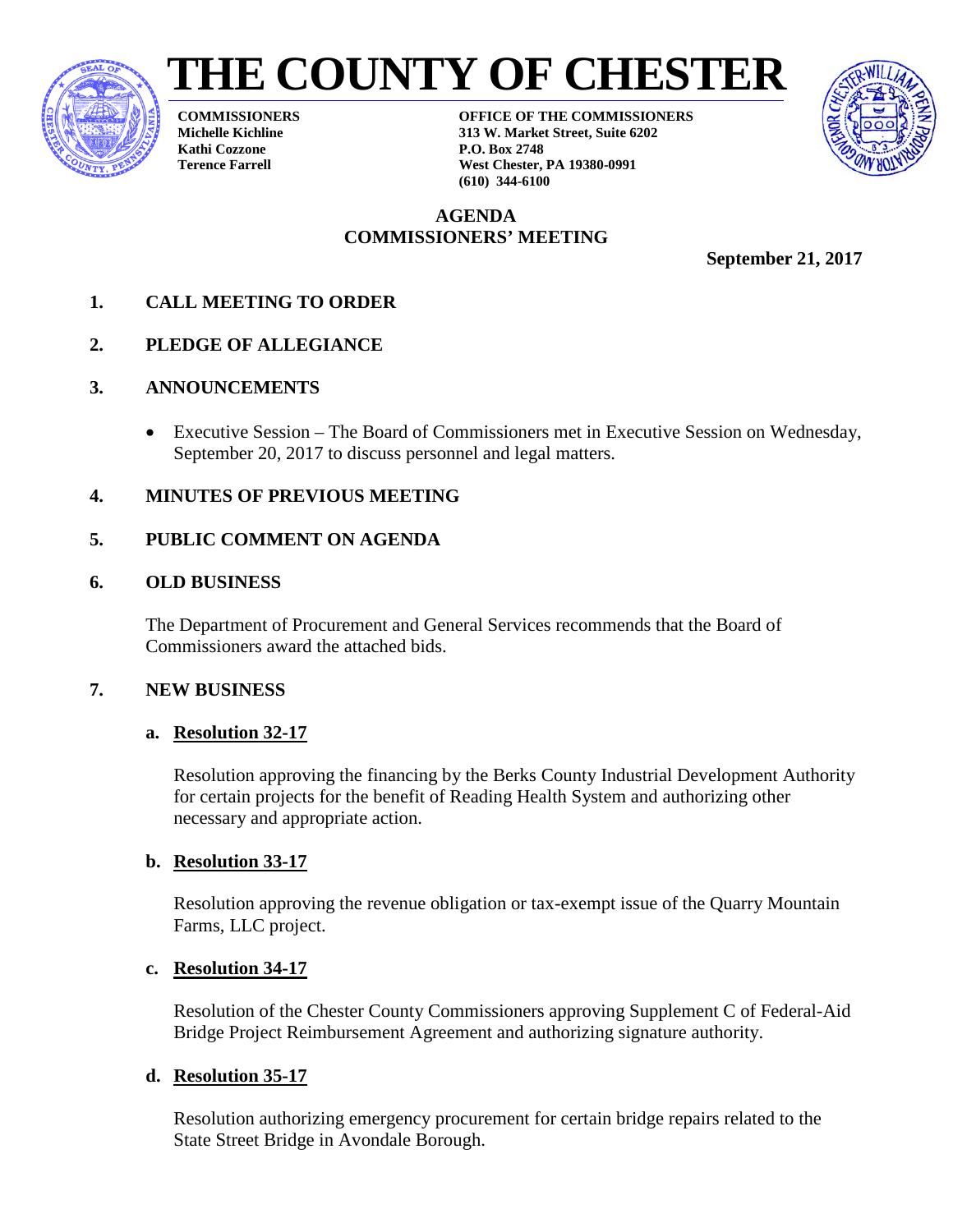#### **e. Resolution 36-17**

Resolution concerning the Borough of Phoenixville Local Economic Revitalization Tax Assistance (LERTA) Ordinance.

#### **f. Authorities, Boards and Commissions**

It is recommended that the Board of Commissioners approve the attached appointments and reappointments.

#### **g. Memorandum of Understanding**

It is recommended that the Board of Commissioners approve the Memorandum of Understanding between the County of Chester and East Coventry Township on the construction of a portion of the Schuylkill River Trail.

- **h. Contracts**
- **i. Grants**

#### **8. PERSONNEL MATTERS**

**a. Human Resources Agenda**

#### **9. FINANCIAL MATTERS**

- **a. Finance Agenda**
- **10. PUBLIC COMMENT**
- **11. ADJOURNMENT**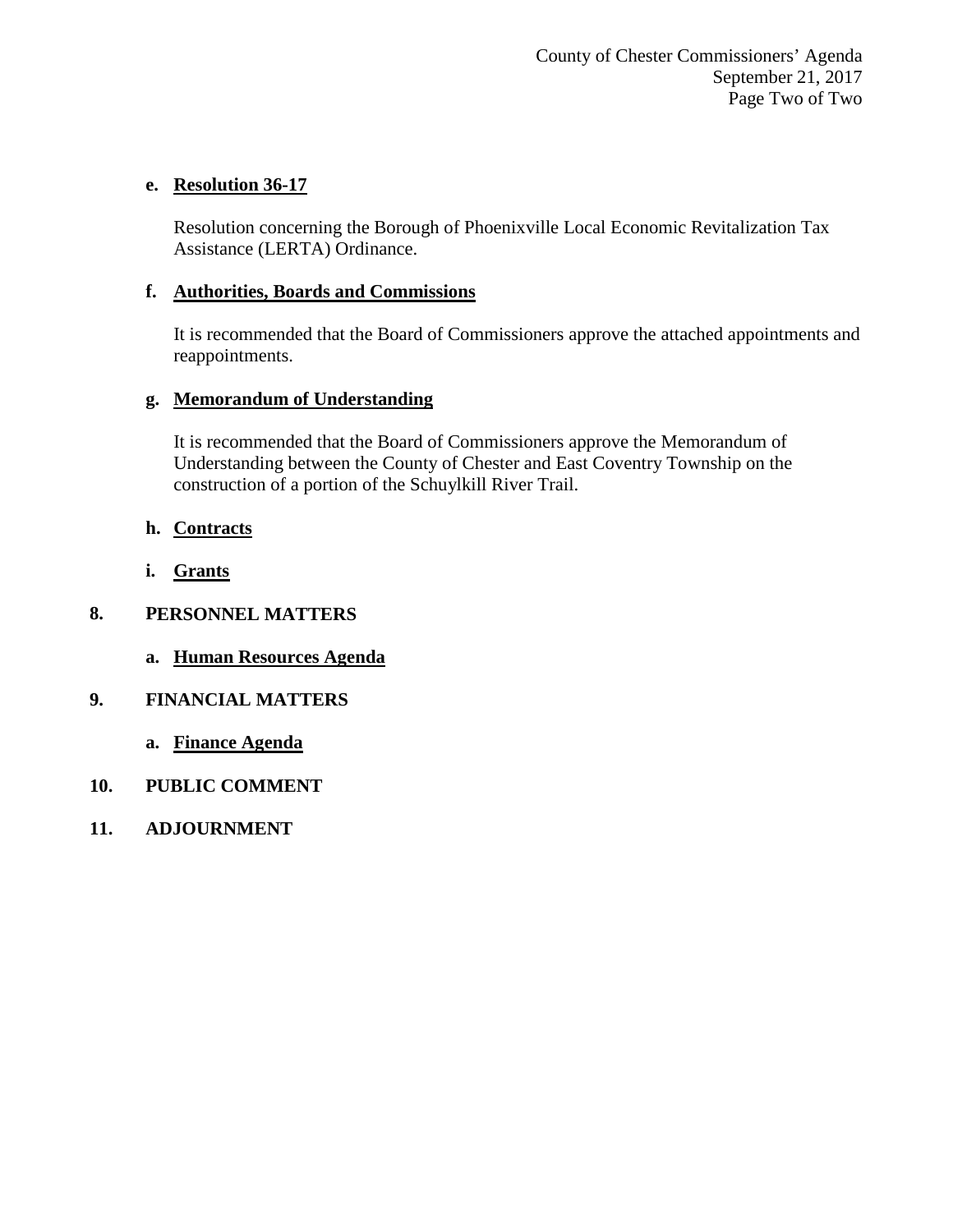

# **THE COUNTY OF CHESTER**

**COMMISSIONERS' MEETING MINUTES**

**COMMISSIONERS Michelle Kichline Kathi Cozzone Terence Farrell**

**OFFICE OF THE COMMISSIONERS 313 W. Market Street, Suite 6202 P.O. Box 2748 West Chester, PA 19380-0991 (610) 344-6100**



### **August 17, 2017 1. CALL MEETING TO ORDER CALL TO** The public meeting of the Chester County Board of Commissioners was called to **ORDER** order at 10:06 a.m. on August 17, 2017 in the Commissioners' Boardroom by Chairman of the Board of Commissioners Michelle Kichline. Commissioner Kathi Cozzone and Commissioner Terence Farrell were also present. 2. **PLEDGE OF ALLEGIANCE PLEDGE OF** Chairman Kichline asked Penn State Extension's district director Leon Ressler to lead the Pledge. **ALLEGIANCE 3. ANNOUNCEMENTS ANNOUNCEMENTS** Chairman Michelle Kichline announced that the Board of Commissioners met in Executive Session on on Tuesday, August 15, 2017 to discuss personnel and legal matters. **4. MINUTES OF PREVIOUS MEETINGS MINUTES**  Following a Motion made by Commissioner Farrell, which was Seconded by **APPROVED** Commissioner Cozzone, the Board unanimously voted to accept the minutes from the July 12, 2017 Commissioners' meeting. **5**. **PUBLIC COMMENT ON AGENDA PUBLIC COMMENT** Debra Mobile, resident of General Warren Inn requested to speak at an upcoming Commissioner's Meeting on the topic of Bishop Tube. **6. OLD BUSINESS OLD BUSINESS a. Bid Awards Bid Award** Following a Motion made by Commissioner Cozzone, which was Seconded by Commissioner Farrell, the Board of Commissioners unanimously awarded the following bids: **Ceiling Tile Replacement at the Historic Courthouse, Bid #357705-1283E (Re-Bid):** F.W. Houder, Inc. \$ 85,260.00 **Guide Rail Replacement for County Bridges, Bid #301707-1286E:** Road Safety Systems, LLC  $$74,802.16$ **Sprinkler Head Replacement at Pocopson Home, Bid #357707-1288E:** M. Guy Cooper, Inc. \$18,900.00

#### **7. NEW BUSINESS NEW BUSINESS**

#### **a. Resolution #24-17 Resolution #24-17**

Following a Motion made by Commissioner Farrell, which was Seconded by Commissioner Cozzone, the Board of Commissioners unanimously approved Resolution #24-17 authorizing and directing a representative from the County of Chester to execute and deliver an amendment to the Plan Administrator of the County 457 Plan.

#### **b. Resolution #25-17 Resolution #25-17**

Following a Motion made by Commissioner Farrell, which was Seconded by Commissioner Cozzone, the Board of Commissioners unanimously approved Resolution #25-17 authorizing the acquisition of Real Property Interests for Tax Parcels 18-5-15, 18-2-15, and 18-2-9.E, 18-1-17.E and 18-5-22 for the Schuylkill River Trail.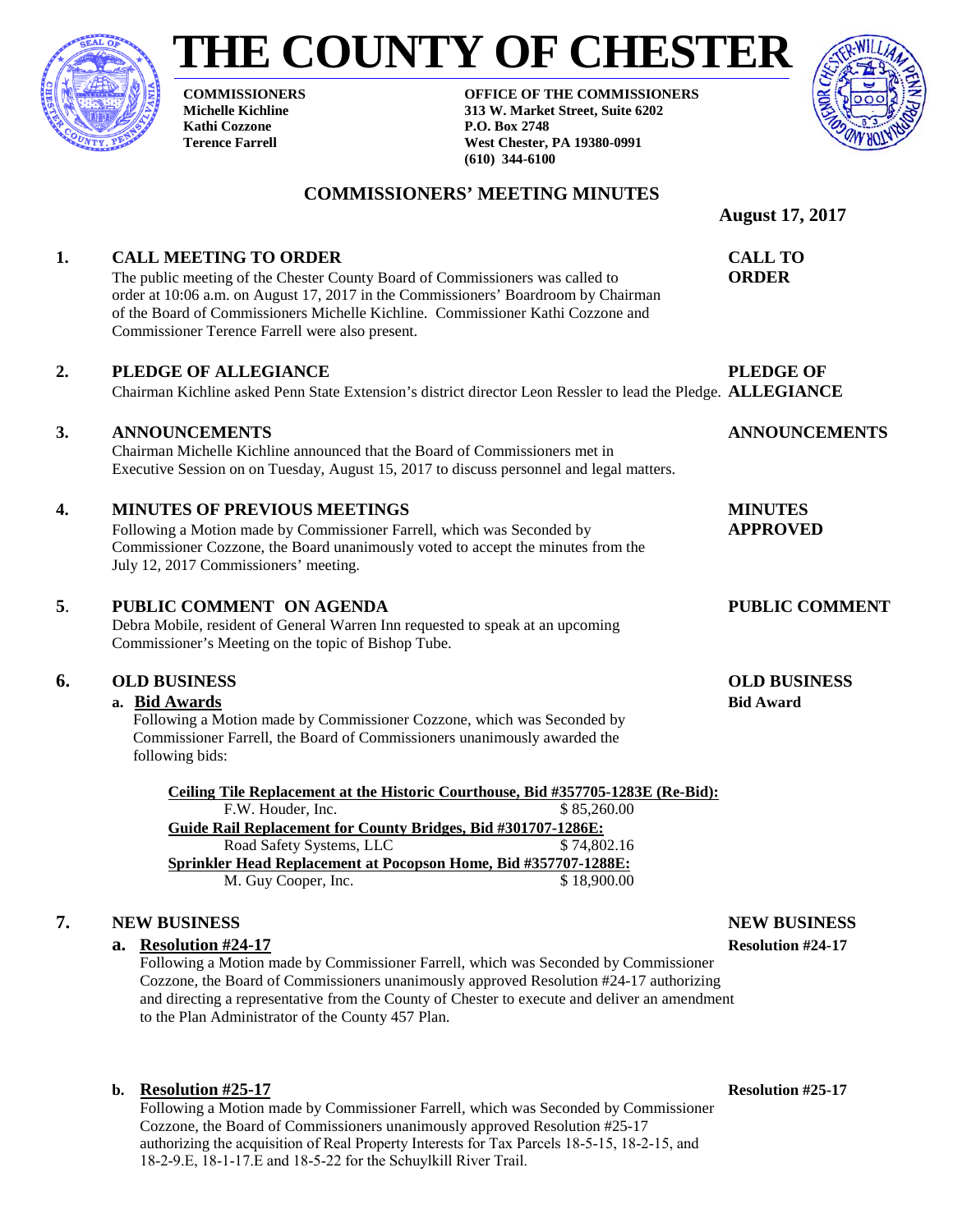#### **c. Resolution #26-17 Resolution #26-17**

Following a Motion made by Commissioner Farrell, which was Seconded by Commissioner Cozzone, the Board of Commissioners unanimously approved Resolution #25-17 authorizing the acquisition of Real Property Interests for Tax Parcel 18-1-11 for the Schuylkill River Trail.

#### **d. Resolution #27-17 Resolution #27-17**

Following a Motion made by Commissioner Farrell, which was Seconded by Commissioner Cozzone, the Board of Commissioners unanimously approved Resolution #75-17 authorizing the acquisition of Real Property Interests for Tax Parcel 18-2-20 for the Schuylkill River Trail.

#### **e. Resolution #28-17 Resolution #28-17**

Following a Motion made by Commissioner Farrell, which was Seconded by Commissioner Cozzone, the Board of Commissioners unanimously approved Resolution #28-17 directing the acquisition of 0.3577 acre of real estate situate for Tax Parcel 29-6-10.2 in the Township of West Brandywine and West Caln, Chester County, Pennsylvania.

#### **f. Authorities, Boards and Commissions Authorities, Boards Authorities, Boards**

Following a Motion made by Commissioner Cozzone, which was Seconded by **and Commissions** Commissioner Farrell, the Board of Commissioners approved the following appointments.

#### **Chester County Office of Aging Citizens' Advisory Board**

Appoint Regina Venuti for an unexpired term ending 12/31/2018 Reappoint Linda DiMaggio for a term ending 9/30/2020 Reappoint Michelle Berquist for a term ending 9/30/2020

#### **Chester County Agricultural Land Preservation Board**

Reappoint Melba Matthews for a term ending 6/30/2020 Reappoint Melba Matthews as Chairman for a term ending 6/30/2018

#### **Chester County Drug and Alcohol Advisory Board**

Appoint Jeanette Easley for a term ending 9/30/2020 Appoint Robert Strauber Jr. for a term ending 9/30/2020 Appoint Cynthia Seigafuse for a term ending 9/30/2020 Appoint Christina Snyder for a term ending 9/30/2020

#### **Chester County Mental Health/Intellectual and Developmental Disabilities Board**

Reappoint Dr. Veda Maany for a term ending 6/30/2020 **Chester County Parks and Recreation Board**

Reappoint Vincent Carosella for a term ending 9/30/2020 Reappoint Jeffrey Glisson for a term ending 9/30/2020

#### **g. Authorization to Bid Authorization to Bid**

Following a Motion made by Commissioner Cozzone, which was Seconded by Commissioner Farrell, the Board of Commissioners unanimously gave authorization to bid the following:

• **GSC Entrance Security Upgrade**

## **h. Contracts Contracts** Commissioner Cozzone made a Motion, which was Seconded by Commissioner Farrell, to approve the Contracts Agenda. The Board voted unanimously to approve the Contracts Agenda. **i. Grants Grants**

Commissioner Farrell made a Motion, which was Seconded by Commissioner Cozzone, to approve the Grants Agenda. The Board voted unanimously to approve the Grants Agenda.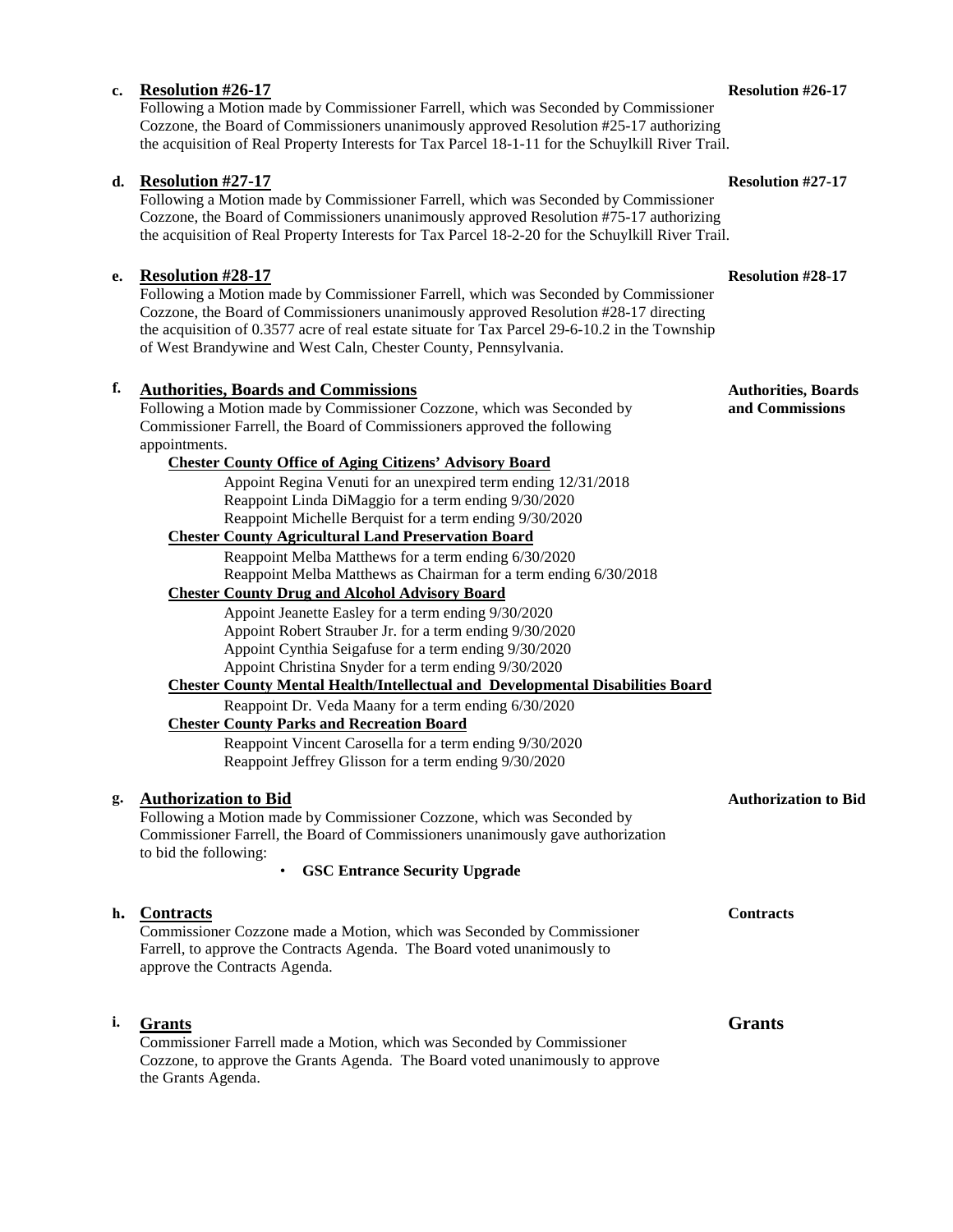## **Human Resources Agenda**

Commissioner Cozzone made a Motion to approve the Human Resources Agenda. Following a Second of the Motion by Commissioner Farrell, the Board voted unanimously to approve the Human Resources Agenda.

#### **9. FINANCIAL MATTERS FINANCE**

#### **Finance Agenda**

Commissioner Farrell made a Motion to approve the Finance Agenda. Following a Second of the Motion by Commissioner Cozzone, the Board voted unanimously to approve the following:

- Budget Change 11-17
- $\triangleright$  Vouchers as submitted by the Controller

#### **10. PUBLIC COMMENT** PUBLIC

Penn State Extension's Leon Ressler introduced Stephanie Skirk as the extension's new client **COMMENT** relations manager.

#### **11. ADJOURNMENT ADJOURNMENT**

The Meeting was adjourned at 10:15 a.m. following a Motion made by Commissioner Farrell and Seconded by Commissioner Cozzone. The Motion passed unanimously.

# $\sim$   $\sim$   $\sim$ Chief Clerk

#### **8. PERSONNEL MATTERS PERSONNEL**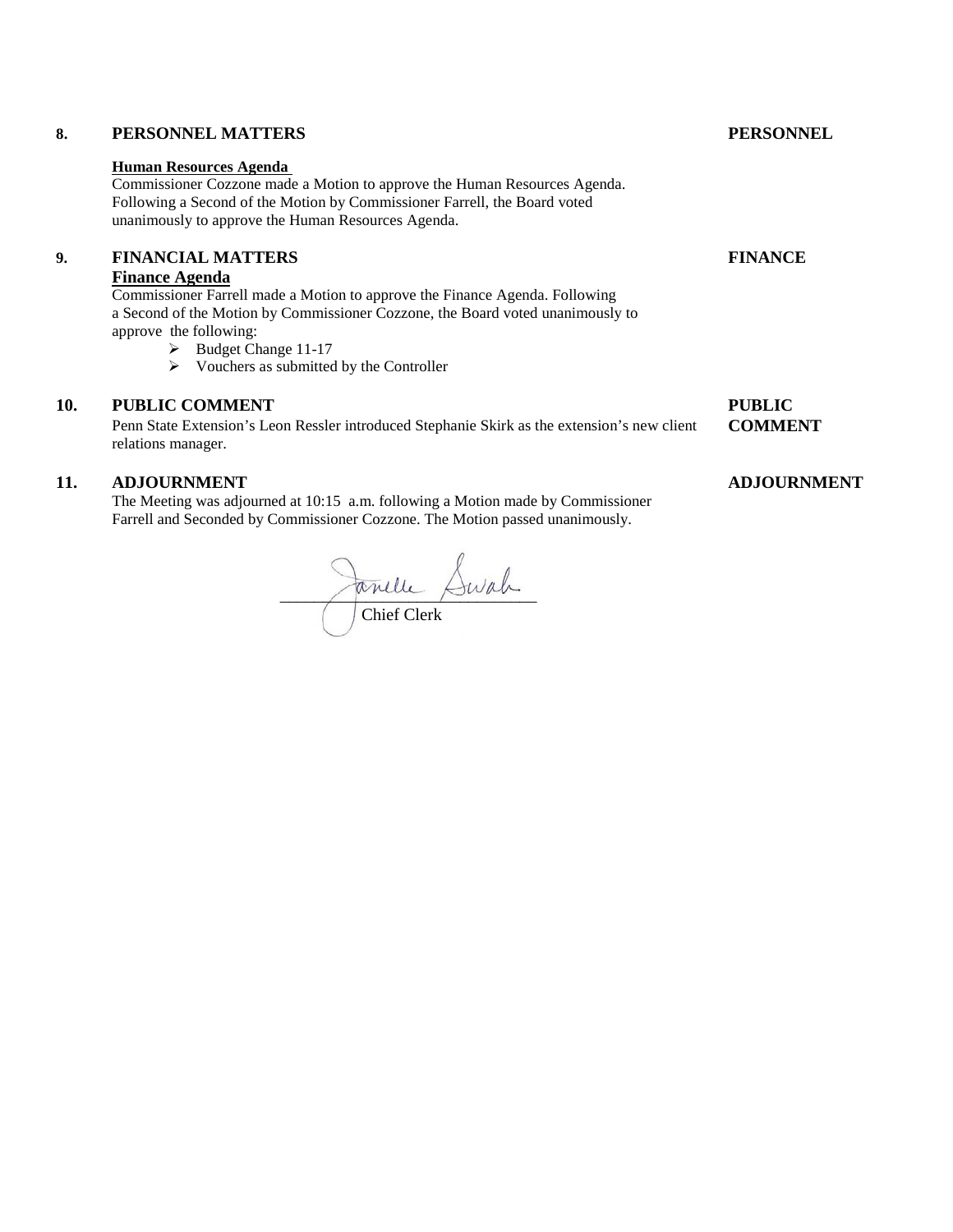#### **Commissioners Agenda 09/21/2017**

#### **Bid Awards:**

The Department of Procurement & General Services recommends to the Board of Commissioners the following bid awards as they are the lowest responsive and responsible bidders:

### **Nurse Call System Replacement at Pocopson Home, Bid #357707-1287E:**

| Kratos Public Safety & Security Solutions, Inc.                            | \$499,267.00 |              |  |  |  |  |  |
|----------------------------------------------------------------------------|--------------|--------------|--|--|--|--|--|
| Other Bids Submitted:                                                      |              |              |  |  |  |  |  |
| Cook's Service Company, Inc.                                               | \$597,000.00 |              |  |  |  |  |  |
| <u> Wall Repair at Historic Courthouse, Bid #357707-1291E:</u>             |              |              |  |  |  |  |  |
| <b>Infinity Property Solutions d/b/a County Wide Landscape</b>             |              | \$24,456.00  |  |  |  |  |  |
| Other Bids Submitted:                                                      |              |              |  |  |  |  |  |
| Wilson Restoration, Inc.                                                   | \$49,938.00  |              |  |  |  |  |  |
| Mara Restoration, Inc.                                                     | \$52,500.00  |              |  |  |  |  |  |
| Mason Maze, LLC                                                            | \$97,524.00  |              |  |  |  |  |  |
| <b>Mangan Masonry Restoration</b>                                          | \$154,673.00 |              |  |  |  |  |  |
| Elite Restoration, Inc.                                                    | \$156,500.00 |              |  |  |  |  |  |
| Old Philadelphia Associates, Inc.                                          | \$205,790.00 |              |  |  |  |  |  |
| Otto Restoration, Inc.                                                     | \$239,000.00 |              |  |  |  |  |  |
| In-Home Medical Supplies, Bid #143709-1293A:                               |              |              |  |  |  |  |  |
| <b>Delcrest Medical Products</b>                                           |              | \$63,393.00  |  |  |  |  |  |
| Other Bids Submitted:<br>None                                              |              |              |  |  |  |  |  |
| Resurfacing of Concrete Yards at Chester County Prison, Bid #357707-1289E: |              |              |  |  |  |  |  |
| F.W. Houder, Inc.                                                          |              | \$490,030.00 |  |  |  |  |  |
| Other Bids Submitted:<br>Bill Anskis Company, Inc.                         | \$596,000.00 |              |  |  |  |  |  |
|                                                                            |              |              |  |  |  |  |  |

Department of Procurement and General Services Bid Award-Commissioners Agenda 09-21-2017

\_\_\_\_\_\_\_\_\_\_\_\_\_\_\_\_\_\_\_\_\_\_\_\_\_\_\_\_\_\_\_\_\_\_\_\_\_\_\_\_\_\_\_\_\_\_\_\_\_\_\_\_\_\_\_\_\_\_\_\_\_\_\_\_\_\_\_\_\_\_\_\_\_\_\_\_\_\_\_\_\_\_\_\_\_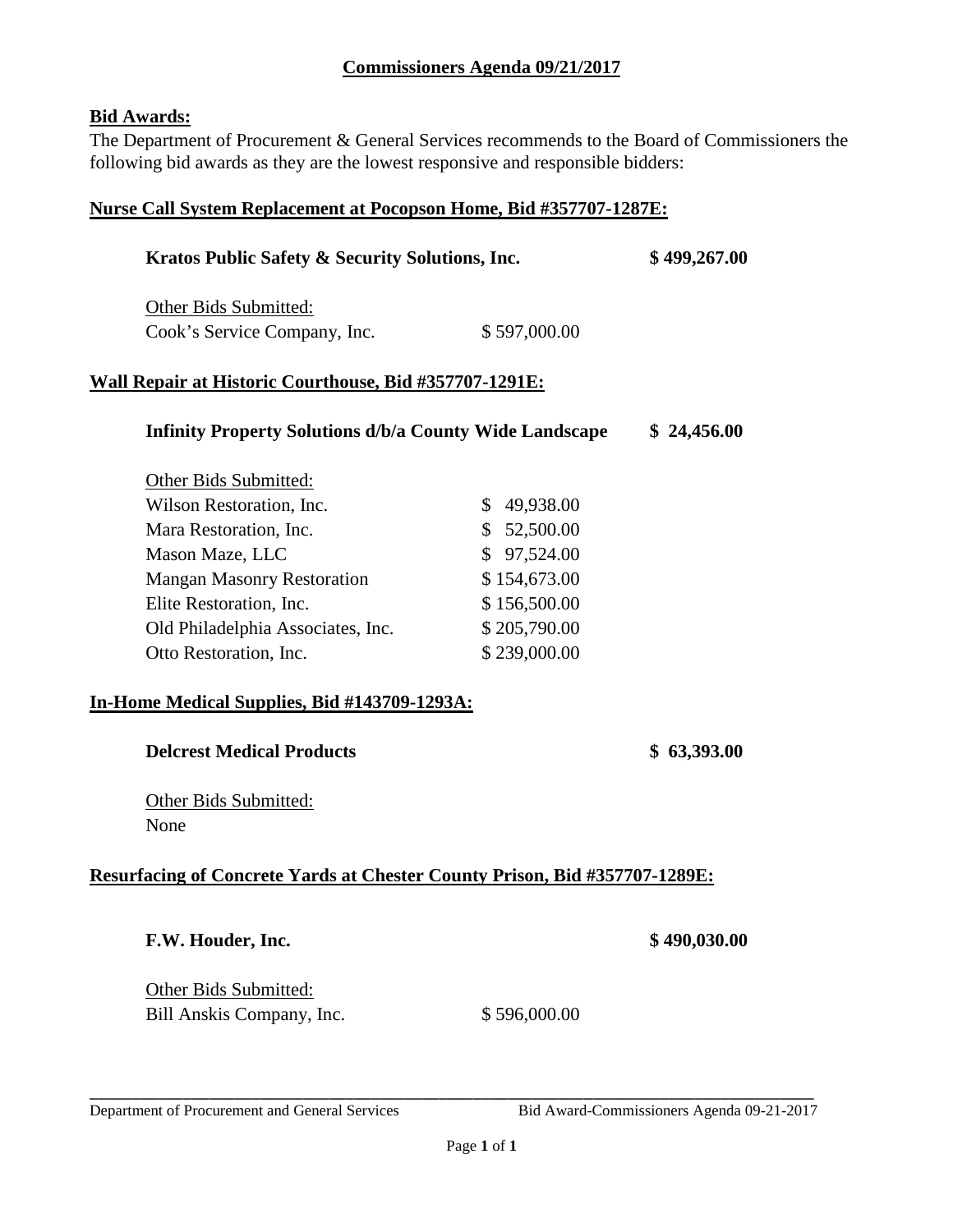#### **THE COUNTY OF CHESTER COMMONWEALTH OF PENNSYLVANIA RESOLUTION No. 32-17**

\_\_\_\_\_\_\_\_\_\_\_\_\_\_\_\_\_\_\_\_\_\_\_\_\_\_\_\_\_\_\_\_\_\_\_\_\_\_\_\_\_\_\_\_\_\_\_\_\_\_\_\_\_\_\_\_\_\_\_\_\_\_\_\_\_\_\_

A RESOLUTION OF THE BOARD OF COMMISSIONERS OF THE COUNTY OF CHESTER, APPROVING THE FINANCING BY THE BERKS COUNTY INDUSTRIAL DEVELOPMENT AUTHORITY OF CERTAIN PROJECTS FOR THE BENEFIT OF READING HEALTH SYSTEM WHICH PROJECTS CONSIST OF, AMONG OTHER THINGS, THE ACQUISITION OF CERTAIN HOSPITAL FACILITIES, THE CONSTRUCTION AND INSTALLATION OF CERTAIN HOSPITAL FACILITIES, THE REFUNDING OF CERTAIN OUTSTANDING BONDS ISSUED FOR THE BENEFIT OF READING HEALTH SYSTEM AND THE PAYMENT OF THE COSTS AND EXPENSES RELATED TO SUCH FINANCING; DESIGNATING THE CHAIRMAN OF THE BOARD OF COMMISSIONERS OR, IN HIS ABSENCE, ANY OTHER MEMBER OF THE BOARD OF COMMISSIONERS AS THE PERSON TO ACT ON BEHALF OF THE BOARD OF COMMISSIONERS AS THE "APPLICABLE ELECTED REPRESENTATIVE" WITHIN THE MEANING OF THE INTERNAL REVENUE CODE OF 1986, AS AMENDED; AUTHORIZING SUCH CHAIRMAN OR ANY SUCH MEMBER OF THE BOARD OF COMMISSIONERS TO TAKE CERTAIN ACTIONS ON BEHALF OF THE BOARD OF COMMISSIONERS AS SUCH "APPLICABLE REPRESENTATIVE;" AND AUTHORIZING OTHER NECESSARY AND APPROPRIATE ACTION.

**WHEREAS**, The Berks County Industrial Development Authority (the "Authority") is an industrial development authority incorporated pursuant to a resolution of the Board of Commissioners of the County of Berks, Pennsylvania, and is existing under and governed by the provisions of the Pennsylvania Economic Development Financing Law, Act of August 23, 1967, P.L. 251, *et seq*., as amended and supplemented (the "Act"); and

\_\_\_\_\_\_\_\_\_\_\_\_\_\_\_\_\_\_\_\_\_\_\_\_\_\_\_\_\_\_\_\_\_\_\_\_\_\_\_\_\_\_\_\_\_\_\_\_\_\_\_\_\_\_\_\_\_\_\_\_\_\_\_\_\_\_\_

**WHEREAS**, The Act permits the Authority to assist in the financing of, among other things, buildings and facilities for hospitals and health centers; and

**WHEREAS**, Reading Health System, a Pennsylvania nonprofit corporation (the "System") has requested that the Authority finance a project (the "Project") which consists of, among other things: (a) the advance refunding of a portion of The Berks County Municipal Authority's Fixed Rate Revenue Bonds (The Reading Hospital and Medical Center Project) Series 2009A-3 (the "2009A-3 Bonds"); (b) the refunding of certain outstanding taxable indebtedness of the System (the "Taxable Indebtedness"); (c) the design, construction, installation and furnishing of the Reading HealthPlex for Advanced Surgical & Patient Care, which is a 476,000 square foot surgical and inpatient tower located in West Reading, Pennsylvania; (d) the acquisition of Brandywine Hospital, a 234-bed acute care hospital located in Coatesville, Pennsylvania, including related office buildings, parking facilities and related facilities; (e) the acquisition of Chestnut Hill Hospital, a 135-bed acute care hospital located in Philadelphia, Pennsylvania, including related medical office buildings, surgery centers and parking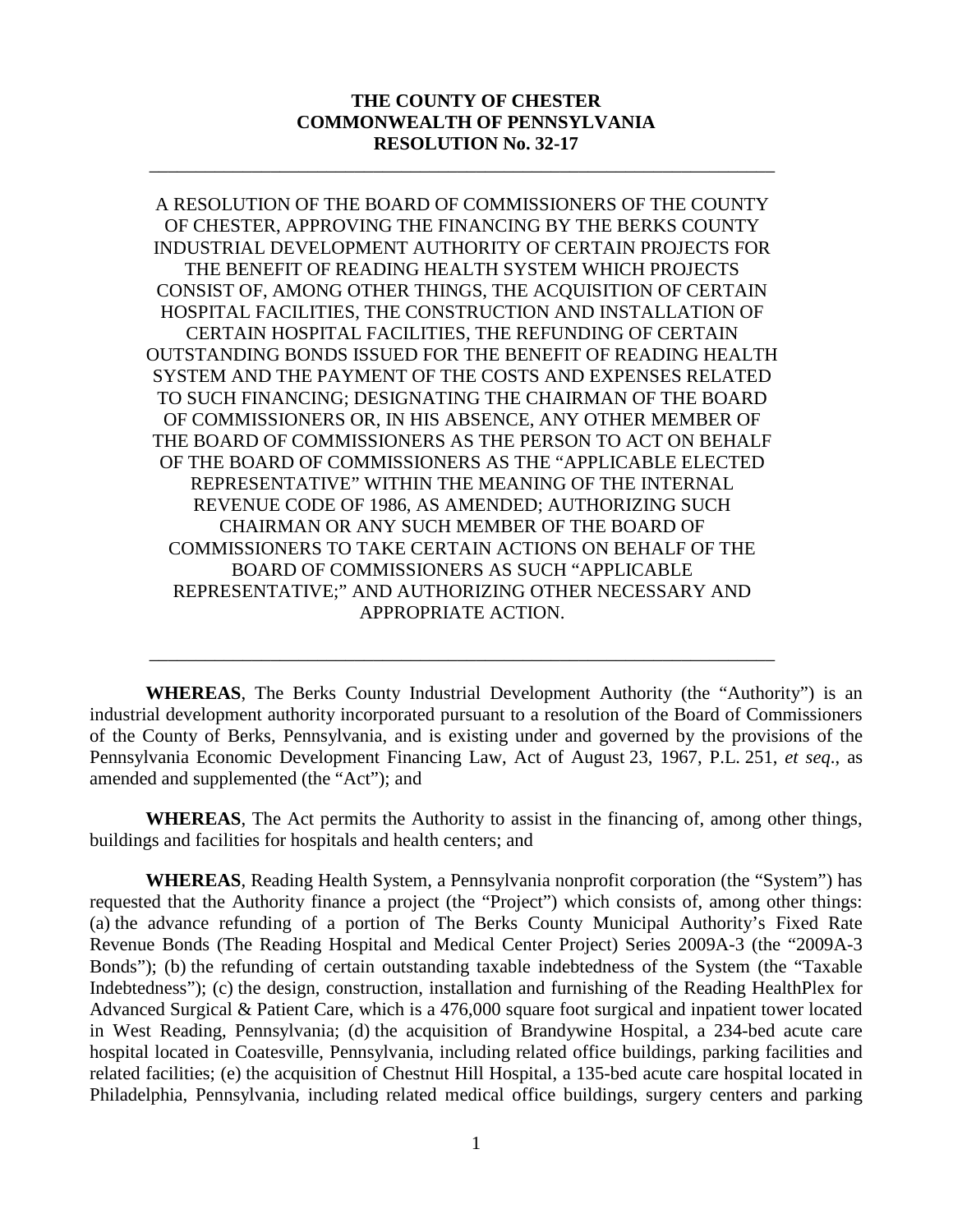facilities; (f) the acquisition of Jennersville Regional Hospital, a 63-bed acute care hospital located in West Grove, Pennsylvania, including related medical office buildings and related facilities; (g) the acquisition of Phoenixville Hospital, a 151-bed acute care hospital located in Phoenixville, Pennsylvania, including related medical office buildings and related facilities; (h) the acquisition of Pottstown Memorial Medical Center, a 232-bed acute care hospital located in Pottstown, Pennsylvania, including related medical office buildings and surgery centers; (i) the funding of a debt service reserve fund for the 2017 Bonds, if necessary; and (j) the payment of the costs and expenses incident to the issuance of the 2017 Bonds; and

**WHEREAS**, The System has represented to the Authority that (i) it owns or will own the facilities comprising the Project, and (ii) proceeds of the 2009A-3 Bonds and the Taxable Indebtedness were used to finance or refinance the acquisition, construction, renovation, improvement and equipping of certain hospital facilities owned and operated by the System; and

**WHEREAS**, In order to finance the Project, the System has requested that the Authority issue its Health System Revenue Bonds or Notes (Reading Health System Project) Series of 2017 in one or more series (the "2017 Bonds"); and

**WHEREAS**, The County of Chester (the "County") approves the financing of the Project for the benefit of the System; and

**WHEREAS**, Pursuant to the Internal Revenue Code of 1986, as amended (the "Code"), all bonds to be executed by the Authority, such as the 2017 Bonds to be issued to finance the Project for the benefit of the System, must be approved by the "applicable elected representative" of the governmental units in which the Project is located after a public hearing following reasonable public notice; and

**WHEREAS**, Pursuant to the Code, the term "applicable elected representative" means, among other things, the elected legislative body of the governmental unit in which the Project is located; and

**WHEREAS**, A portion of the Project is located in the County; and

**WHEREAS**, The Board of Commissioners of the County (the "Board") is the "applicable elected representative" of the County within the meaning of the Code; and

**WHEREAS**, The Board desires to authorize and direct any member of its Board to act on its behalf as such "applicable elected representative."

#### **NOW, THEREFORE, BE IT RESOLVED BY THE BOARD, AS FOLLOWS:**

1.In connection with the financing of the Project by the Authority, this Board of Commissioners hereby approves the financing of the Project for the benefit of the System.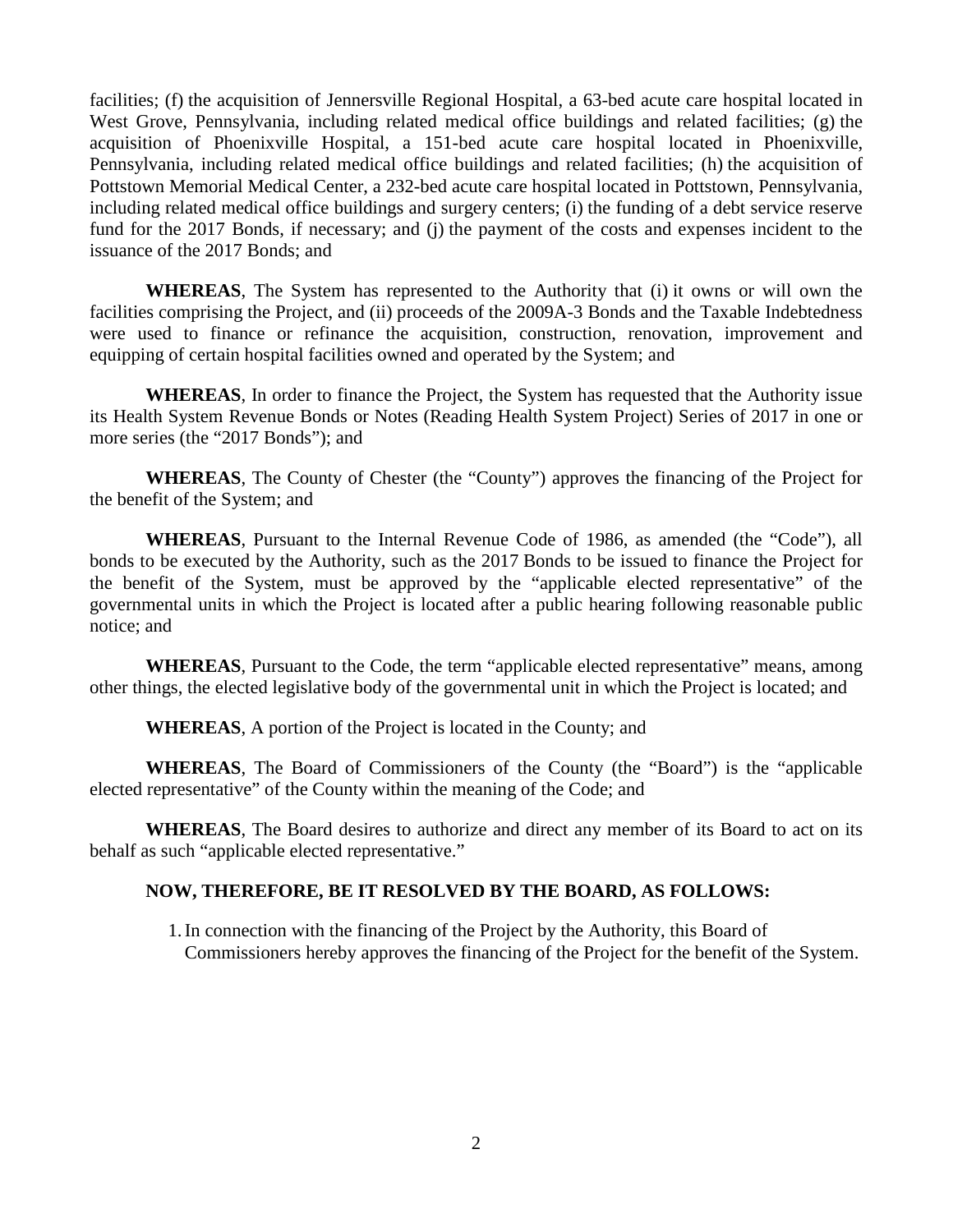- 2.The Board hereby empowers, authorizes and directs the Chairman of the Board or, in his absence, any other member of the Board, to execute and deliver an "approval of applicable representative" in the form attached hereto; provided that, such approval shall be delivered only following a public hearing, held on behalf of the County, which has followed reasonable public notice, with respect to the Project (described on such approval). The Board intends that this resolution and the subsequent execution and delivery of the approval of "applicable elected representative" by any Commissioner of this County shall constitute the "approval by a government unit" required by Section 147 (f) of the Code.
- 3.The approval granted hereby shall not, in any way, pledge or obligate the credit or taxing power of the County, nor shall the County be liable for the payment of the principal of, or interest on, any obligations issued by the Authority.
- 4.The County acknowledges that the Authority is entitled to rely upon, and will rely upon, the findings and determinations of this County as set forth in Paragraph 1 above.

**ADOPTED** this 21st day of September, 2017 by the Board of Commissioners of the County of Chester, in lawful session duly assembled.

#### COUNTY OF CHESTER, PENNSYLVANIA

 $By:$ 

Chairman

 $By:$ 

Commissioner

By:

Commissioner

I, Janelle Swab, Chief Clerk to the County of Chester, Pennsylvania, do hereby affirm that the above resolution was passed unanimously by the Chester County Board of Commissioners on the 21st day of September, 2017.

#### ATTEST:

CHIEF CLERK COUNTY OF CHESTER, PENNSYLVANIA

Date: September 21, 2017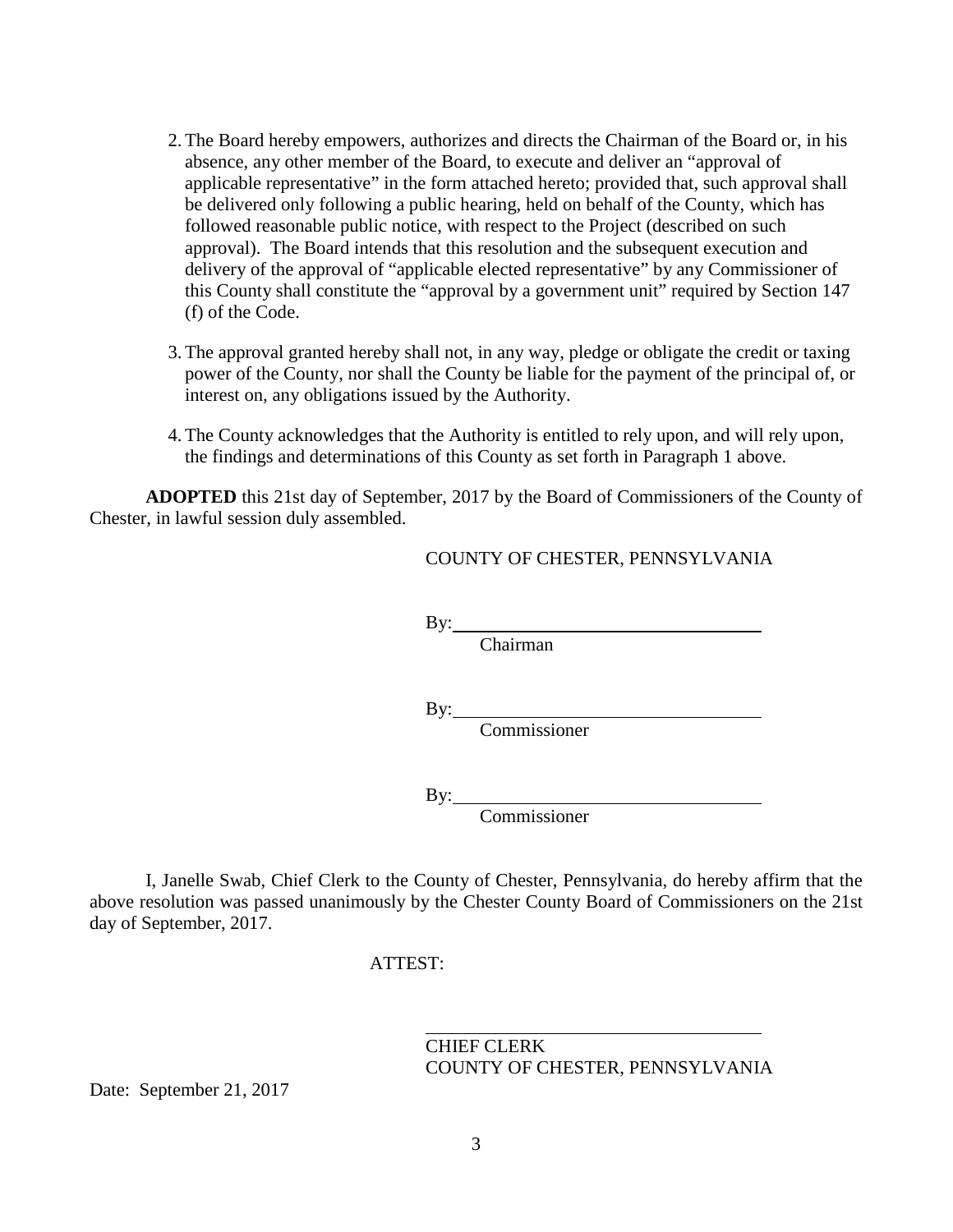#### **APPROVAL OF APPLICABLE ELECTED REPRESENTATIVE**

I, Michelle Kichline, Chairman of the Board of Commissioners of Chester County, Pennsylvania having been designated and empowered to approve the execution of tax-exempt obligations issued by the Berks County Industrial Development Authority (the "Authority") to finance the cost of the Projects described below, hereby approve the following Projects for the applicant as described below.

**Name and Address of Borrower:** Reading Health System ("RHS") Sixth Avenue and Spruce Street, West Reading, PA 19611

**Names and Addresses of Owners and Operators:** (1) Reading Hospital, Sixth Avenue and Spruce Street, West Reading, PA 19611; (2) Brandywine Hospital, LLC, 201 Reeceville Road, Coatesville, PA 19320; (3) Chestnut Hill Hospital, LLC, 8835 Germantown Avenue, Philadelphia, PA 19118; (4) Jennersville Hospital, LLC, 1015 West Baltimore Pike, West Grove, PA 19390; (5) Phoenixville Hospital, LLC, 140 Nutt Road, Phoenixville, PA 19460; and (6) Pottstown Hospital, LLC, 1600 East High Street, Pottstown, PA 19464

**Additional Project Locations for Reading Hospital:** 423 South Seventh Avenue, West Reading, PA 19611; 6<sup>th</sup> Avenue and Spruce Street, West Reading, PA 19611; 2603 Kaiser Boulevard, Wyomissing, PA 19610; 31 Industrial Drive, Hamburg, PA, 19526 and 15050 W. Kutztown Road, Kutztown, PA, 19530.

**Additional Project Locations for Brandywine Hospital, LLC:** 199, 213, 219, 255, 265, and 267 Reeceville Road, Coatesville, PA 19320; 201 and 1501 Fisherville Road, Coatesville, PA 19320; 625 N. Pottstown Pike, Exton, PA 19341; 3025 Zinn Road, Thorndale, PA 19372; 77 Manor Avenue, Downingtown, PA 19335; 479 Thomas Way, Exton PA 19341; 200 Municipal Drive, Thorndale, PA 19372; 471 Pequea Avenue, Honey Brook, PA 19344; 495 Thomas Jones Way, Exton, PA 19341 and 770 West Lincoln Highway, Exton, PA 1934.

**Additional Project Locations for Chestnut Hill Hospital, LLC:** Willow Avenue and North Bethlehem Pike, Ambler, PA 19002; 8808-8810, 8834 and 8850 Norwood Avenue, Philadelphia, PA 19118; 1811 Bethlehem Pike, Flourtown, PA 19031; 33 E. Chestnut Hill Avenue, Philadelphia, PA 19118; 8200 Flourtown Avenue, Wyndmoor, PA, 19038; 535 Pennsylvania Avenue, Ft. Washington, PA 19031; 1700 Sentry Park West, Blue Bell, PA 19422; 35 Bethlehem Pike, Philadelphia, PA 19118 and 1000 Easton Road., Wyncote, PA 19095.

**Additional Project Locations for Jennersville Hospital, LLC:** 900, 1011 and 1051 West Baltimore Pike, West Grove, PA 19390; 200 and 300 Old Forge Lane, Kennett Square, Chester, PA 19348; 29 N. 3<sup>rd</sup> Street, Oxford, PA 19363 and 500 Vineyard Way, West Grove, PA 19390.

**Additional Project Locations for Phoenixville Hospital, LLC:** 824 and 826 Main Street, Phoenixville, PA 19460; 420 W. Linfield-Trappe Road, Limerick, PA 19468; 744 W. Lancaster Avenue, Devon, PA 19087; 518 E. Township Lind Road, Blue Bell, PA 19422; 300 High Street, Phoenixville, PA 19460; 412 Fairview Street, Phoenixville, PA 19460; 145 Chestnut Street, Phoenixville, PA 19460; 145 Church Street, Phoenixville, PA 19460; 350 Main Street, Royersford, PA 19468; 300 Schuylkill Road, Phoenixville, PA 19460;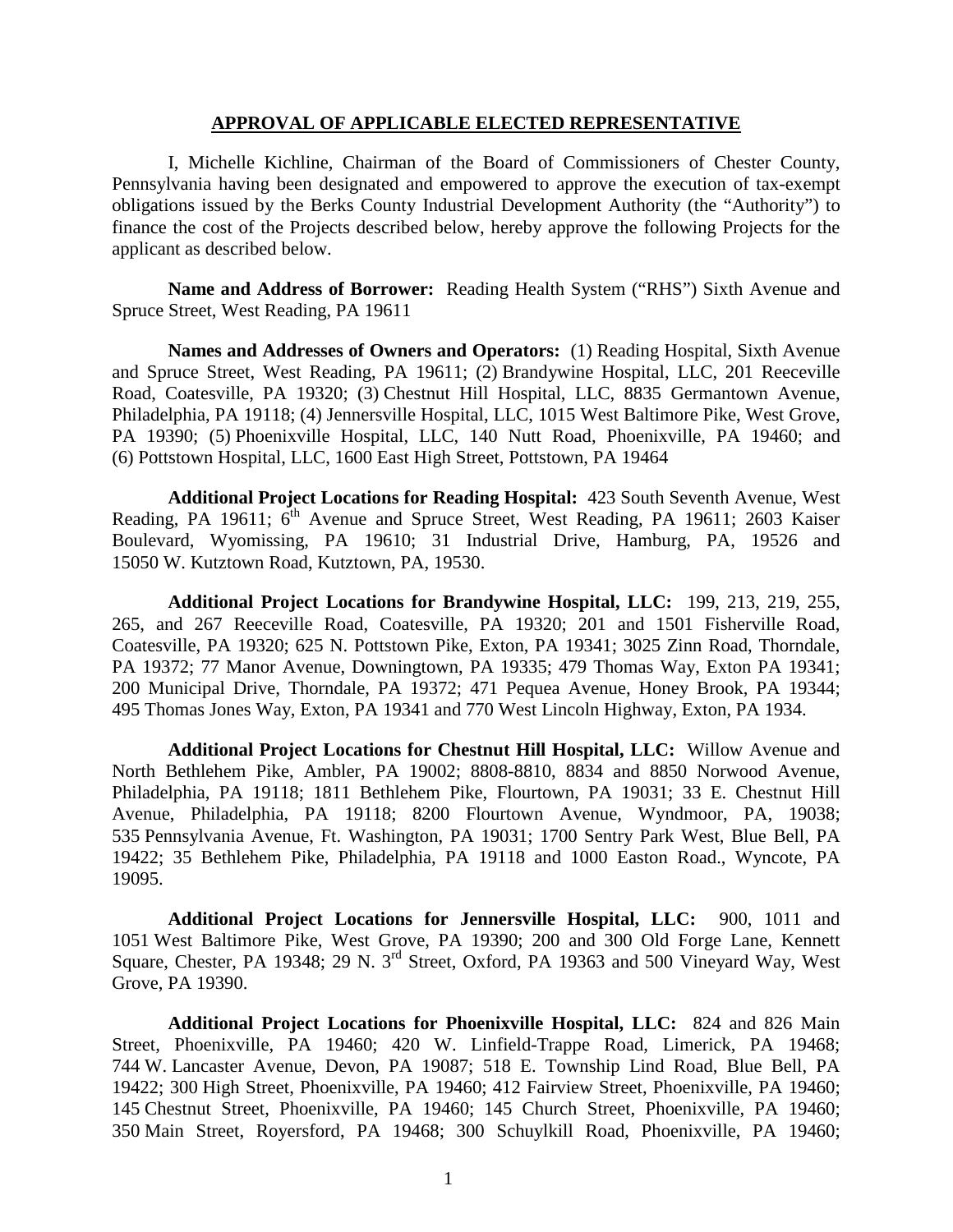236-238 Church Street, Phoenixville, PA 19640; 410 Washington Street, Royersford, PA 19468; 1308 Dekalb Street, Norristown, PA 19401; 2792 Egypt Road, Audubon, PA 19403; 55 2nd Avenue, Collegeville, PA 19426; 110 E. Swedesford Road, Wayne, PA 19087; 700 S. Henderson Road, King of Prussia, PA 19406; 254 W. Lancaster Avenue, Paoli, PA 19301 and 744 W. Lancaster Avenue, Wayne, PA 19087; 642 Main Street, Phoenixville, PA 19460.

**Additional Project Locations for Pottstown Hospital, LLC:** 1611 Medical Drive, Pottstown, PA 19464; 193 Old Swede Road, Douglassville, PA 19518; 81 Robinson Street, Pottstown, PA 19464; 307 South Lewis Road, Royersford, PA 19468; 13 Armand Hammer Boulevard, Pottstown, PA 19464; 730 S. Hanover Street, Pottstown, PA 19464; 23 N. Walnut Street, Boyertown, PA 19512; 800 Heritage Drive, Pottstown, PA 19464; 296 W. Ridge Avenue, Limerick, PA 19473; 1591 Medical Drive, Pottstown, PA 19464; the corner of Adams & Jackson Streets, Pottstown, PA 19464 and 5001 Perkiomen Avenue, Exeter, PA 19606.

**Total Amount of Issue Requested**: Not to exceed \$625,000,000

**Maximum Amount of Issue Requested**: Not to exceed \$625,000,000 at each address listed above, and not to exceed \$625,000,000 in total

**Project Description:** The Debt/Bonds to be issued will be used to finance or refinance, among other things, all or a portion of the costs of (a) the advance refunding of a portion of The Berks County Municipal Authority's Fixed Rate Revenue Bonds (The Reading Hospital and Medical Center Project) Series 2009A-3, (b) the refunding of certain outstanding taxable indebtedness of RHS; (c) the design, construction, installation and furnishing of the Reading HealthPlex for Advanced Surgical & Patient Care, which is a 476,000 square foot surgical and inpatient tower located in West Reading, Pennsylvania; (d) the acquisition of Brandywine Hospital, a 234-bed acute care hospital located in Coatesville, Pennsylvania, including related office buildings, parking facilities and related facilities; (e) the acquisition of Chestnut Hill Hospital, a 135-bed acute care hospital located in Philadelphia, Pennsylvania, including related medical office buildings, surgery centers and parking facilities; (f) the acquisition of Jennersville Regional Hospital, a 63-bed acute care hospital located in West Grove, Pennsylvania, including related medical office buildings and related facilities; (g) the acquisition of Phoenixville Hospital, a 151-bed acute care hospital located in Phoenixville, Pennsylvania, including related medical office buildings and related facilities; (h) the acquisition of Pottstown Memorial Medical Center, a 232-bed acute care hospital located in Pottstown, Pennsylvania, including related medical offices and surgery centers; (i) the funding of a debt service reserve fund for the Bonds, if necessary; and (j) the payment of a portion of the costs of issuance of the Bonds.

#### **COUNTY OF CHESTER**

 $\mathbf{By:}$ 

Dated: September 21, 2017

Chairman, Board of County Commissioners of the County of Chester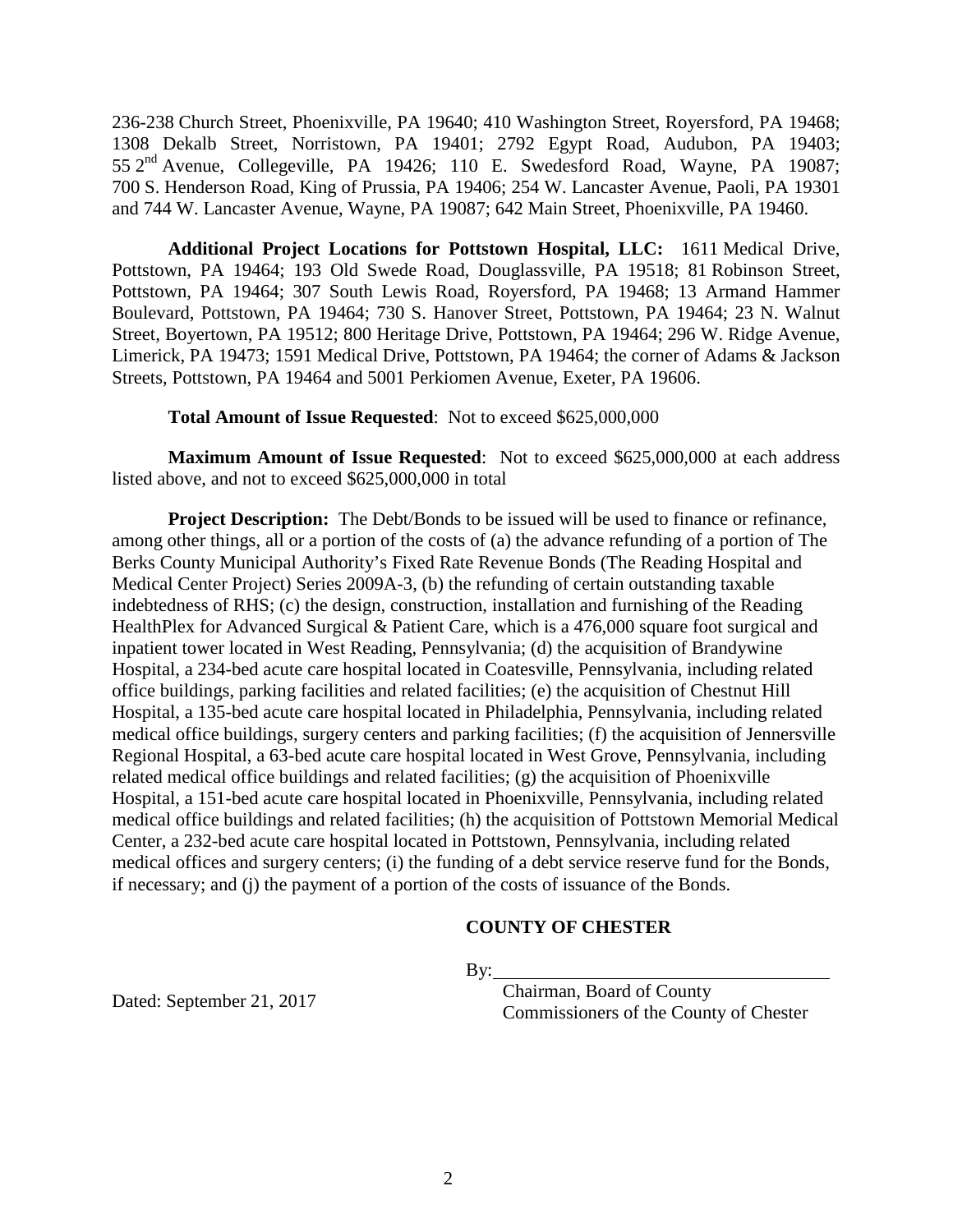#### **THE COUNTY OF CHESTER COMMONWEALTH OF PENNSYLVANIA Resolution No. 33-17**

#### **CHESTER COUNTY INDUSTRIAL DEVELOPMENT AUTHORITY APPLICATION/PROJECT**

#### **NAME: Quarry Mountain Farms LLC AMOUNT: \$ 524,000**

WHEREAS:The Chester County Industrial Development Authority has held a public hearing on the above-referenced application/project in accordance with the requirements of the Tax Equity and Fiscal Responsibility Act of 1982, as amended; and

WHEREAS: The Chester County Industrial Development Authority has determined that the application/project conforms to the public purpose, eligibility and financial responsibility requirements of the Pennsylvania Economic Development Financing Law, and approved the above application/project at a publicly advertised meeting; and

WHEREAS: The project details are set forth in the public notice announcement attached hereto.

NOW, THEREFORE, BE IT RESOLVED: We, the Commissioners of the County of Chester, hereby approve the revenue obligation or tax exempt issue as referenced above.

This Resolution is effective upon adoption.

Date: **September 21, 2017**

Terence Farrell, Chairman

\_\_\_\_\_\_\_\_\_\_\_\_\_\_\_\_\_\_\_\_\_\_\_\_\_\_\_\_\_

\_\_\_\_\_\_\_\_\_\_\_\_\_\_\_\_\_\_\_\_\_\_\_\_\_\_\_\_\_

Kathi Cozzone, Commissioner

\_\_\_\_\_\_\_\_\_\_\_\_\_\_\_\_\_\_\_\_\_\_\_\_\_\_\_\_\_ Michelle Kichline, Commissioner

Attest:

Janelle Swab, Chief Clerk

\_\_\_\_\_\_\_\_\_\_\_\_\_\_\_\_\_\_\_\_\_\_\_\_\_\_\_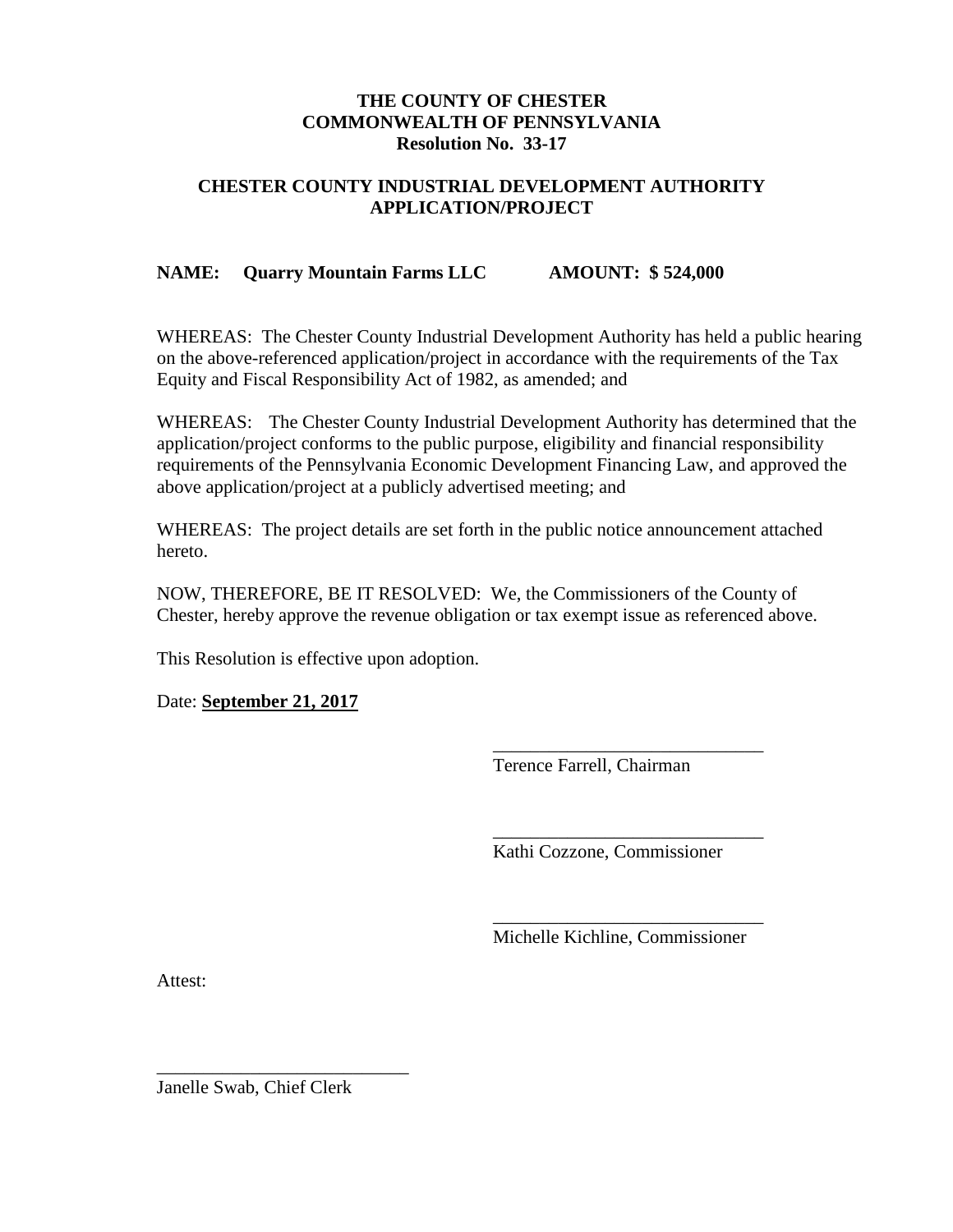#### **THE COUNTY OF CHESTER COMMONWEALTH OF PENNSYLVANIA RESOLUTION No. 34-17**

#### **RESOLUTION OF THE CHESTER COUNTY COMMISSIONERS APPROVING SUPPLEMENT C OF FEDERAL-AID BRIDGE PROJECT REIMBURSEMENT AGREEMENT AND AUTHORIZING SIGNATURE AUTHORITY**

WHEREAS, The Commonwealth of Pennsylvania, Department of Transportation (Department) and the County Of Chester (Municipality) under the date of March 13, 2009 entered into Agreement No. 068226, wherein the Commonwealth and the Municipality agreed to participate in a Federal Aid Highway Program to construct the replacement of the Hadfield Road Bridge over Beaver Creek (#244); and

WHEREAS, The Department and Municipality under the date of May 19, 2016 entered into Supplemental Agreement No. 068226B with Resolution #21-16 to supplement Agreement No. 068226;

WHEREAS, the design of said construction of replacement of the Hadfield Road Bridge over Beaver Creek has shown that the costs will be in excess of that shown in the Agreement No.068226B

WHEREAS, both the Department and Municipality are both desirous of amending the terms of Agreement No. 068226**B** for all the additional costs;

NOW, THEREFORE, the parties intending to be legally bound agree that Agreement No. 068226B shall be amended as follows:

Agreement 068226B is modified as stated in Agreement No. 068226C attached hereto and made a part hereof.

Exhibit "AAA of Agreement No. 068226B is hereby struck in its entirety and is replaced with Exhibit "AAAA" of Agreement No. 068226C attached hereto and made a part hereof.

WHEREAS, as a condition precedent to executing this Agreement, the Chester County Commissioners must pass a Resolution granting signature authority of the Board to the Chairman of the Board which vests the authority of the entire Board to the Chairman to execute the necessary contractual documents requisite to the project.

NOW, THEREFORE, BE IT RESOLVED, by the authority of the Board of County Commissioners of Chester County, that the Chairman of the Board be authorized and directed to singularly execute the necessary documentation including the Federal-Aid Bridge Project Reimbursement Agreement on behalf of the entirety of the Board of Commissioners, and in doing so, agrees to be legally bound to the terms, conditions and provisions set forth by the agreements and the Chief Clerk be authorized and directed to attest to the same.

THIS RESOLUTION, adopted this **21st** day of **September**, 2017, by the Board of County Commissioners.

#### **COMMISSIONERS**

\_\_\_\_\_\_\_\_\_\_\_\_\_\_\_\_\_\_\_\_\_\_\_\_\_\_\_\_\_\_

Michelle Kichline, Chairman

\_\_\_\_\_\_\_ \_\_

 $\overline{\phantom{a}}$ Kathi Cozzone, Commissioner

\_\_\_\_\_\_\_\_\_\_\_\_\_\_\_\_\_\_\_\_\_\_\_\_\_\_ ATTEST: Terence Farrell, Commissioner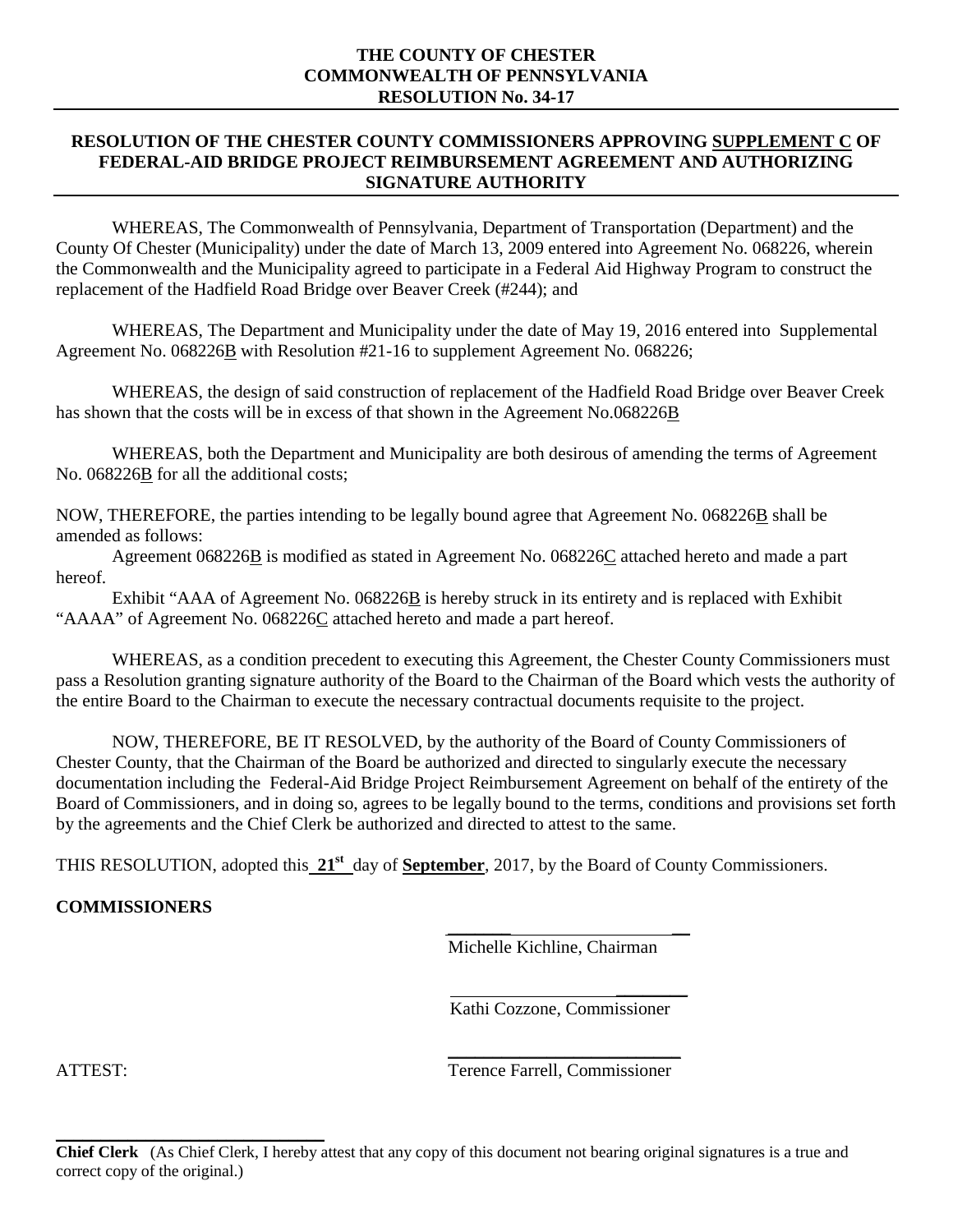#### **THE COUNTY OF CHESTER COMMONWEALTH OF PENNSYLVANIA RESOLUTION No. 35-17**

#### **RESOLUTION OF THE CHESTER COUNTY COMMISSIONERS AUTHORIZING EMERGENCY PROCUREMENT FOR CERTAIN BRIDGE REPAIRS**

 This Resolution is enacted pursuant to the authority of the County Code as applied to Third Class Counties, to wit, 16 P.S. Section 1802 (b), and hereby sets forth as follows:

WHEREAS, the County of Chester issued Notice to Proceed on July 10<sup>th</sup>, 2017 for the replacement of the State Street Bridge over Indian Run in Avondale Borough;

WHEREAS, State Street is a main thoroughfare in the Borough of Avondale and due to its location near the Borough's boundary with London Grove Township, also serves as the primary link between the two local two communities;

WHEREAS, Avondale Borough, London Grove Township and emergency service providers have requested that the bridge replacement be completed expeditiously;

WHEREAS, the bridge replacement project shall be 80% funded by the Pennsylvania Department of Transportation retroactively, and all work must be completed by PennDOT prequalified contractors;

WHEREAS, the State Street Bridge was closed to all traffic on July  $13<sup>th</sup>$ , 2017, and the bridge replacement project was originally scheduled to be completed by January  $5<sup>th</sup>$ , 2018;

WHEREAS, the State Street Bridge had an average daily traffic of 6,688 vehicles per day as counted in 2017;

WHEREAS, the detour during the bridge replacement project is lengthy at 6.2 miles and there is no access at the project site for emergency service vehicles to cross Indian Creek during construction;

WHEREAS, several emergency service providers have expressed concerns about their need for access for their services at the bridge crossing during the construction project;

WHEREAS, the Borough of Avondale owns and maintains a 6" waterline adjacent to the existing bridge which must be relocated to allow for the construction of the new bridge;

WHEREAS, the Borough of Avondale's Engineer has provided to the County plans, specifications and a cost estimate to complete the waterline relocation as a part of the bridge replacement project; WHEREAS, the Borough of Avondale's Engineer is the engineer of record for the waterline relocation, and as such has design and inspection oversight and shall be responsible for accepting all work associated with the waterline;

WHEREAS, the selected contractor has been unable to perform the waterline relocation services in accordance with the Borough Engineer's plans, specifications and cost estimate;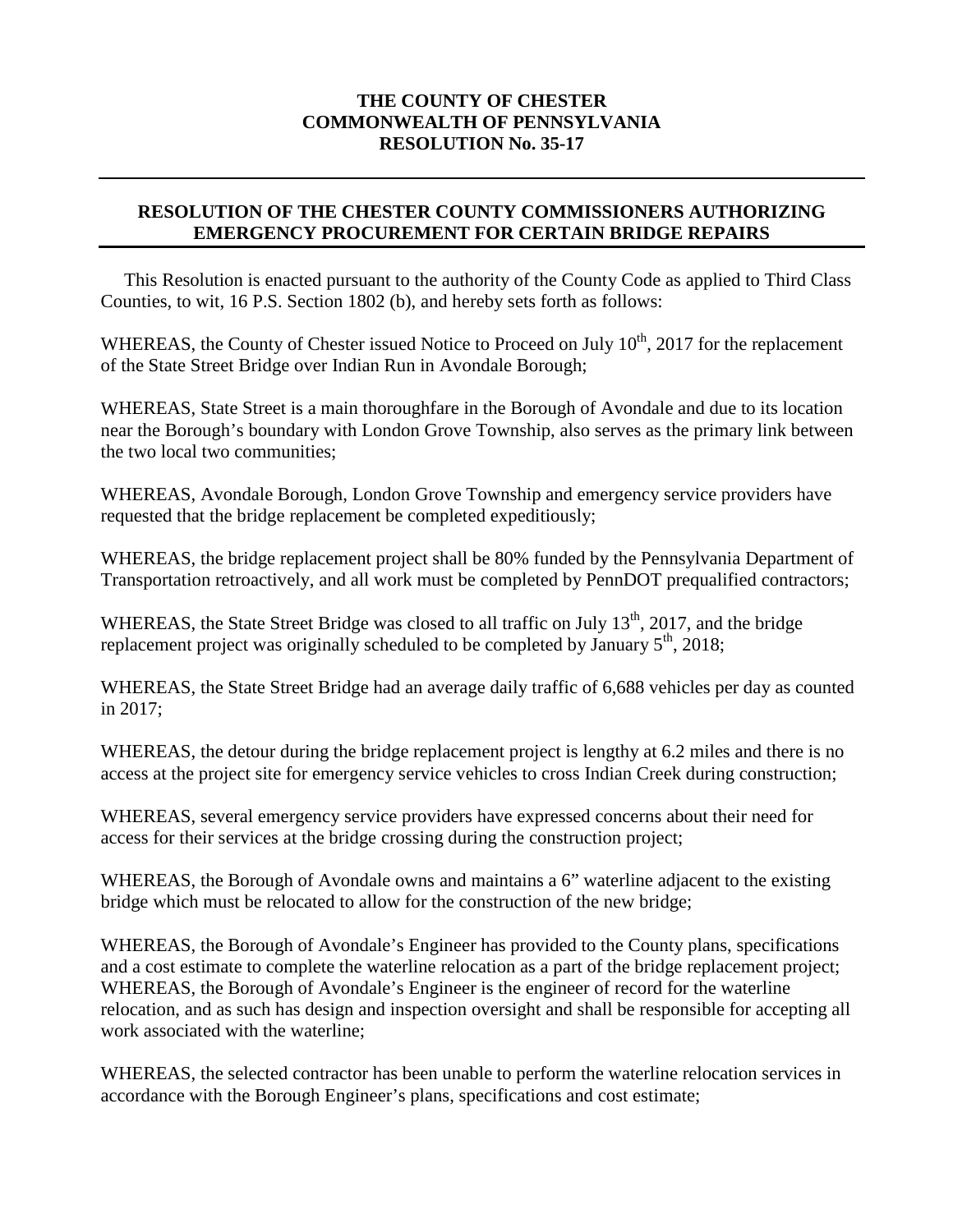WHEREAS, all activities for the bridge replacement project have been suspended effective August 21st, 2017 until such time that the waterline relocation can be completed;

WHEREAS, any delays resulting from the waterline relocation work will delay the re-opening of the bridge;

NOW THEREFORE, BE IT RESOLVED, in full consideration of the above stated concerns and in the best interest of the residents of Chester County, that the Department of Facilities and Parks, through its County Bridge Engineer, and required contractors and vendors is hereby authorized to take any and all measures on an emergency basis without requiring competitive bidding and independent of the existing bridge replacement contract to necessarily effect the prompt, properly engineered and safe relocation of the 6" Borough owned waterline in accordance with the plans and specifications provided by the Borough Engineer to allow for the completion of the State Street Bridge Replacement in a timely manner.

THIS RESOLUTION IS DULY ORDERED AND ENACTED by the Board of Commissioners of the County of Chester, Pennsylvania in lawful session assembled, becoming effective upon its execution by the County Commissioners and its attestation by the Chief Clerk this **21st** day of September, 2017.

COMMISSIONERS OF CHESTER COUNTY

Michelle Kichline, Chairman

 $\overline{\phantom{a}}$  , and the set of the set of the set of the set of the set of the set of the set of the set of the set of the set of the set of the set of the set of the set of the set of the set of the set of the set of the s

\_\_\_\_\_\_\_\_\_\_\_\_\_\_\_\_\_\_\_\_\_\_\_\_\_\_\_\_\_\_\_\_\_\_\_\_\_\_\_\_

\_\_\_\_\_\_\_\_\_\_\_\_\_\_\_\_\_\_\_\_\_\_\_\_\_\_\_\_\_\_\_\_\_\_\_\_\_\_\_\_

Terence Farrell, Commissioner

Kathi Cozzone, Commissioner

Attest:

Janelle Swab, Chief Clerk

\_\_\_\_\_\_\_\_\_\_\_\_\_\_\_\_\_\_\_\_\_\_\_\_\_\_\_\_\_\_\_\_\_\_\_

(As Chief Clerk, I hereby attest that any copy of this document not bearing original signatures is a true and correct copy of the original.)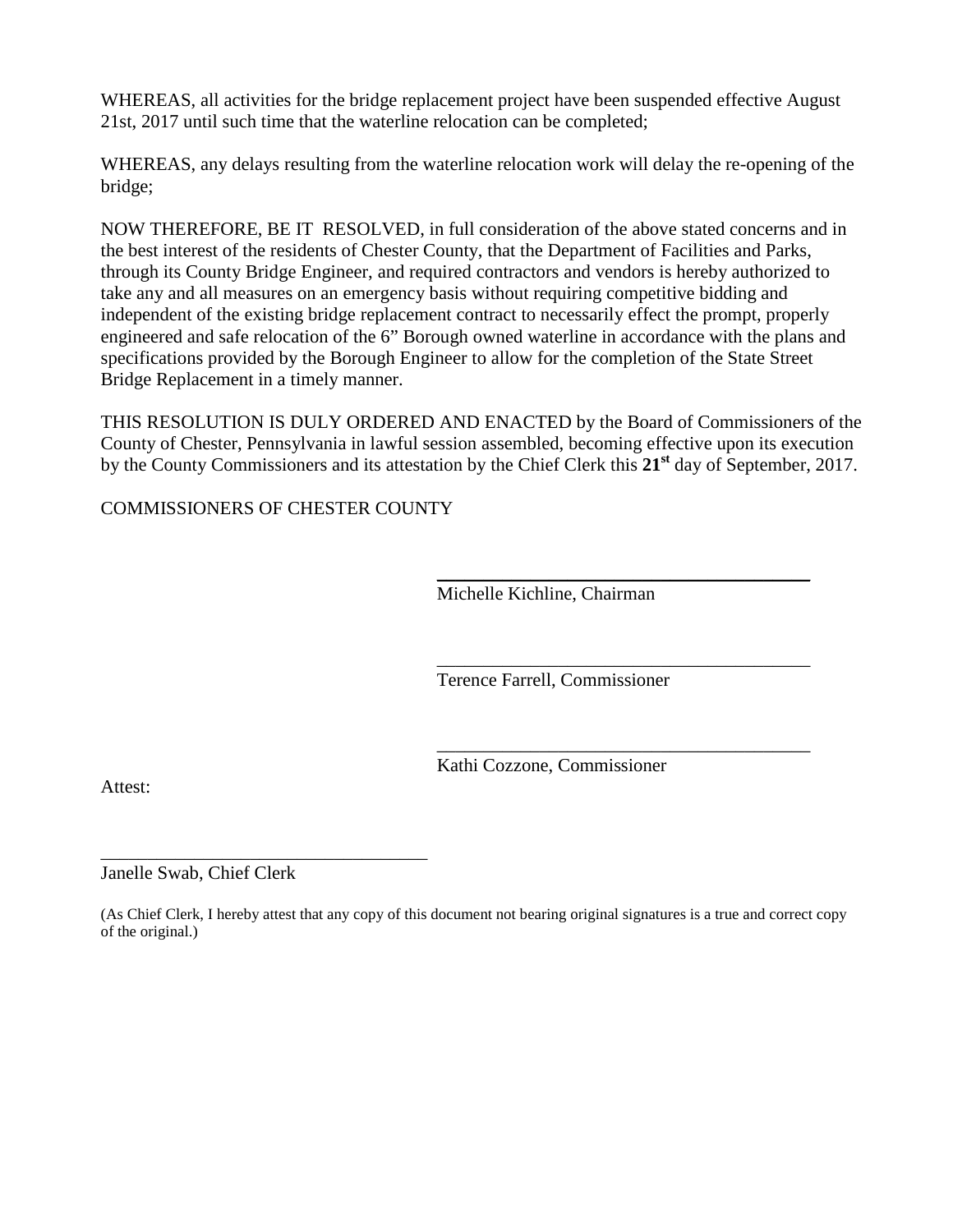#### **THE COUNTY OF CHESTER COMMONWEALTH OF PENNSYLVANIA RESOLUTION No. 36-17**

**\_\_\_\_\_\_\_\_\_\_\_\_\_\_\_\_\_\_\_\_\_\_\_\_\_\_\_\_\_\_\_\_\_\_\_\_\_\_\_\_\_\_\_\_\_\_\_\_\_\_\_\_\_\_\_\_\_\_\_\_\_\_\_\_\_\_\_\_\_\_\_\_\_\_\_\_\_\_** 

#### **RESOLUTION OF THE CHESTER COUNTY COMMISSIONERS CONCERNING THE BOROUGH OF PHOENIXVILLE LOCAL ECONOMIC REVITALIZATON TAX ASSISTANCE (LERTA) ORDINANCE**

**\_\_\_\_\_\_\_\_\_\_\_\_\_\_\_\_\_\_\_\_\_\_\_\_\_\_\_\_\_\_\_\_\_\_\_\_\_\_\_\_\_\_\_\_\_\_\_\_\_\_\_\_\_\_\_\_\_\_\_\_\_\_\_\_\_\_\_\_\_\_\_\_\_\_\_\_\_\_** 

**WHEREAS,** the Borough of Phoenixville, Chester County, Pennsylvania, by Ordinance Number 2010-2166, dated September 28, 2010, determined to provide tax exemption of certain properties located within the Borough pursuant to the Local Economic Revitalization Tax Assistance Act, Act 76 of 1977, Local Economic Revitalization Tax Assistance Act, and Act 42 of 1977, hereinafter known as "LERTA"; and

**WHEREAS**, the purpose of this Act, inter alia, is to authorize local taxing authorities to exempt new construction in deteriorated areas of economically depressed communities and improvements to certain deteriorated industrial, commercial, and other business property; and

**WHEREAS**, the Chester County Commissioners by Resolution 57-10 approved the Borough's LERTA project; and

**WHEREAS,** the Borough of Phoenixville has subsequently approved Ordinance No. 2017-2276 effective July 11, 2017; and

**WHEREAS**, this Ordinance amended Chapter 24, Part 5, Section 24-507 of the initial Borough LERTA Ordinance which refers to the termination date with said amendment changing the prior LERTA project participation term of September 28, 2020 to July 31, 2017;

**WHEREAS**, the underlying LERTA Ordinance at Section 24-506 required that no amendments to the Borough's Ordinance may be made unless consented to by resolution or ordinance of each participating taxing authority; and

**WHEREAS**, the Phoenixville Area School District, by Resolution concurred and consented to the amendment on August 17, 2017; and

**WHEREAS**, the County of Chester, likewise concurs and consents to the Borough's amendment.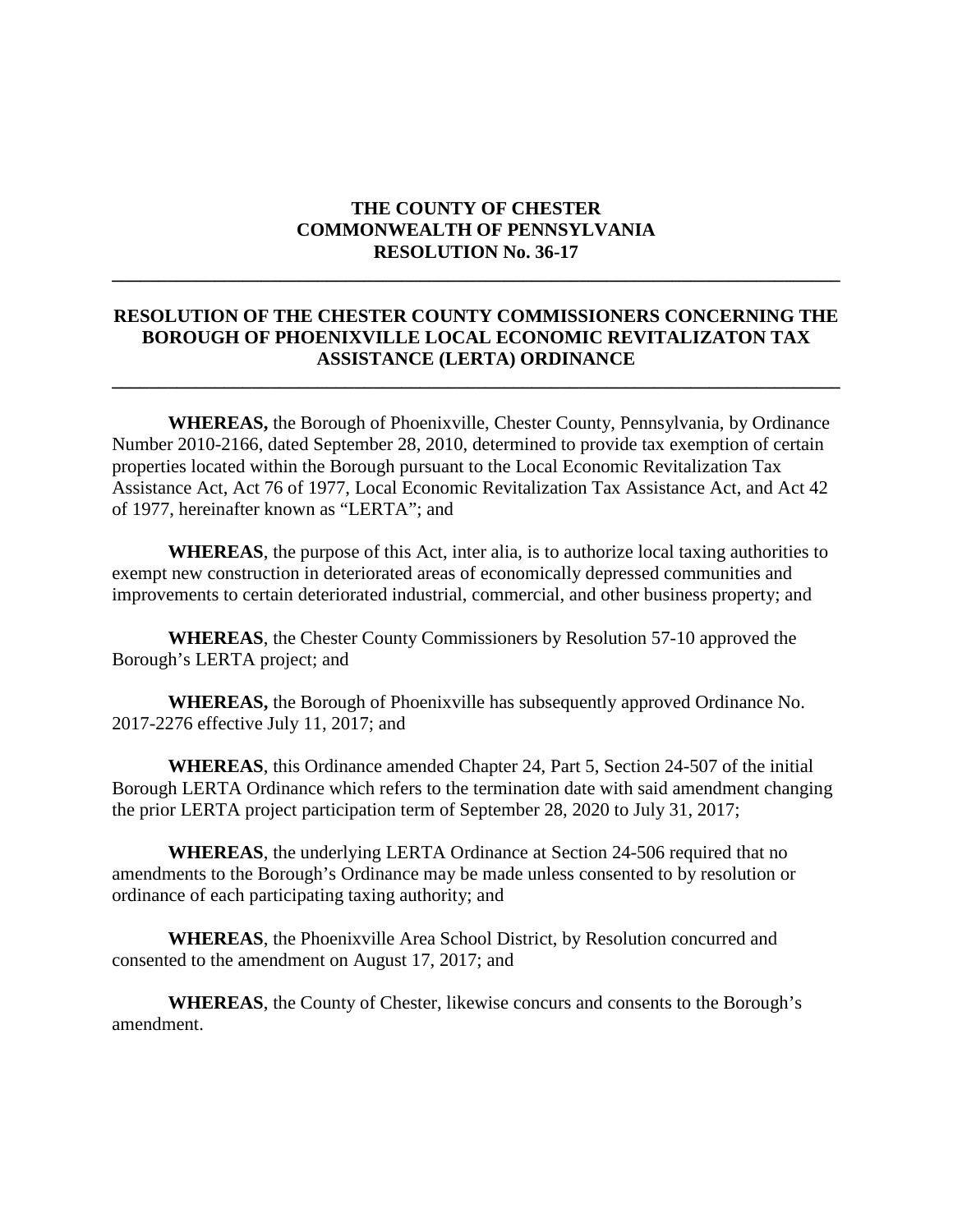**NOW THEREFORE**, be it resolved that the County of Chester, Pennsylvania, hereby agrees to the above stated terms and conditions regarding the Phoenixville Borough LERTA Ordinance and amendment thereto as memorialized in this Resolution effective upon execution by the Chester County Commissioners and its attestation by the Chief Clerk.

**DULY ORDERED AND ENACTED** in lawful session by the Chester County Commissioners duly assembled this **21st** day of **September, 2017.**

**COMMISSIONERS OF CHESTER COUNTY**

**\_\_\_\_\_\_\_\_\_\_\_\_\_\_\_\_\_\_\_\_\_\_\_\_\_\_\_\_\_\_\_\_\_\_\_ Michelle Kichline, Chairman**

**\_\_\_\_\_\_\_\_\_\_\_\_\_\_\_\_\_\_\_\_\_\_\_\_\_\_\_\_\_\_\_\_\_\_\_ Kathi Cozzone, Commissioner** 

**Terence Farrell, Commissioner**

**\_\_\_\_\_\_\_\_\_\_\_\_\_\_\_\_\_\_\_\_\_\_\_\_\_\_\_\_\_\_\_\_\_\_\_**

**Janelle Swab, Chief Clerk**

**Resolution 36-17 Revitalization LERTA Ordinance.**

**\_\_\_\_\_\_\_\_\_\_\_\_\_\_\_\_\_\_\_\_\_\_\_\_\_\_\_\_\_\_\_\_\_\_**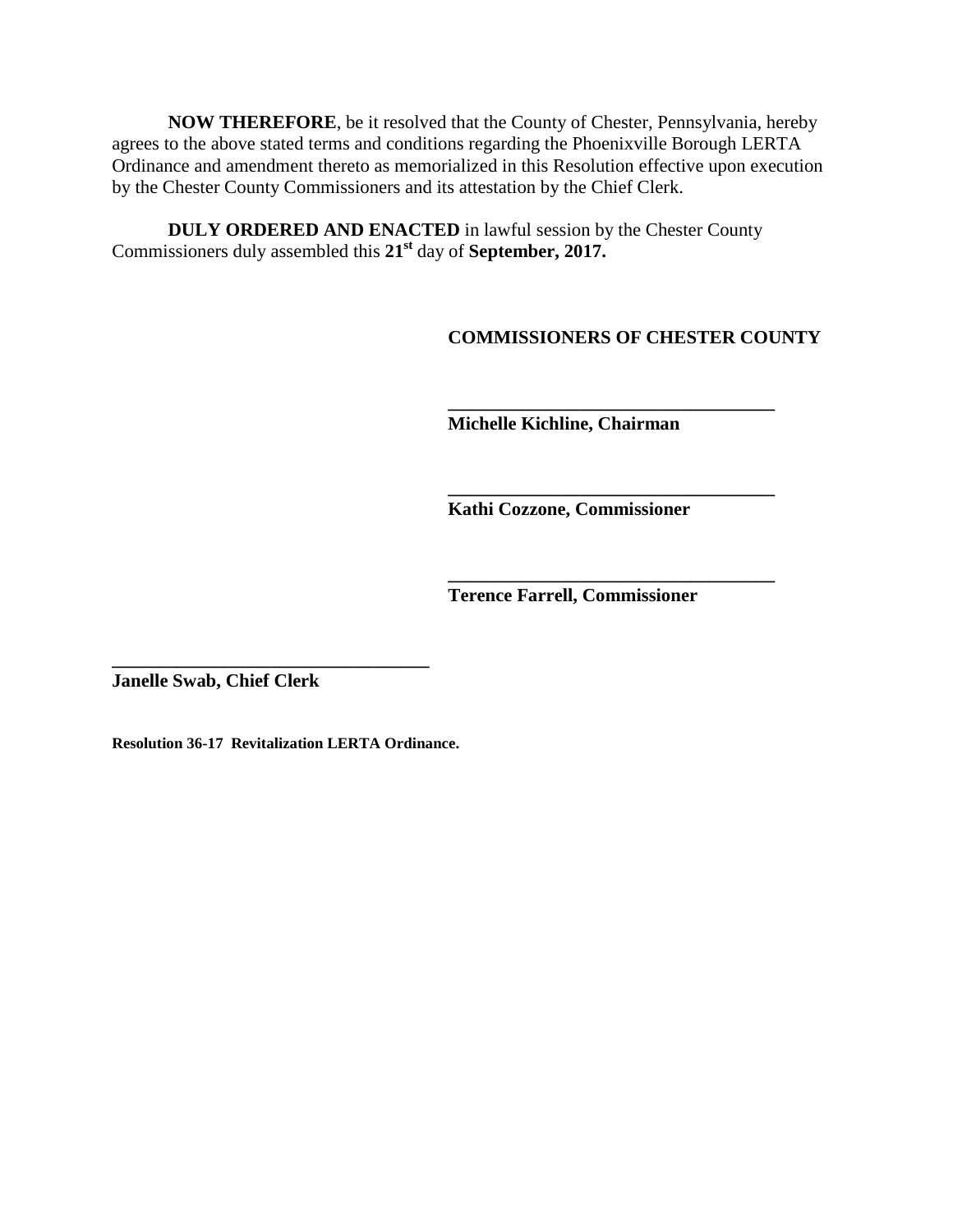#### **Authorities, Boards and Commissions Appointments and Reappointments**

**September 21, 2017** 

#### **Chester Water Authority**

Appoint Christopher Burkett for a term ending 8/23/2022

Reappoint Paul Andriole for a term ending 8/23/2022

Reappoint Thomas Chiomento for a term ending 8/23/2022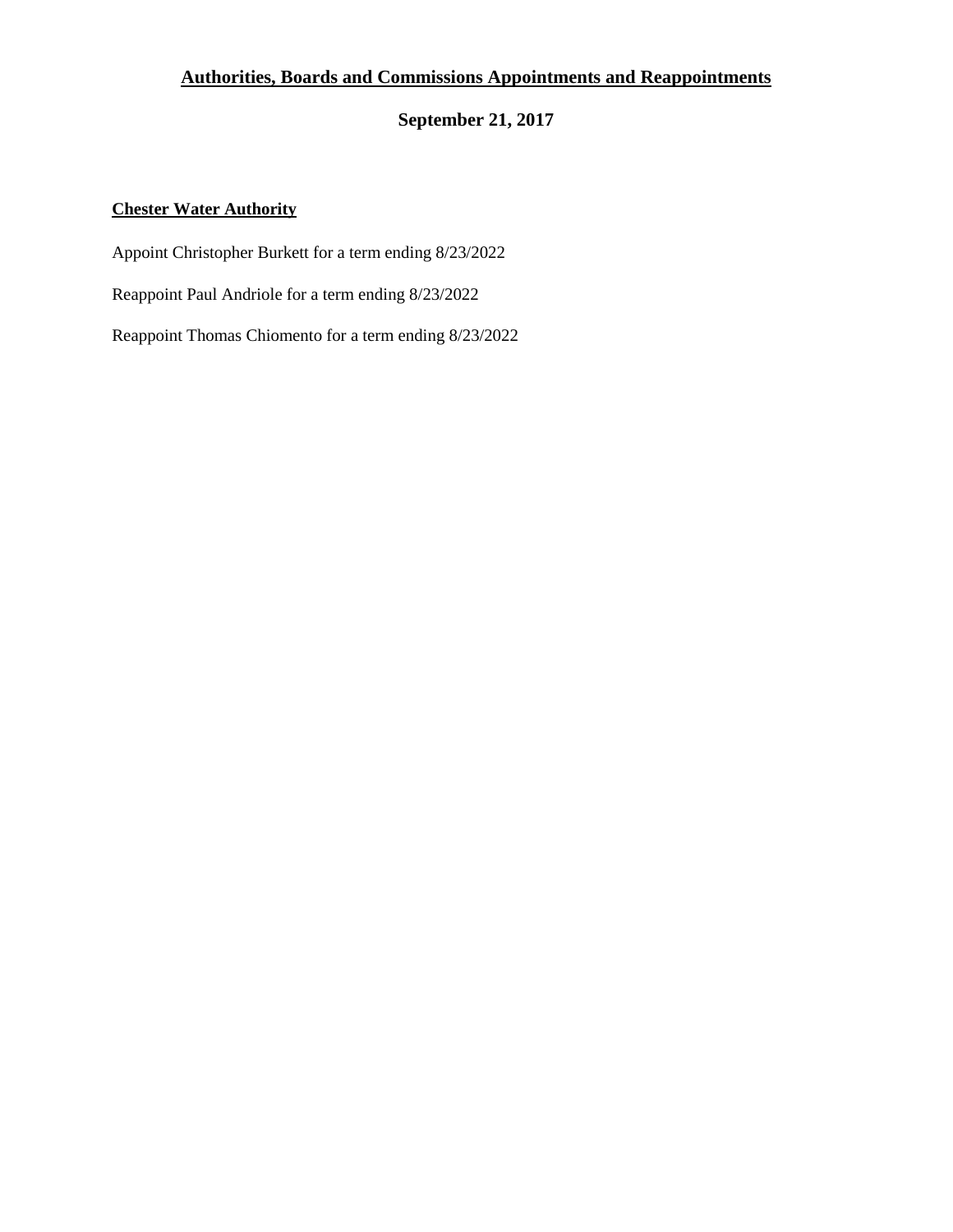#### **MEMORANDUM OF UNDERSTANDING**

The purpose of this Memorandum of Understanding is to memorialize certain understandings reached between EAST COVENTRY TOWNSHIP ("Township"), party of the first part, and THE COUNTY OF CHESTER ("County"), party of the second part.

WHEREAS, the County intends to construct a public recreational trail generally along the Schuylkill River to be known as the "Schuylkill River Trail" (the "Trail"); and

WHEREAS, a portion of the Trail will be constructed on lands owned by the Township and the County has requested the Township grant certain easements to the County for purposes of constructing and maintaining the Trail (the "Easement"); and

WHEREAS, in consideration for the Township granting the Easement, the County is agreeing to provide to the Township a maximum of \$400,000 to be used as matching funds for the Township to obtain a grant from the Commonwealth Department of Conservation and Natural Resources ("DCNR") in order for the Township to construct a trailhead (the "Trailhead") on a parcel of property that the Township has exercised its option to acquire from Exelon Generation Company, LLC ("Exelon") pursuant to an Agreement between the Township and Exelon dated February 14, 2011 (the "Property"); and

WHEREAS, the Property contains approximately eight (8) acres and is part of the Frick's Lock Village located outside of the Exclusion Area Boundary designated for Exelon's Limerick Generating Station ("Frick's Lock"); and

WHEREAS, the County has agreed to provide the aforesaid matching funds and to assist the Township in applying for the DCNR Grant and constructing a parking lot and restroom facility in a historic building at Frick's Lock;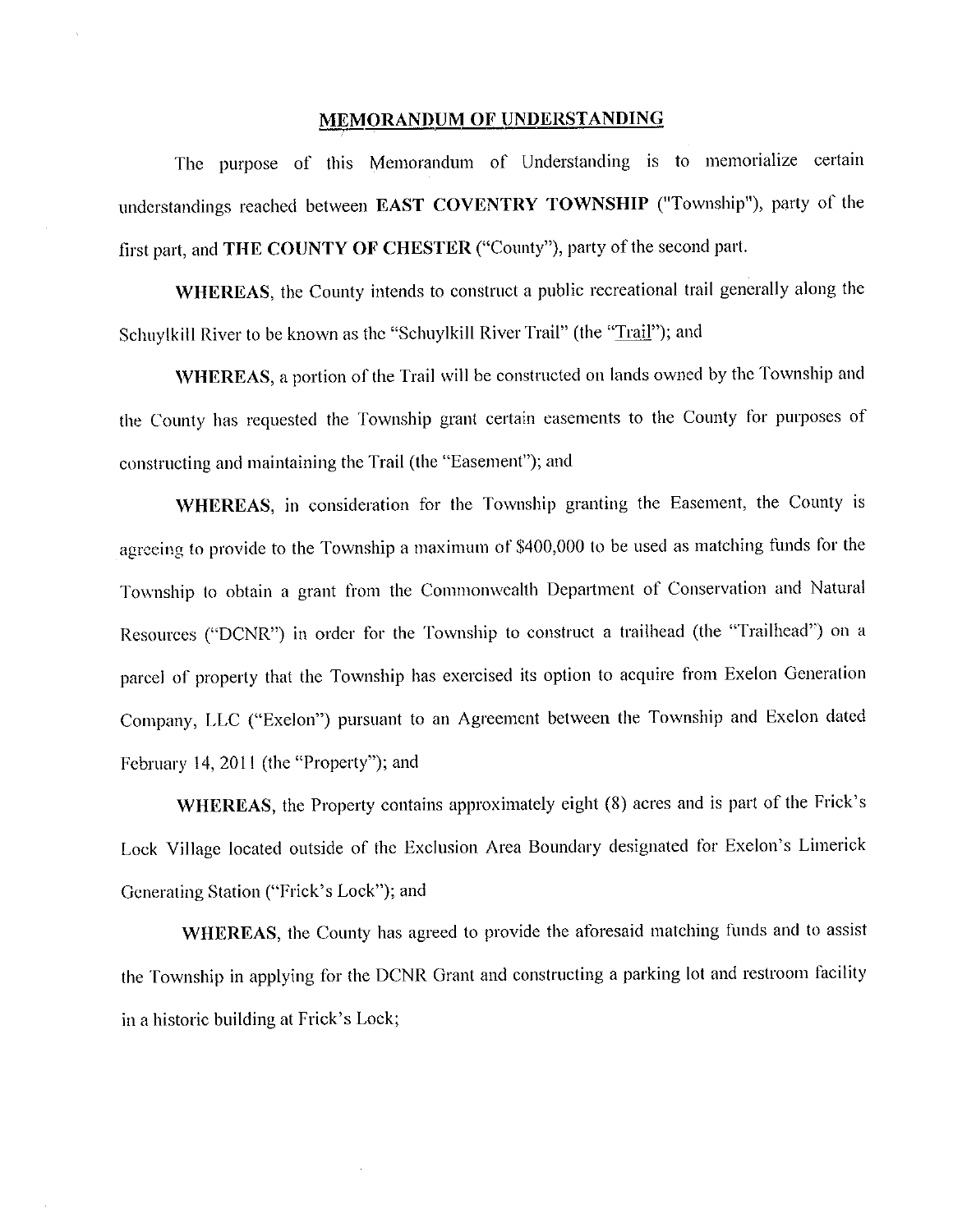NOW, THEREFORE, the parties intending to set forth their mutual understandings hereby agree as follows:

The Township agrees to acquire the Property from Exelon after Exelon  $\overline{1}$ . obtains all necessary approvals to subdivide the Property from a larger tract owned by Exelon.

The Township has submitted a request to DCNR for a grant of up to  $2.$ \$400,000 from DCNR to construct the Trailhead. The County agrees to assist the Township in completing the necessary application in order to secure the aforesaid grant from DCNR.

The County agrees to provide to the Township matching funds in an amount  $\overline{3}$ . equal to the grant funds to be provided by DCNR, up to the maximum sum of \$400,000. The County further agrees that the \$400,000 shall remain in the County's capital budget until such time as the DCNR grant funds are fully paid to the Township or the Township decides not to pursue the DCNR grant in which case the provisions of paragraph 4 shall apply.

In the event that DCNR does not approve the issuance of grant funds to the  $4.$ Township, the Township may re-apply to DCNR in a subsequent year for the grant or, at the Township's election, the County shall pay the Township a fair consideration for the Easement.

[REMAINDER OF PAGE INTENTIONALLY LEFT BLANK - SIGNATURE PAGE TO **FOLLOW1** 

 $\overline{2}$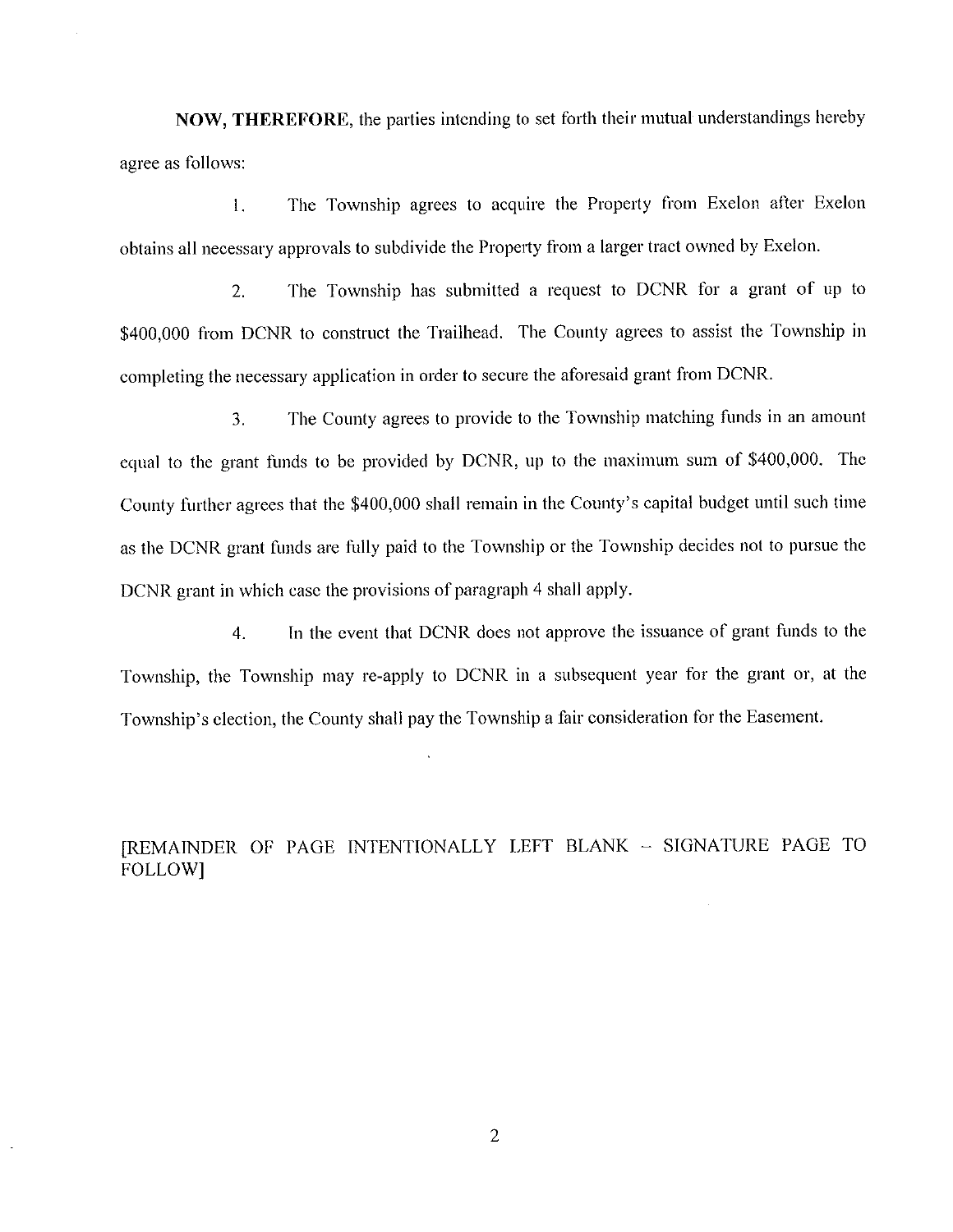IN WITNESS WHEREOF, and intending to be legally bound thereby, the parties have duly executed this Memorandum of Understanding on the date indicated by their respective signatures.

ATTEST:

Bernard Concrete

Date:  $2 - 11 - 12$ 

#### **EAST COVENTRY TOWNSHIP**

 $BY:$   $\frac{R_{c}}{RayKolb, Chairman}$ 

Date:  $7 - 11 - 2017$ 

THE COUNTY OF CHESTER

Attest:

Michelle Kichline, Chairman

Kathi Cozzone, Commissioner

Terence Farrell, Commissioner

Date:  $\qquad \qquad$ 

3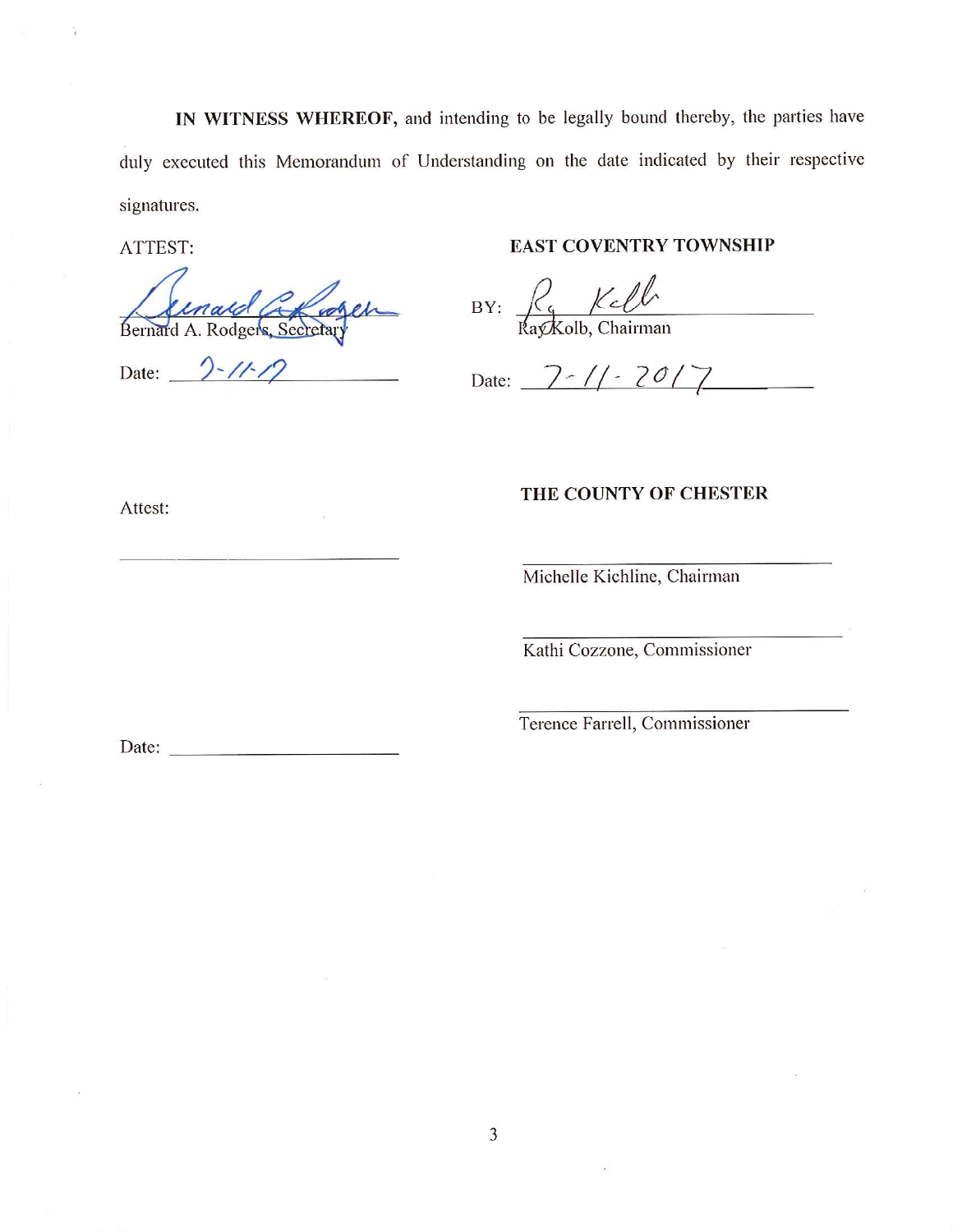| Managed by Dept of Procurement & General Services<br>Report ID: CC CMMSN<br>Set-ID: CCGOV | <b>County of Chester</b><br><b>COMMISSIONERS' CONTRACT AGENDA</b><br>DATE: 21-Sep-2017 |                 |                          | Page 1 of 24<br>Run Date: 09/20/2017<br>Run Time: 2:42:11PM |                                                                                                                                                                                              |
|-------------------------------------------------------------------------------------------|----------------------------------------------------------------------------------------|-----------------|--------------------------|-------------------------------------------------------------|----------------------------------------------------------------------------------------------------------------------------------------------------------------------------------------------|
| <b>Location</b>                                                                           | <b>Type</b>                                                                            | <b>Amount S</b> | <b>Term</b>              |                                                             | <b>Description/Funding Percentage</b>                                                                                                                                                        |
| <b>Children Youth and Families</b>                                                        |                                                                                        |                 |                          |                                                             |                                                                                                                                                                                              |
| Vendor: Adelphoi Village<br>Contract ID: 0017626                                          | Amendment                                                                              | 0.00            | 07-01-2018<br>06-30-2019 | Services.<br>CO: 40%<br>ST: 55%                             | Amendment $#1$ : This amendment renews the<br>contract term for an additional twelve (12)<br>month period for Residential Foster Care<br>FED: 5%                                             |
| Vendor: Justice Works Youthcare, Inc.<br>Contract ID: 0017950                             | Amendment                                                                              | 0.00            | 07-01-2017<br>06-30-2019 | and/or the Juvenile Probation Office.<br>CO: 20%<br>ST: 75% | Amendment #1: This amendment provides<br>additional funding for the Thinking For A<br>Change Program for families involved with the<br>Department of Children, Youth and Families<br>FED: 5% |
| Vendor: Impact Project, Inc.<br>Contract ID: 0018035                                      | Contract                                                                               | 0.00            | 07-01-2017<br>06-30-2019 | Services.<br>CO: 20%<br>ST: 75%                             | This contract renews Residential Foster Care<br>FED: 5%                                                                                                                                      |
| Vendor: KidsPeace National Centers, Inc.<br>Contract ID: 0018051                          | Contract                                                                               | 0.00            | 07-01-2017<br>06-30-2019 | Services.<br>CO: 20%<br>ST: 75%                             | This contract renews Residential Foster Care<br>FED: 5%                                                                                                                                      |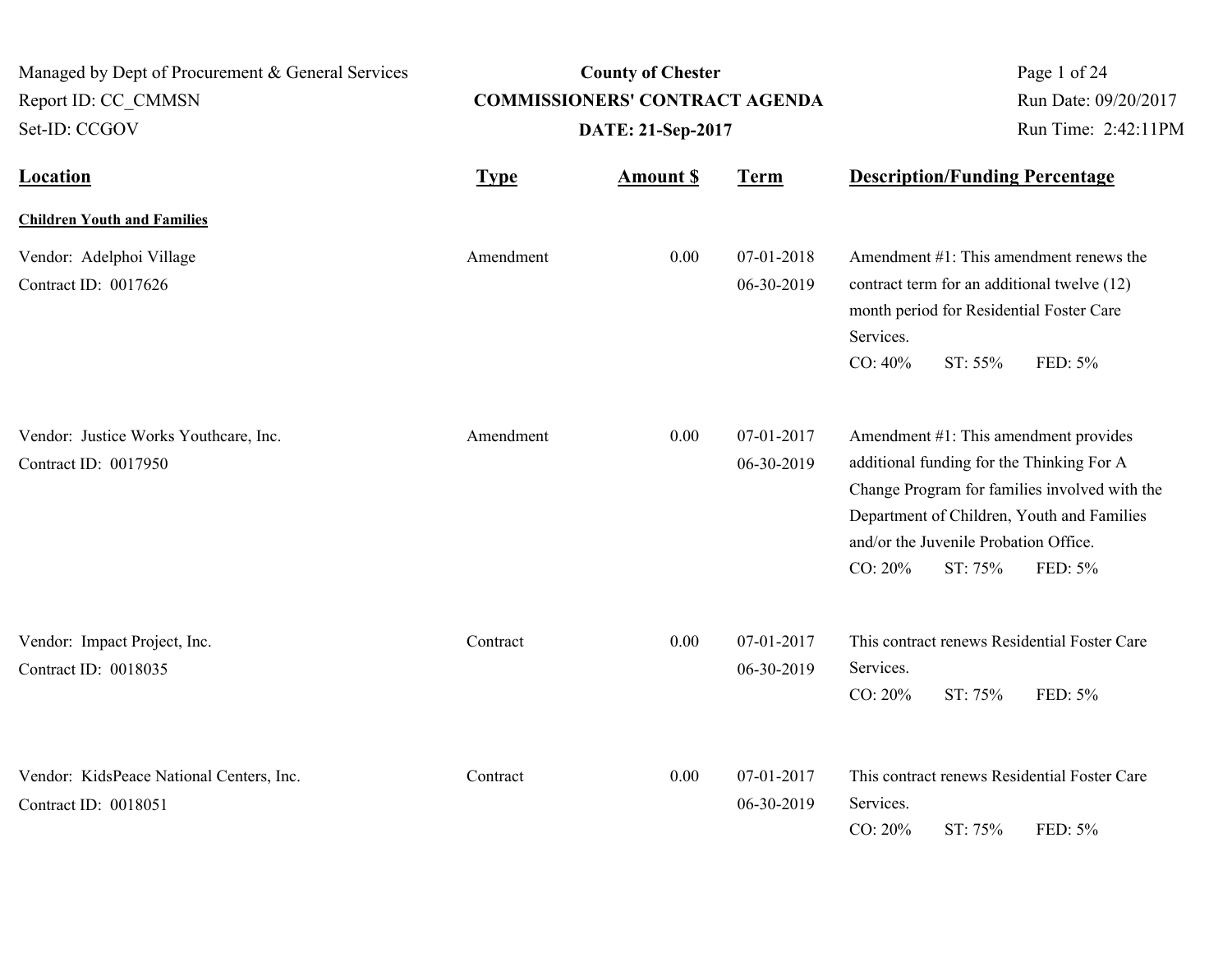| Managed by Dept of Procurement & General Services<br>Report ID: CC_CMMSN<br>Set-ID: CCGOV |             | <b>County of Chester</b><br><b>COMMISSIONERS' CONTRACT AGENDA</b><br>DATE: 21-Sep-2017 | Page 2 of 24<br>Run Date: 09/20/2017<br>Run Time: 2:42:11PM |                                                                                          |                                                          |
|-------------------------------------------------------------------------------------------|-------------|----------------------------------------------------------------------------------------|-------------------------------------------------------------|------------------------------------------------------------------------------------------|----------------------------------------------------------|
| <b>Location</b>                                                                           | <b>Type</b> | <b>Amount S</b>                                                                        | <b>Term</b>                                                 | <b>Description/Funding Percentage</b>                                                    |                                                          |
| <b>Children Youth and Families</b>                                                        |             |                                                                                        |                                                             |                                                                                          |                                                          |
| Vendor: Access Services, Inc.<br>Contract ID: 0018063                                     | Contract    | 207,031.00                                                                             | 07-01-2017<br>06-30-2018                                    | This contract renews the Family Support<br>Services Program.<br>CO: 20%<br>ST: 75%       | FED: 5%                                                  |
| Vendor: Valley Youth House Committee Inc.<br>Contract ID: 0018069                         | Contract    | 0.00                                                                                   | 07-01-2017<br>06-30-2019                                    | Services.<br>CO: 20%<br>ST: 75%                                                          | This contract renews Residential Foster Care<br>FED: 5%  |
| Vendor: NHS Montgomery County<br>Contract ID: 0018070                                     | Contract    | 0.00                                                                                   | 07-01-2017<br>06-30-2019                                    | Services.<br>CO: 20%<br>ST: 75%                                                          | This contract renews Residential Foster Care<br>FED: 5%  |
| Vendor: Rovito Law LLC<br>Contract ID: 0018071                                            | Contract    | 0.00                                                                                   | 09-01-2017<br>06-30-2018                                    | This contract provides Guardian Ad Litem<br>of \$2,500.00 a month.<br>CO: 45%<br>ST: 50% | Services performed by Fredda Maddox at a rate<br>FED: 5% |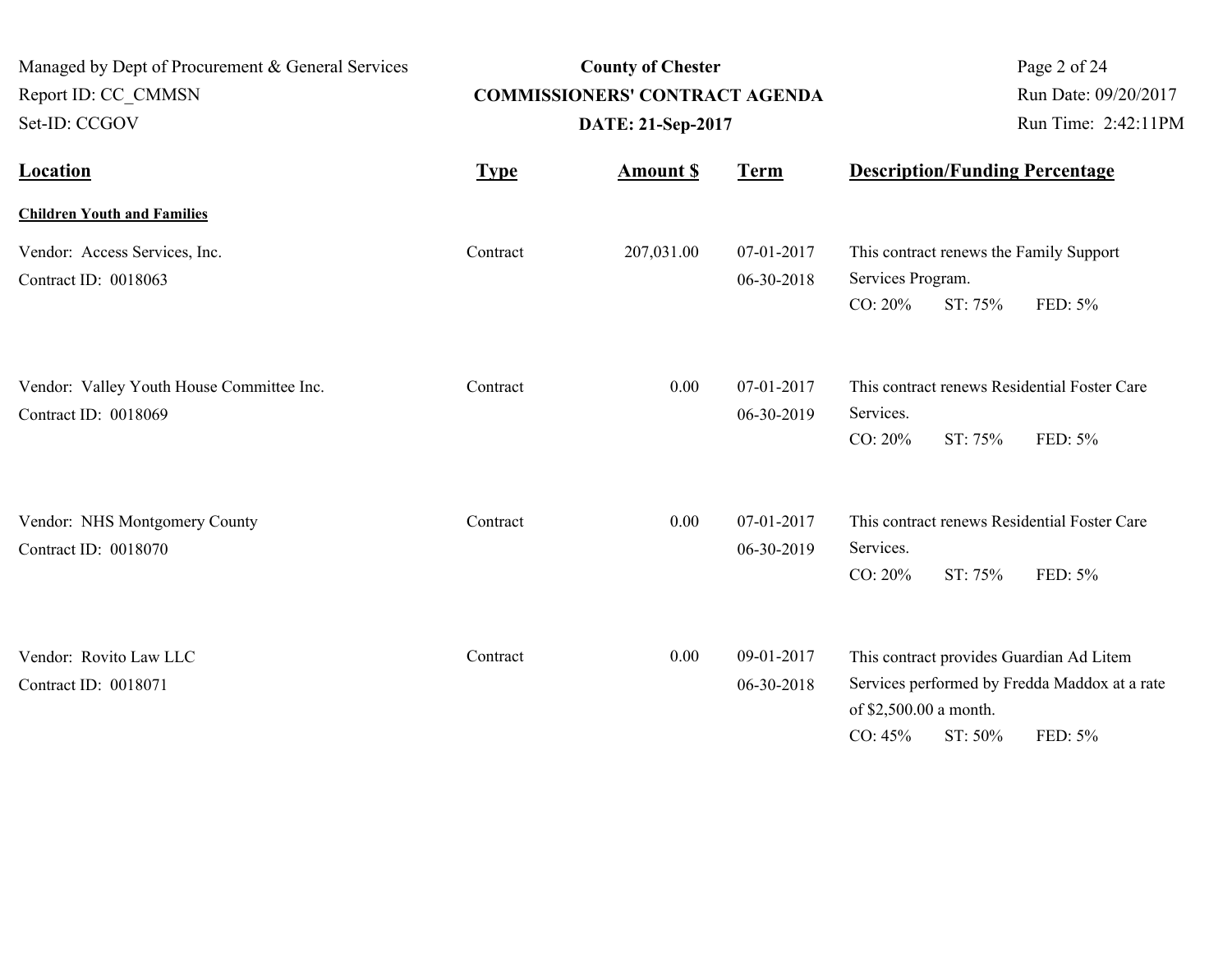| Managed by Dept of Procurement & General Services<br>Report ID: CC CMMSN<br>Set-ID: CCGOV |             | <b>County of Chester</b><br><b>COMMISSIONERS' CONTRACT AGENDA</b><br>DATE: 21-Sep-2017 | Page 3 of 24<br>Run Date: 09/20/2017<br>Run Time: 2:42:11PM |                                                                                                                                                                                                                                      |
|-------------------------------------------------------------------------------------------|-------------|----------------------------------------------------------------------------------------|-------------------------------------------------------------|--------------------------------------------------------------------------------------------------------------------------------------------------------------------------------------------------------------------------------------|
| <b>Location</b>                                                                           | <b>Type</b> | <b>Amount \$</b>                                                                       | <b>Term</b>                                                 | <b>Description/Funding Percentage</b>                                                                                                                                                                                                |
| <b>Children Youth and Families</b>                                                        |             |                                                                                        |                                                             |                                                                                                                                                                                                                                      |
| Vendor: Rovito Law LLC<br>Contract ID: 0018072                                            | Contract    | 0.00                                                                                   | 09-01-2017<br>06-30-2018                                    | This contract provides Guardian Ad Litem<br>Services performed by Susan Potts at a rate of<br>\$2,500.00 a month.<br>CO: 45%<br>ST: 50%<br>FED: 5%                                                                                   |
| Vendor: Pearls Academy, Inc<br>Contract ID: 0018081                                       | Contract    | 14,640.00                                                                              | 07-01-2017<br>06-30-2018                                    | This contract provides Making Proud Choices<br>Program Educational Services to support youth<br>ages 11-18 years involved with the Juvenile<br>Probation Office.<br>CO: 20%<br>ST: 75%<br>FED: 5%                                    |
| Vendor: Buckley, Brion, McGuire & Morris, LLP<br>Contract ID: 0018090                     | Contract    | 165,000.00                                                                             | 10-01-2017<br>12-31-2018                                    | This contract provides Legal Services for the<br>Department of Children, Youth and Families at<br>a rate of \$11,000.00 a month plus allowable<br>expenses as per Request for Proposal<br>#1610-01.<br>CO: 100%<br>ST: 0%<br>FED: 0% |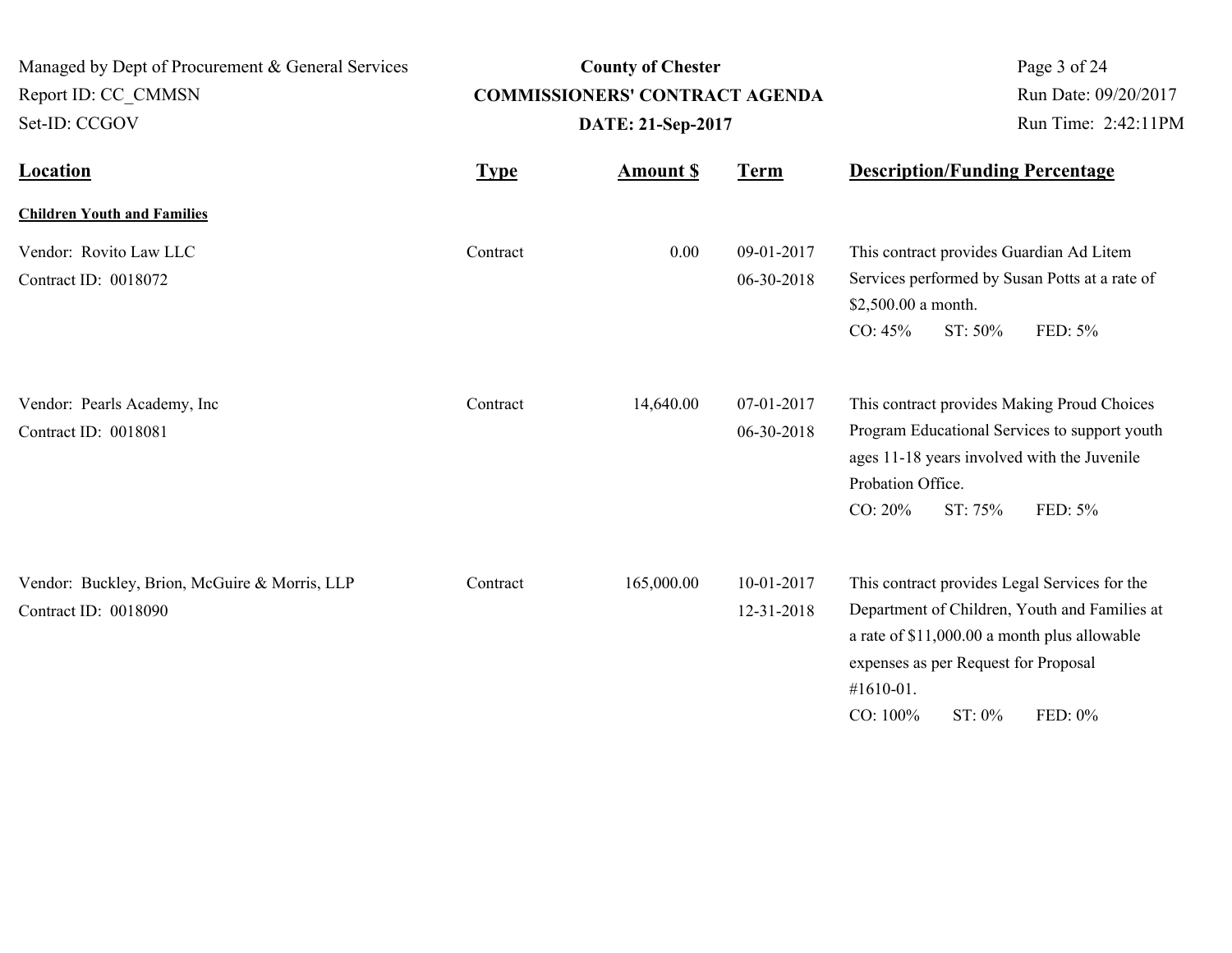| Managed by Dept of Procurement & General Services                       |                   | <b>County of Chester</b>              | Page 4 of 24             |                                                                                                                                                                                                                                                                                                                                                                                                                                                      |  |
|-------------------------------------------------------------------------|-------------------|---------------------------------------|--------------------------|------------------------------------------------------------------------------------------------------------------------------------------------------------------------------------------------------------------------------------------------------------------------------------------------------------------------------------------------------------------------------------------------------------------------------------------------------|--|
| Report ID: CC CMMSN                                                     |                   | <b>COMMISSIONERS' CONTRACT AGENDA</b> | Run Date: 09/20/2017     |                                                                                                                                                                                                                                                                                                                                                                                                                                                      |  |
| Set-ID: CCGOV                                                           | DATE: 21-Sep-2017 |                                       |                          | Run Time: 2:42:11PM                                                                                                                                                                                                                                                                                                                                                                                                                                  |  |
| <b>Location</b>                                                         | <b>Type</b>       | <b>Amount S</b>                       | <b>Term</b>              | <b>Description/Funding Percentage</b>                                                                                                                                                                                                                                                                                                                                                                                                                |  |
| <b>Community Development</b>                                            |                   |                                       |                          |                                                                                                                                                                                                                                                                                                                                                                                                                                                      |  |
| Vendor: Smith & Solomon Driver Training<br>Contract ID: 0016923         | Amendment         | 0.00                                  | 07-01-2015<br>12-31-2017 | Amendment #2: This amendment extends the<br>contract term for an additional six (6) month<br>period for Individual Training Accounts for<br>Workforce Innovation and Opportunity Act<br>eligible participants. The cost associated with<br>this amendment is funded by the Workforce<br>Innovation and Opportunities Act. This<br>supports Strategic Business Plan Career and<br>Workforce Development activity.<br>$CO: 0\%$<br>ST: 0%<br>FED: 100% |  |
| Vendor: Chester County Economic Dev. Foundation<br>Contract ID: 0017323 | Amendment         | 0.00                                  | 06-01-2016<br>12-31-2017 | Amendment #1: This amendment extends the<br>contract term for an additional six (6) month<br>period for Employer Engagement Services<br>through Strategic Innovation in Manufacturing.<br>The cost associated with this amendment is<br>funded by the Pennsylvania Department of<br>Labor. This supports Strategic Business Plan<br>Career and Workforce Development activity.<br>ST: 100%<br>$CO: 0\%$<br>FED: 0%                                   |  |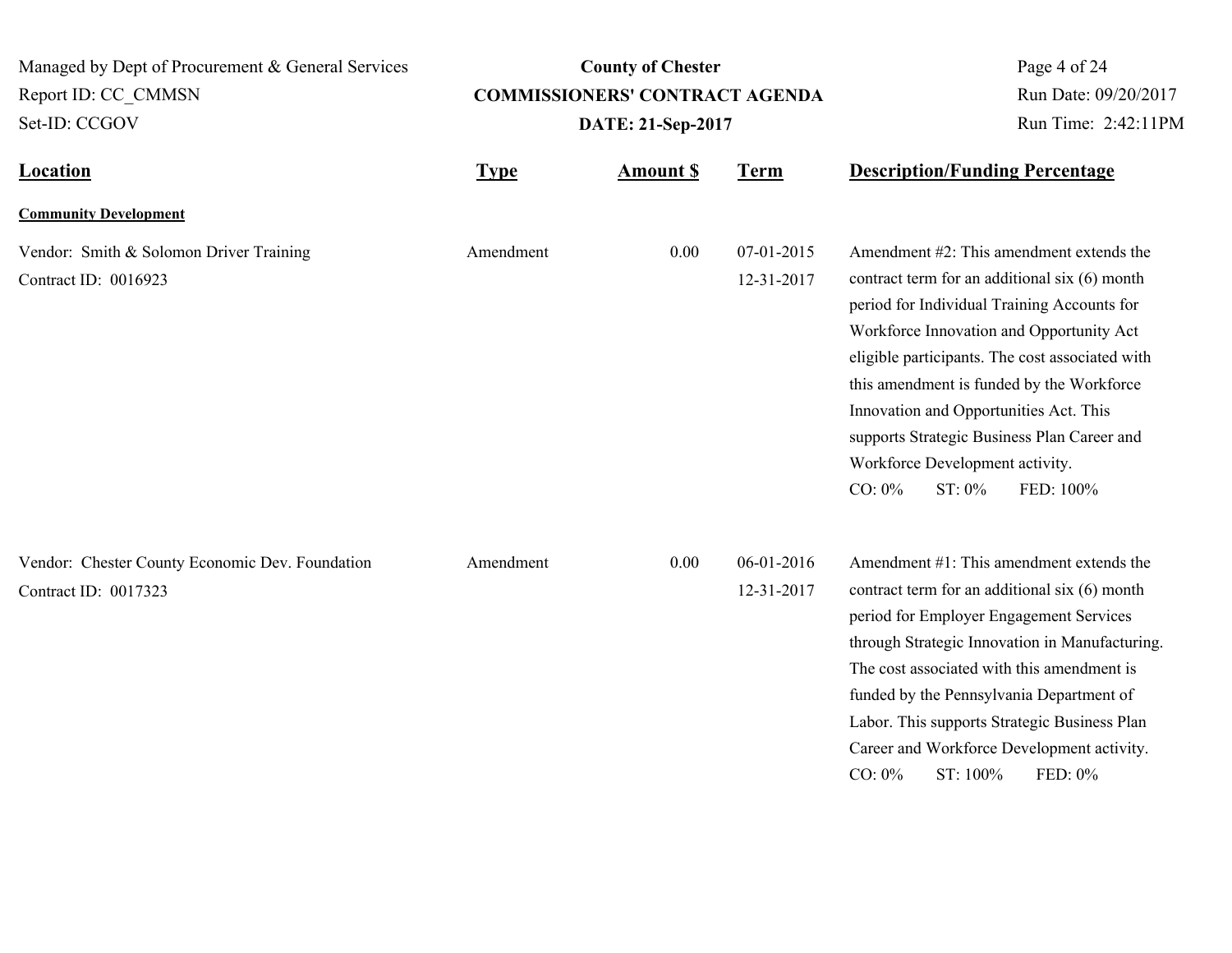**Location Type Type** *Amount \$* **Term Description/Funding Percentage County of Chester COMMISSIONERS' CONTRACT AGENDA** Managed by Dept of Procurement & General Services Set-ID: CCGOV Report ID: CC\_CMMSN Page 5 of 24 **Amount \$ DATE: 21-Sep-2017** Run Date: 09/20/2017 Run Time: 2:42:11PM **Community Development** Vendor: Good Samaritan Shelter, Inc. 38,000.00 07-01-2017 Contract ID: 0018043 06-30-2018 This contract provides funding for Emergency Shelter beds for homeless men in Phoenixville. The cost associated with this contract is funded by the Pennsylvania Department of Human Services Housing Assistance Program and the Pennsylvania Housing Affordability and Rehabilitation Enhancement (PHARE) Grant. This supports Strategic Business Plan Housing and Community Support Services activity. CO: 0% ST: 100% FED: 0% **Contract** Vendor: Pathstone Alliance For Better Housing Contract 13,622.00 01-01-2017 Contract ID: 0018045 12-31-2017 This contract provides funding for the 2017 Community Housing Development Organization Program (CHDO) to create affordable housing for low income individuals. The cost associated with this contract is funded by the U.S. Department of Housing and Urban Development Home Investment Partnerships Program (HOME). This supports Strategic Business Plan Home Construction and Community Revitalization activity. CO: 0% ST: 0% FED: 100% **Contract**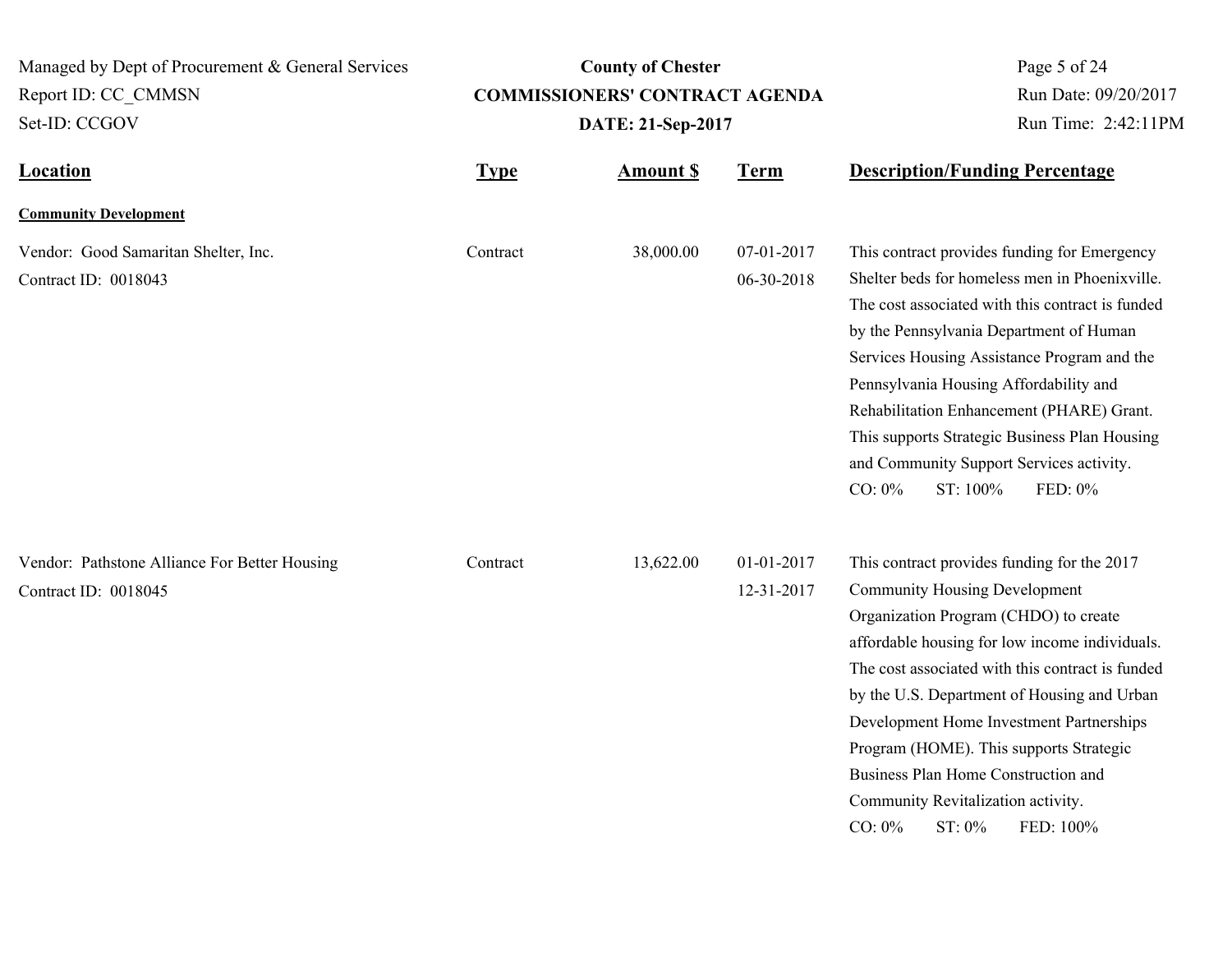| Managed by Dept of Procurement & General Services                    |                                                            | <b>County of Chester</b> | Page 6 of 24             |                                                                                                                                                                                                                                                                                                                                                                                              |
|----------------------------------------------------------------------|------------------------------------------------------------|--------------------------|--------------------------|----------------------------------------------------------------------------------------------------------------------------------------------------------------------------------------------------------------------------------------------------------------------------------------------------------------------------------------------------------------------------------------------|
| Report ID: CC CMMSN                                                  | <b>COMMISSIONERS' CONTRACT AGENDA</b><br>DATE: 21-Sep-2017 |                          |                          | Run Date: 09/20/2017                                                                                                                                                                                                                                                                                                                                                                         |
| Set-ID: CCGOV                                                        |                                                            |                          |                          | Run Time: 2:42:11PM                                                                                                                                                                                                                                                                                                                                                                          |
| <b>Location</b>                                                      | <b>Type</b>                                                | <b>Amount S</b>          | <b>Term</b>              | <b>Description/Funding Percentage</b>                                                                                                                                                                                                                                                                                                                                                        |
| <b>Community Development</b>                                         |                                                            |                          |                          |                                                                                                                                                                                                                                                                                                                                                                                              |
| Vendor: PA Home of the Sparrow<br>Contract ID: 0018048               | Contract                                                   | 15,000.00                | 07-01-2017<br>06-30-2018 | This contract provides funding for Transitional<br>Housing to include intensive case management<br>and rental assistance for women. The cost<br>associated with this contract is funded by the<br>Pennsylvania Department of Human Services<br>Block Grant. This supports Strategic Business<br>Plan Housing and Community Support<br>Services activity.<br>$CO: 0\%$<br>ST: 100%<br>FED: 0% |
| Vendor: Friends Association for the Care and<br>Contract ID: 0018049 | Contract                                                   | 43,200.00                | 07-01-2017<br>06-30-2018 | This contract provides funding for Transitional<br>Housing for homeless families. The cost<br>associated with this contract is funded by the<br>Pennsylvania Department of Human Services<br>Block Grant. This supports Strategic Business<br>Plan Housing and Community Support<br>Services activity.<br>ST: 100%<br>$CO: 0\%$<br>FED: 0%                                                   |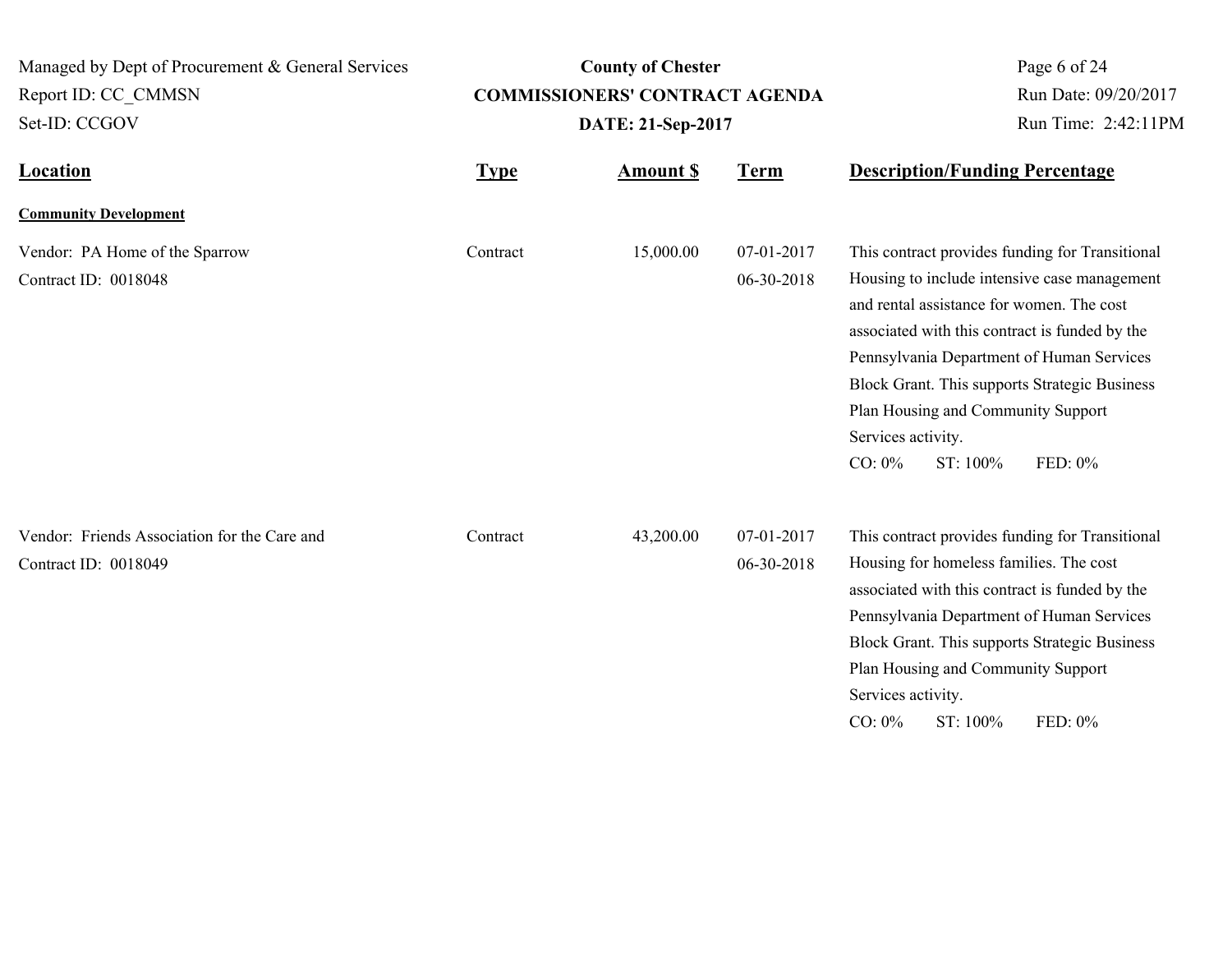| Managed by Dept of Procurement & General Services                    |                   | <b>County of Chester</b>              | Page 7 of 24<br>Run Date: 09/20/2017 |                                                                                                                                                                                                                                                                                                                                                                                                                                       |
|----------------------------------------------------------------------|-------------------|---------------------------------------|--------------------------------------|---------------------------------------------------------------------------------------------------------------------------------------------------------------------------------------------------------------------------------------------------------------------------------------------------------------------------------------------------------------------------------------------------------------------------------------|
| Report ID: CC CMMSN                                                  |                   | <b>COMMISSIONERS' CONTRACT AGENDA</b> |                                      |                                                                                                                                                                                                                                                                                                                                                                                                                                       |
| Set-ID: CCGOV                                                        | DATE: 21-Sep-2017 |                                       |                                      | Run Time: 2:42:11PM                                                                                                                                                                                                                                                                                                                                                                                                                   |
| <b>Location</b>                                                      | <b>Type</b>       | <b>Amount \$</b>                      | <b>Term</b>                          | <b>Description/Funding Percentage</b>                                                                                                                                                                                                                                                                                                                                                                                                 |
| <b>Community Development</b>                                         |                   |                                       |                                      |                                                                                                                                                                                                                                                                                                                                                                                                                                       |
| Vendor: Friends Association for the Care and<br>Contract ID: 0018050 | Contract          | 122,000.00                            | 07-01-2017<br>06-30-2018             | This contract provides funding for Emergency<br>Shelter for homeless families. The cost<br>associated with this contract is funded by the<br>Pennsylvania Department of Human Services<br>Block Grant and the Pennsylvania Housing<br>Affordability and Rehabilitation Enhancement<br>(PHARE) Grant. This supports Strategic<br>Business Plan Housing and Community<br>Support Services activity.<br>$CO: 0\%$<br>ST: 100%<br>FED: 0% |
| Vendor: Chester County OIC, Inc.<br>Contract ID: 0018058             | Contract          | 30,000.00                             | 07-01-2017<br>06-30-2018             | This contract provides funding for<br>administration of General Educational<br>Development (GED) Testing at the<br>Pennsylvania CareerLink Chester County<br>location. The cost associated with this contract<br>is funded by the Pennsylvania Department of<br>Labor and Industry. This supports Strategic<br>Business Plan Youth and Workforce<br>Development activity.<br>$CO: 0\%$<br>ST: 0%<br>FED: 100%                         |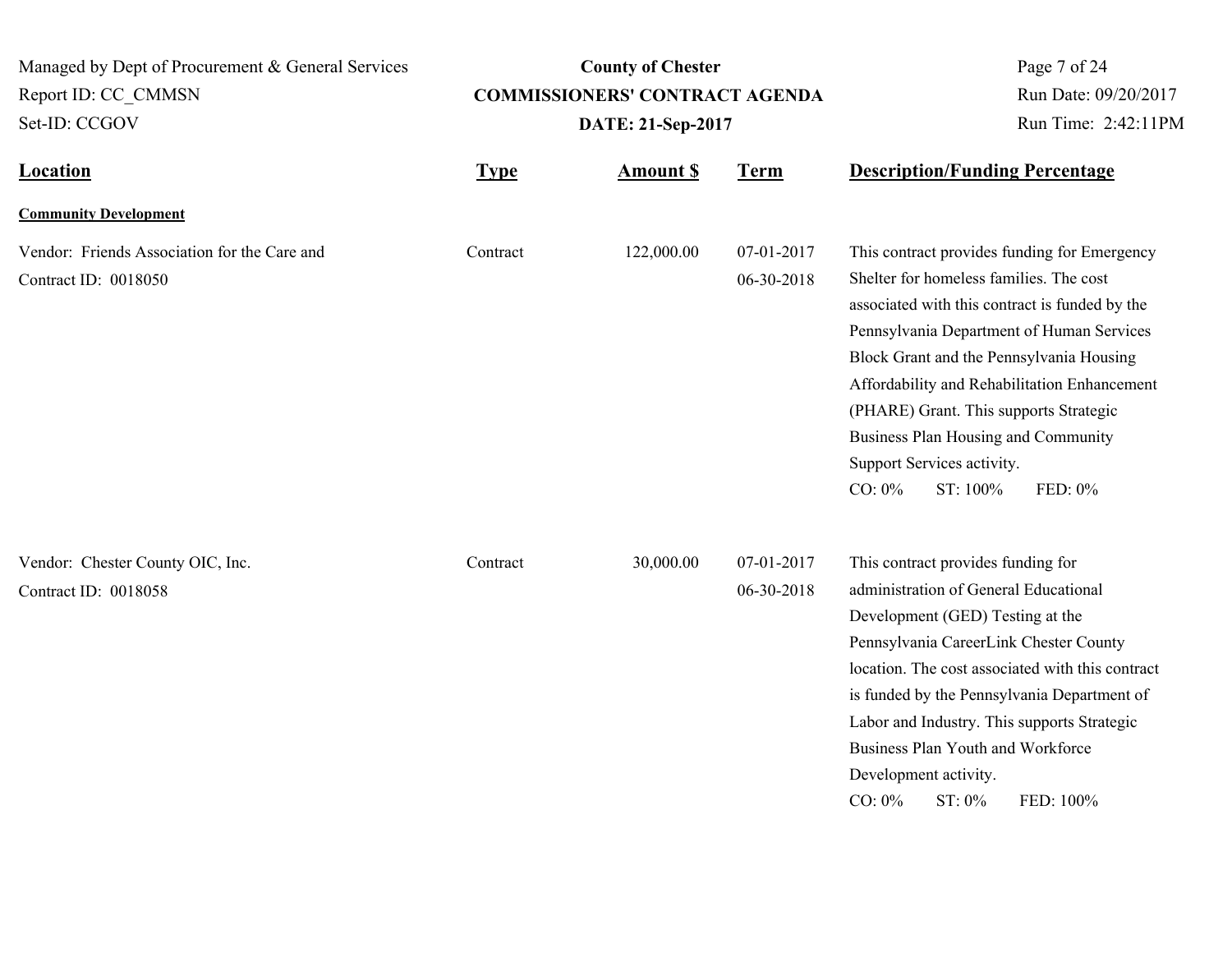| Managed by Dept of Procurement & General Services                       |                                                            | <b>County of Chester</b> | Page 8 of 24             |                                                                                                                                                                                                                                                                                                                                                                                                           |
|-------------------------------------------------------------------------|------------------------------------------------------------|--------------------------|--------------------------|-----------------------------------------------------------------------------------------------------------------------------------------------------------------------------------------------------------------------------------------------------------------------------------------------------------------------------------------------------------------------------------------------------------|
| Report ID: CC CMMSN                                                     | <b>COMMISSIONERS' CONTRACT AGENDA</b><br>DATE: 21-Sep-2017 |                          |                          | Run Date: 09/20/2017<br>Run Time: 2:42:11PM                                                                                                                                                                                                                                                                                                                                                               |
| Set-ID: CCGOV                                                           |                                                            |                          |                          |                                                                                                                                                                                                                                                                                                                                                                                                           |
| Location                                                                | <b>Type</b>                                                | <b>Amount \$</b>         | <b>Term</b>              | <b>Description/Funding Percentage</b>                                                                                                                                                                                                                                                                                                                                                                     |
| <b>Community Development</b>                                            |                                                            |                          |                          |                                                                                                                                                                                                                                                                                                                                                                                                           |
| Vendor: WC Atkinson Memorial Community<br>Contract ID: 0018065          | Contract                                                   | 60,000.00                | 07-24-2017<br>08-01-2018 | This contract provides funding for Case<br>Management Services to support individuals<br>with housing needs in an Emergency Shelter<br>setting. The cost associated with this contract<br>is funded by the Pennsylvania Housing<br>Affordability and Rehabilitation Enhancement<br>(PHARE) funds. This supports Strategic<br>Business Plan Homeless Shelter activity.<br>ST: 100%<br>$CO: 0\%$<br>FED: 0% |
| Vendor: Domestic Violence Center of Chester Co.<br>Contract ID: 0018073 | Contract                                                   | 32,000.00                | 07-01-2017<br>06-30-2018 | This contract renews funding for Transitional<br>Housing Services up to eighteen (18) months<br>for survivors of domestic violence. The cost<br>associated with this contract is funded by the<br>Pennsylvania Department of Human Services.<br>This supports Strategic Business Plan Housing<br>and Community Support Services activity.<br>ST: 100%<br>$CO: 0\%$<br>FED: 0%                             |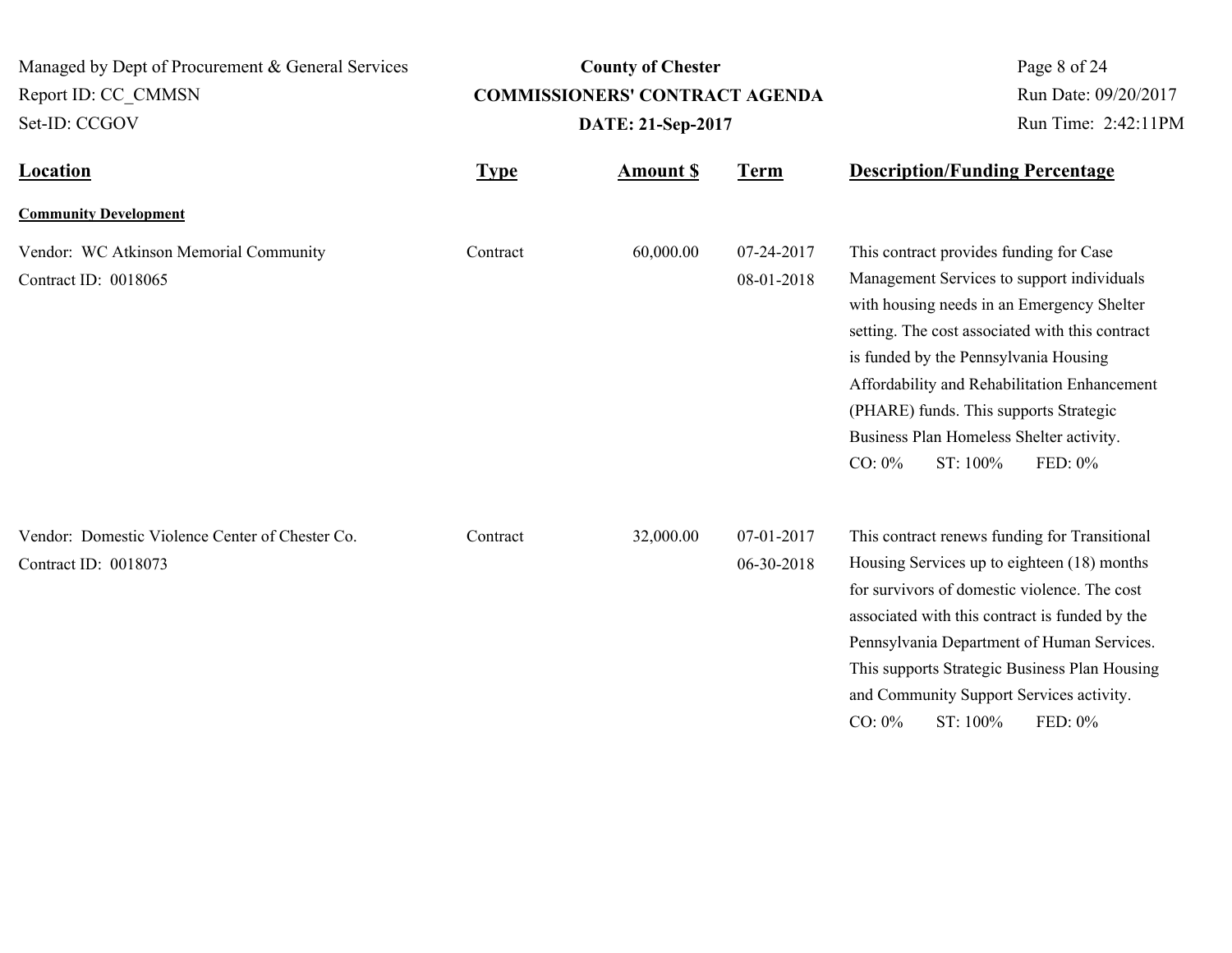| Managed by Dept of Procurement & General Services<br><b>County of Chester</b><br><b>COMMISSIONERS' CONTRACT AGENDA</b> |             |                   | Page 9 of 24             |                                                                                                                                                                                                                                                                                                                                                                                                                                                                                                                                              |  |
|------------------------------------------------------------------------------------------------------------------------|-------------|-------------------|--------------------------|----------------------------------------------------------------------------------------------------------------------------------------------------------------------------------------------------------------------------------------------------------------------------------------------------------------------------------------------------------------------------------------------------------------------------------------------------------------------------------------------------------------------------------------------|--|
| Report ID: CC CMMSN<br>Set-ID: CCGOV                                                                                   |             | DATE: 21-Sep-2017 |                          | Run Date: 09/20/2017<br>Run Time: 2:42:11PM                                                                                                                                                                                                                                                                                                                                                                                                                                                                                                  |  |
| <b>Location</b>                                                                                                        | <b>Type</b> | <b>Amount S</b>   | <b>Term</b>              | <b>Description/Funding Percentage</b>                                                                                                                                                                                                                                                                                                                                                                                                                                                                                                        |  |
| <b>Community Development</b>                                                                                           |             |                   |                          |                                                                                                                                                                                                                                                                                                                                                                                                                                                                                                                                              |  |
| Vendor: Housing Authority Of Chester County<br>Contract ID: 0018074                                                    | Contract    | 20,000.00         | 10-01-2017<br>09-30-2018 | This contract provides funding for Realtor<br>Services to assist individuals and families<br>obtain affordable permanent rental housing.<br>The cost associated with this contract is funded<br>by the Pennsylvania Housing Affordability and<br>Rehabilitation Enhancement (PHARE)<br>Program. This supports Strategic Business Plan<br>Housing and Community Support Services<br>activity.<br>$CO: 0\%$<br>ST: 100%<br>FED: 0%                                                                                                             |  |
| Vendor: Family Service of Chester County<br>Contract ID: 0018075                                                       | Contract    | 112,907.00        | 04-01-2017<br>03-31-2018 | This contract provides funding for staffing the<br>Connect Points Call-in Center to receive and<br>process calls and implement the Vulnerability<br><b>Index-Service Prioritization Decision</b><br>Assistance Tool for individuals and families in<br>need of emergency housing. The cost<br>associated with this contract is funded by the<br>Housing and Urban Development Continuum<br>of Care Program. This supports Strategic<br>Business Plan Housing and Community<br>Support Services activity.<br>ST: 0%<br>$CO: 0\%$<br>FED: 100% |  |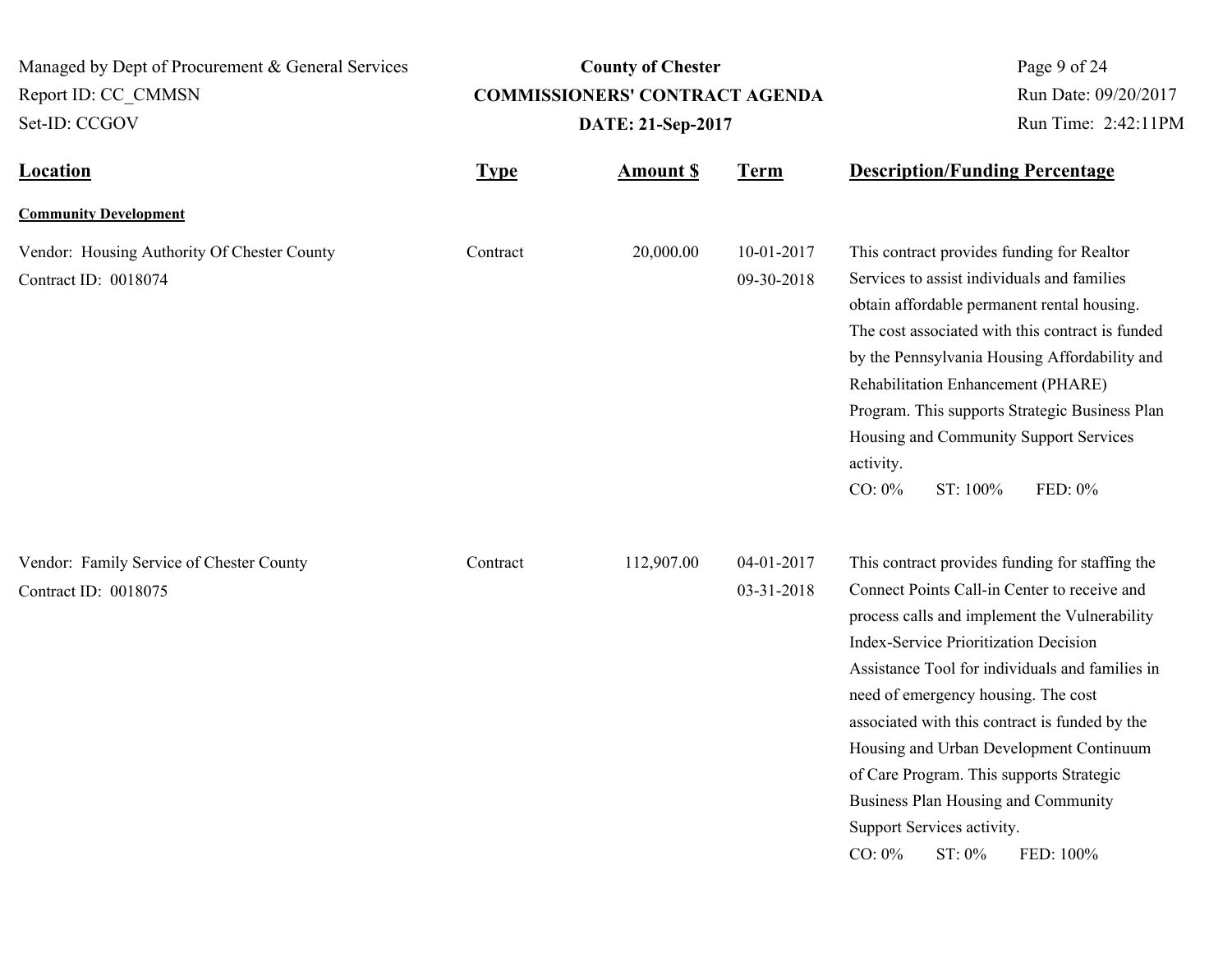| Managed by Dept of Procurement & General Services<br>Report ID: CC CMMSN<br>Set-ID: CCGOV | <b>County of Chester</b><br><b>COMMISSIONERS' CONTRACT AGENDA</b><br>DATE: 21-Sep-2017 |                  |                           | Page 10 of 24<br>Run Date: 09/20/2017<br>Run Time: 2:42:11PM                                                                                                                                                                                                                                                                                                                     |  |
|-------------------------------------------------------------------------------------------|----------------------------------------------------------------------------------------|------------------|---------------------------|----------------------------------------------------------------------------------------------------------------------------------------------------------------------------------------------------------------------------------------------------------------------------------------------------------------------------------------------------------------------------------|--|
| <b>Location</b>                                                                           | <b>Type</b>                                                                            | <b>Amount \$</b> | <b>Term</b>               | <b>Description/Funding Percentage</b>                                                                                                                                                                                                                                                                                                                                            |  |
| <b>Community Development</b>                                                              |                                                                                        |                  |                           |                                                                                                                                                                                                                                                                                                                                                                                  |  |
| Vendor: PA Home of the Sparrow<br>Contract ID: 0018077                                    | Contract                                                                               | 21,179.00        | 07-01-2017<br>06-30-2018  | This contract provides funding for Supportive<br>Housing for women with intensive case<br>management services and rental assistance.<br>The cost associated with this contract is funded<br>by the Pennsylvania Department of Human<br>Services. This supports Strategic Business Plan<br>Housing and Community Support Service<br>activity.<br>$CO: 0\%$<br>ST: 100%<br>FED: 0% |  |
| <b>DCIS</b><br>Vendor: DVL Group, Inc.<br>Contract ID: 0018076                            | Contract                                                                               | 70,215.00        | 10-01-2017<br><b>OPEN</b> | This contract provides Preventive Maintenance<br>Services for the Uninterruptible Power<br>Systems and Emergency Generator Equipment<br>at the Data Center. This contract is a result of<br>the Request for Proposal #PK17-1.<br>CO: 100%<br>ST: 0%<br>FED: 0%                                                                                                                   |  |
| Vendor: De Lage Landen Financial Services, Inc.<br>Contract ID: 0018079                   | Contract                                                                               | 440,258.80       | 09-22-2017<br>09-21-2021  | This lease purchase agreement provides for<br>implementation of Cisco's Unified<br>Communications Suite Enterprise Software.<br>CO: 100%<br>ST: 0%<br>FED: 0%                                                                                                                                                                                                                    |  |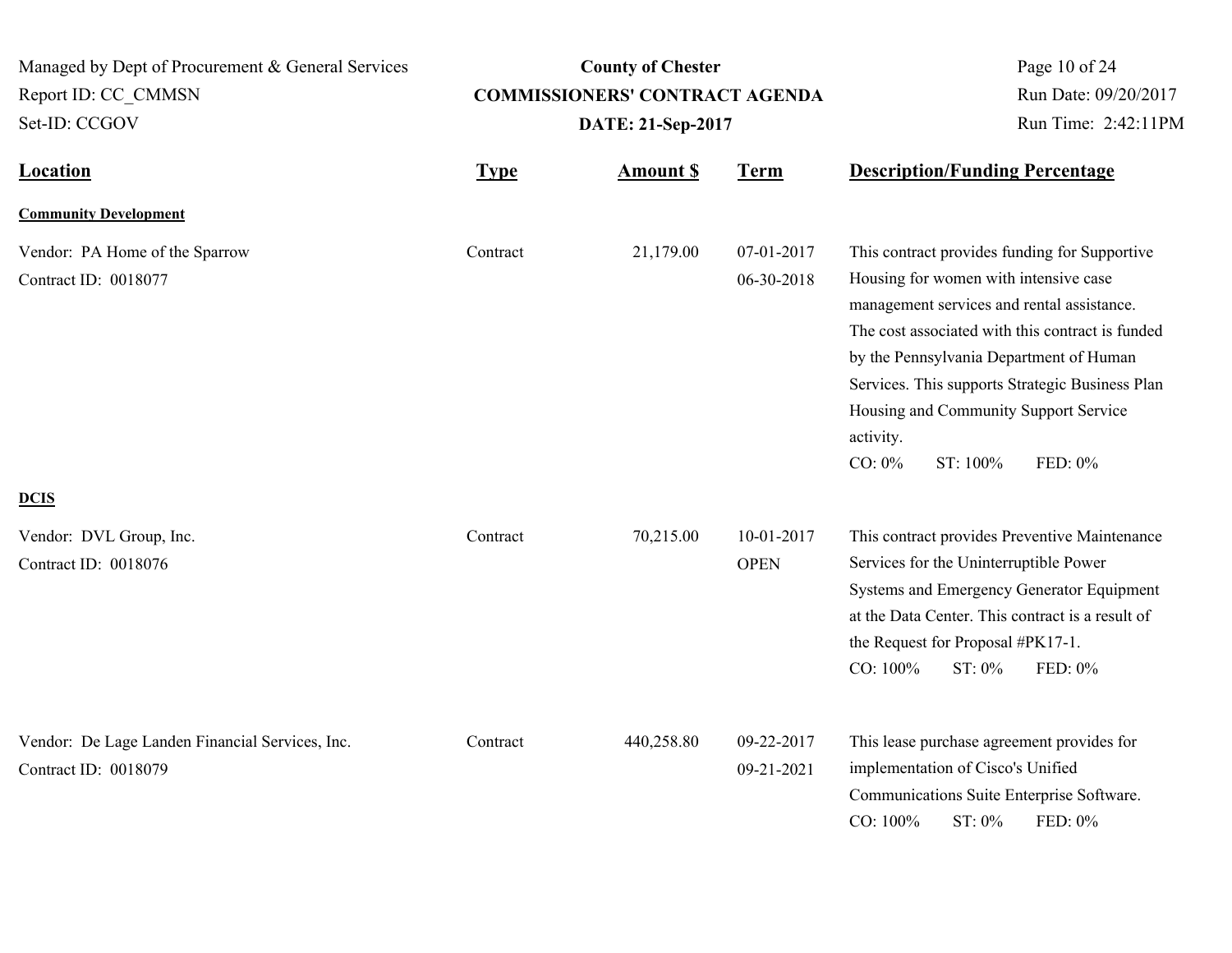| Managed by Dept of Procurement & General Services                        |             | <b>County of Chester</b>              |                           | Page 11 of 24                                                                                                                                                                                                                          |  |
|--------------------------------------------------------------------------|-------------|---------------------------------------|---------------------------|----------------------------------------------------------------------------------------------------------------------------------------------------------------------------------------------------------------------------------------|--|
| Report ID: CC_CMMSN                                                      |             | <b>COMMISSIONERS' CONTRACT AGENDA</b> |                           | Run Date: 09/20/2017                                                                                                                                                                                                                   |  |
| Set-ID: CCGOV                                                            |             | DATE: 21-Sep-2017                     |                           | Run Time: 2:42:11PM                                                                                                                                                                                                                    |  |
| <b>Location</b>                                                          | <b>Type</b> | <b>Amount S</b>                       | <b>Term</b>               | <b>Description/Funding Percentage</b>                                                                                                                                                                                                  |  |
| <b>DCIS</b>                                                              |             |                                       |                           |                                                                                                                                                                                                                                        |  |
| Vendor: Business & Tech. Resource Grp, Inc., The<br>Contract ID: 0018085 | Contract    | 100,000.00                            | 09-21-2017<br><b>OPEN</b> | This contract provides for Consulting Services<br>to assist the Department of Computing and<br>Information Services (DCIS) to target available<br>candidates and information technology<br>resources.<br>ST: 0%<br>CO: 100%<br>FED: 0% |  |
| <b>District Justice Admin</b>                                            |             |                                       |                           |                                                                                                                                                                                                                                        |  |
| Vendor: Sinclair, Leo Andrew<br>Contract ID: 0018044                     | Contract    | 0.00                                  | 09-21-2017<br>12-31-2021  | This contract provides for Constable Services.<br>Compensation will be in accordance with the<br>Constable Handbook.<br>CO: 100%<br>ST: 0%<br>FED: 0%                                                                                  |  |
| <b>Drug and Alcohol Services</b>                                         |             |                                       |                           |                                                                                                                                                                                                                                        |  |
| Vendor: Valley Forge Med. Ctr. & Hospital, Inc.<br>Contract ID: 0018036  | Contract    | 0.00                                  | 07-01-2017<br>06-30-2019  | This contract provides Hospital and<br>Non-hospital Residential Rehabilitation and<br>Detoxification Services. Other funding:<br>DUI/Act $198 = 22\%$ .<br>$CO: 11\%$<br>ST: 39%<br>FED: 28%                                           |  |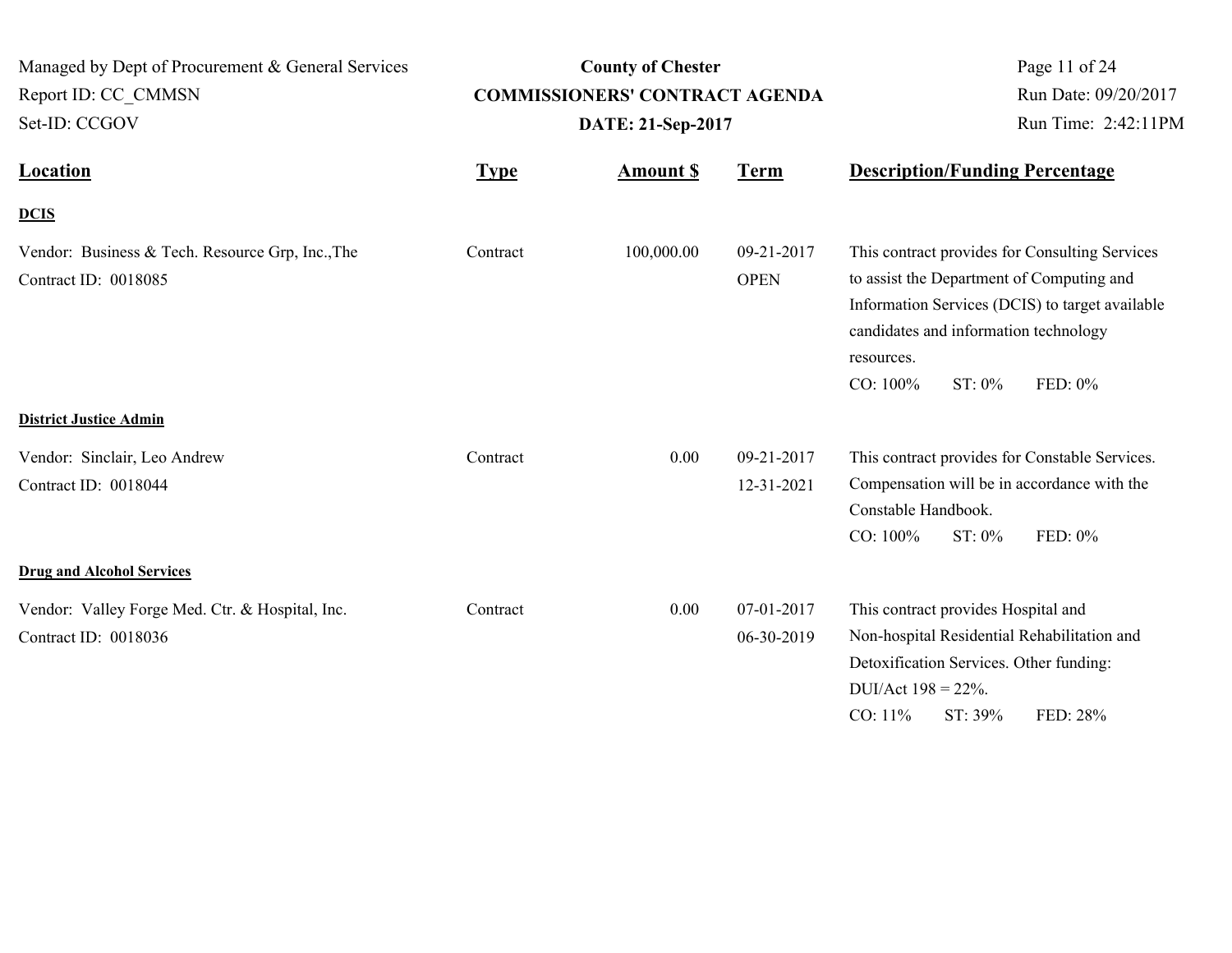| Managed by Dept of Procurement & General Services<br>Report ID: CC CMMSN<br>Set-ID: CCGOV | <b>County of Chester</b><br><b>COMMISSIONERS' CONTRACT AGENDA</b><br>DATE: 21-Sep-2017 |                 |                                | Page 12 of 24<br>Run Date: 09/20/2017<br>Run Time: 2:42:11PM                                                                                                                                   |  |
|-------------------------------------------------------------------------------------------|----------------------------------------------------------------------------------------|-----------------|--------------------------------|------------------------------------------------------------------------------------------------------------------------------------------------------------------------------------------------|--|
| <b>Location</b>                                                                           | <b>Type</b>                                                                            | <b>Amount S</b> | <b>Term</b>                    | <b>Description/Funding Percentage</b>                                                                                                                                                          |  |
| <b>Drug and Alcohol Services</b>                                                          |                                                                                        |                 |                                |                                                                                                                                                                                                |  |
| Vendor: Gaudenzia, Inc.<br>Contract ID: 0018041                                           | Contract                                                                               | 0.00            | $07 - 01 - 2017$<br>06-30-2019 | This contract provides Non-hospital<br>Residential Rehabilitation, Detoxification and<br>Halfway House Services. Other funding:<br>DUI/Act $198 = 22\%$ .<br>CO: 11%<br>$ST: 39\%$<br>FED: 28% |  |
| Vendor: Communities That Care of Greater Downing<br>Contract ID: 0018053                  | Contract                                                                               | 30,000.00       | 07-01-2017<br>06-30-2018       | This contract provides Prevention Services and<br>Activities for the Downingtown Communities<br>That Care Program.<br>$CO: 0\%$<br>$ST: 0\%$<br>FED: 100%                                      |  |
| Vendor: Chester Co. Council on Addictive Disease<br>Contract ID: 0018084                  | Contract                                                                               | 229,400.00      | 07-01-2017<br>06-30-2018       | This contract provides Student Assistance and<br>Prevention Services. Other funding: DUI/Act<br>$198 = 30\%$ .<br>$CO: 2\%$<br>ST: 22%<br>FED: 46%                                             |  |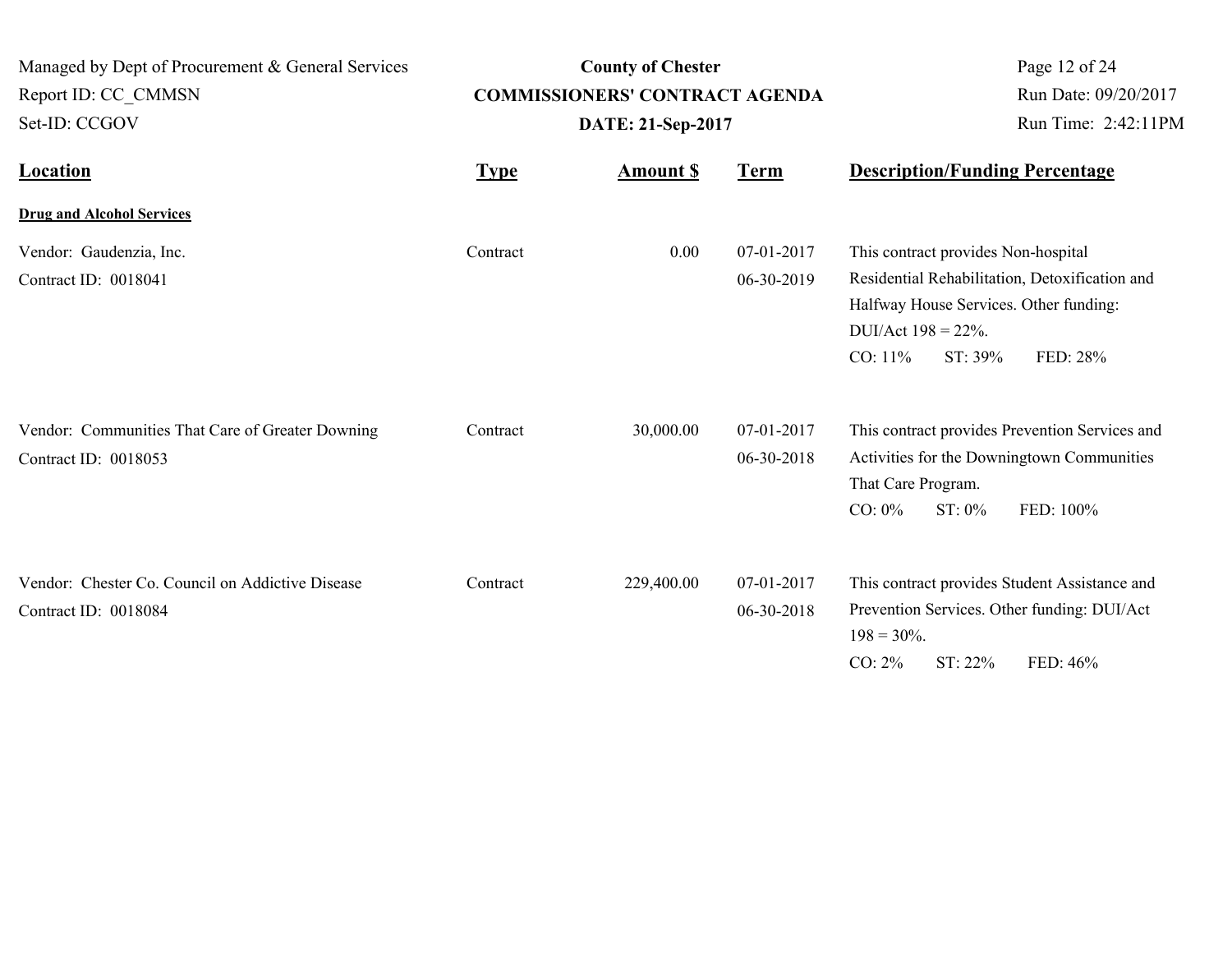| Managed by Dept of Procurement & General Services      |             | <b>County of Chester</b>              | Page 13 of 24                                 |                                                                                                                                                                                                                                                                                                        |
|--------------------------------------------------------|-------------|---------------------------------------|-----------------------------------------------|--------------------------------------------------------------------------------------------------------------------------------------------------------------------------------------------------------------------------------------------------------------------------------------------------------|
| Report ID: CC CMMSN                                    |             | <b>COMMISSIONERS' CONTRACT AGENDA</b> | Run Date: 09/20/2017                          |                                                                                                                                                                                                                                                                                                        |
| Set-ID: CCGOV                                          |             | DATE: 21-Sep-2017                     |                                               | Run Time: 2:42:11PM                                                                                                                                                                                                                                                                                    |
| <b>Location</b>                                        | <b>Type</b> | <b>Amount \$</b>                      | <b>Term</b>                                   | <b>Description/Funding Percentage</b>                                                                                                                                                                                                                                                                  |
| <b>Emergency Services</b>                              |             |                                       |                                               |                                                                                                                                                                                                                                                                                                        |
| Vendor: Harris Corporation<br>Contract ID: 0014789     | Amendment   | 3,631,022.00                          | 09-21-2017<br><b>UNTIL</b><br><b>COMPLETE</b> | Amendment #16: This amendment provides<br>for radio equipment, installation and<br>maintenance for the inclusion of the Borough<br>of West Chester into the County 9-1-1<br><b>Integrated Emergency Communications</b><br>System.<br>CO: 100%<br>FED: 0%<br>$ST: 0\%$                                  |
| Vendor: Intergraph Corporation<br>Contract ID: 0017974 | Amendment   | 27,168.00                             | 09-21-2017<br><b>UNTIL</b><br><b>COMPLETE</b> | Amendment #1: This amendment provides<br>modifications to the function and layout of the<br>Mobile for Public Safety (MPS). This<br>application is used by emergency responders in<br>their vehicles to communicate with the<br>Computer Aided Dispatch System (CAD).<br>FED: 0%<br>CO: 100%<br>ST: 0% |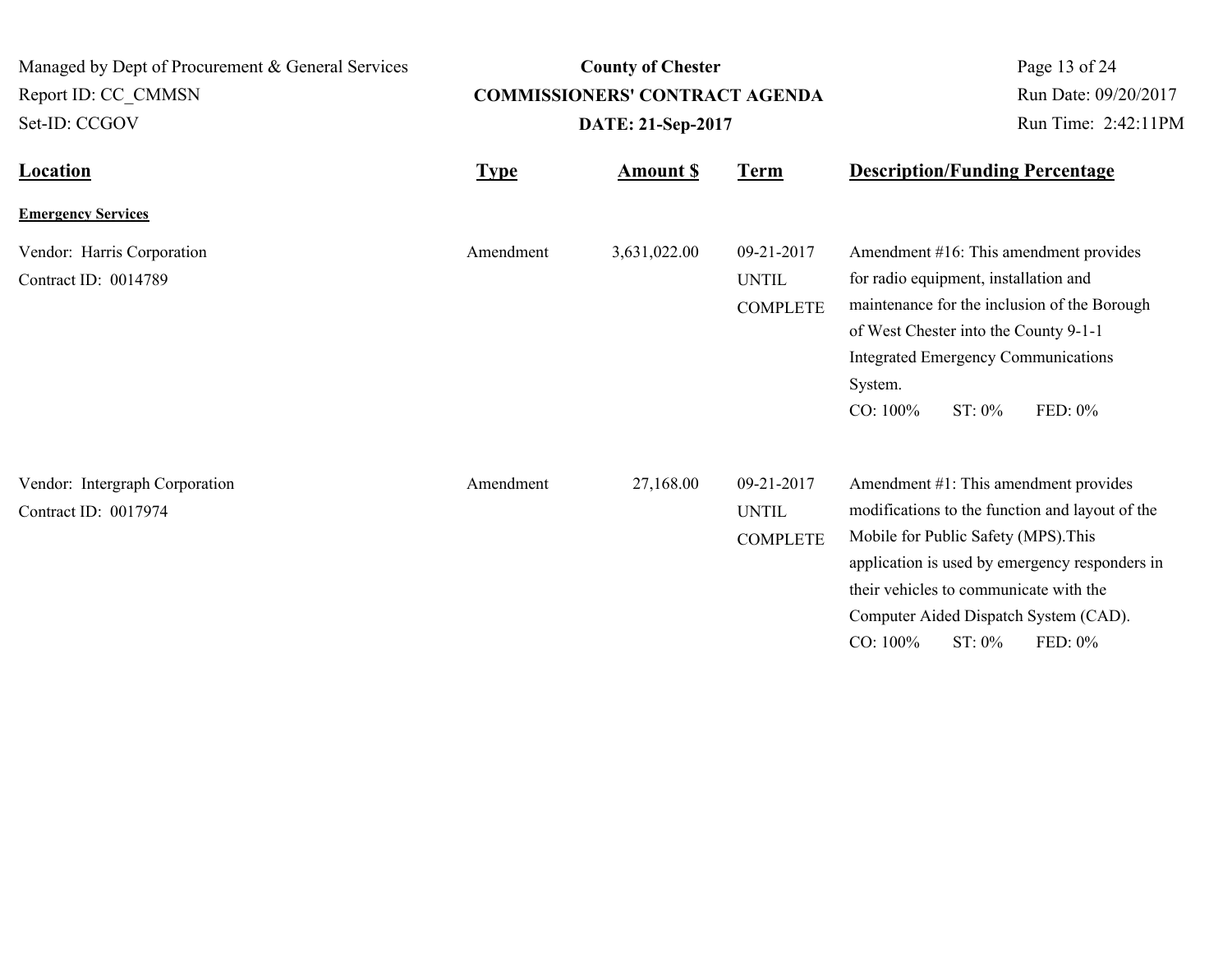**Location Type Type** *Amount \$* **Term Description/Funding Percentage County of Chester COMMISSIONERS' CONTRACT AGENDA** Managed by Dept of Procurement & General Services Set-ID: CCGOV Report ID: CC\_CMMSN Page 14 of 24 **Amount \$ DATE: 21-Sep-2017** Run Date: 09/20/2017 Run Time: 2:42:11PM **Emergency Services** Vendor: DLC Solutions, LLC 6,500.00 09-18-2017 Contract ID: 0018047 12-31-2017 This contract renews Maintenance and Support Services for the Learning Management System (LMS). This system is used to track training Contract

#### **Facilities Management**

| Vendor: Wilson Consulting Group Inc. | Amendment | 669.453.95 | $09 - 21 - 2017$ | Amendment #3: This amendment for                |
|--------------------------------------|-----------|------------|------------------|-------------------------------------------------|
| Contract ID: $0007568$               |           |            | UNTIL            | Engineering Consultant Services is required for |
|                                      |           |            | <b>COMPLETE</b>  | completion of Part B Final Design and Phase     |
|                                      |           |            |                  | III Archaeological Survey Work for              |

and certification of the Department of Emergency Services staff, emergency responders and municipal emergency management staff. This system allows

CO: 100% ST: 0% FED: 0%

construction of the Schuylkill River Trail. CO: 100% ST: 0% FED: 0%

Emergency Services to deliver online training and process credit card payments for training.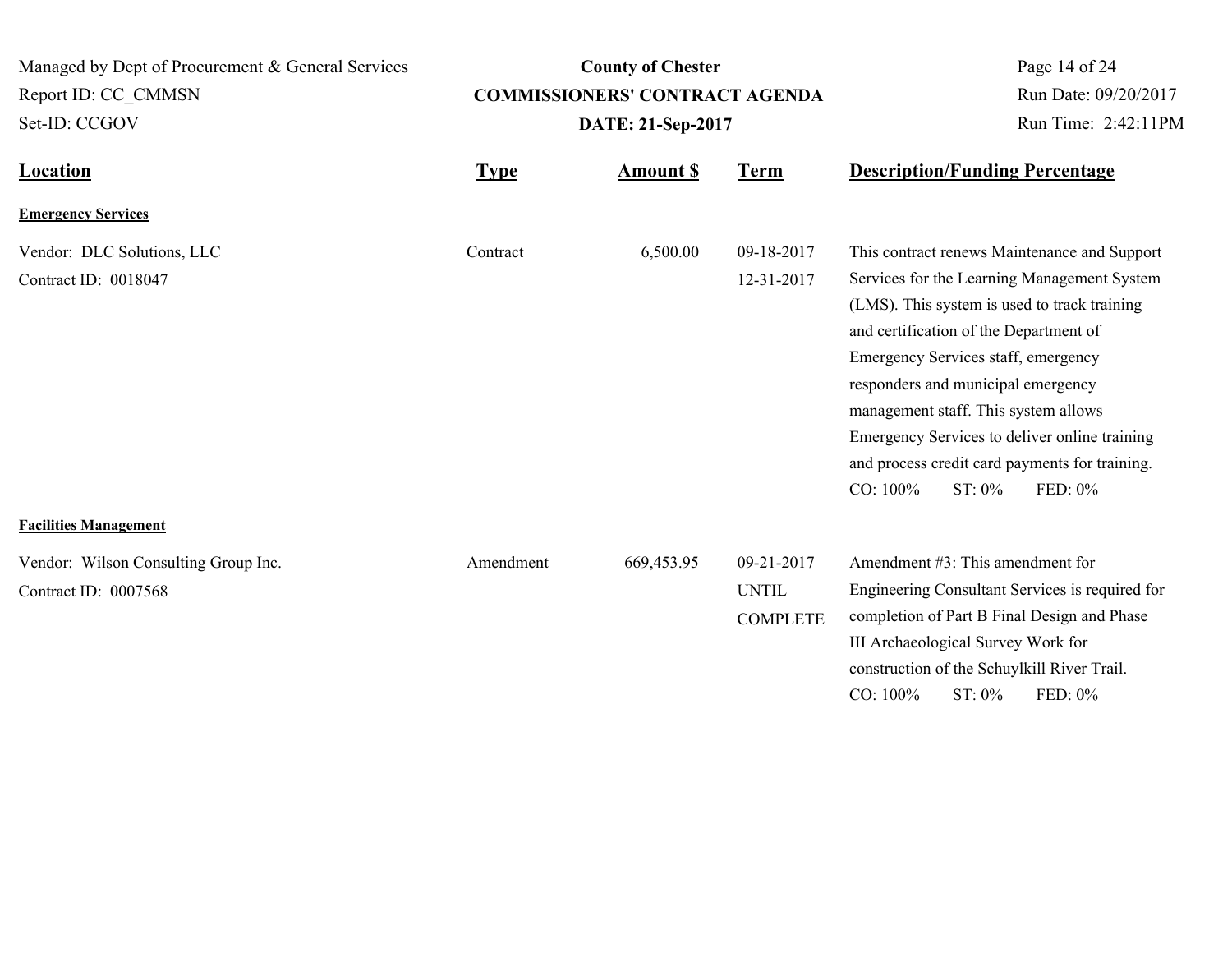| Managed by Dept of Procurement & General Services<br>Report ID: CC CMMSN | <b>County of Chester</b><br><b>COMMISSIONERS' CONTRACT AGENDA</b> |                   |                                               | Page 15 of 24<br>Run Date: 09/20/2017                                                                                                                                                                                                                                                                          |
|--------------------------------------------------------------------------|-------------------------------------------------------------------|-------------------|-----------------------------------------------|----------------------------------------------------------------------------------------------------------------------------------------------------------------------------------------------------------------------------------------------------------------------------------------------------------------|
| Set-ID: CCGOV                                                            |                                                                   | DATE: 21-Sep-2017 |                                               | Run Time: 2:42:11PM                                                                                                                                                                                                                                                                                            |
| <b>Location</b>                                                          | <b>Type</b>                                                       | <b>Amount S</b>   | <b>Term</b>                                   | <b>Description/Funding Percentage</b>                                                                                                                                                                                                                                                                          |
| <b>Facilities Management</b>                                             |                                                                   |                   |                                               |                                                                                                                                                                                                                                                                                                                |
| Vendor: West Chester Borough<br>Contract ID: 0014022                     | Amendment                                                         | 48,800.00         | 11-01-2017<br>10-31-2018                      | Amendment #4: This amendment renews the<br>Parking Lease Agreement for seventy-nine (79)<br>parking spaces at Lot #6 (Spaz Lot) for an<br>additional one (1) year period at the existing<br>pricing.<br>CO: 100%<br>ST: 0%<br>FED: 0%                                                                          |
| Vendor: Manns Woodward Studios, Inc.<br>Contract ID: 0016092             | Amendment                                                         | 19,850.00         | 09-20-2017<br><b>UNTIL</b><br><b>COMPLETE</b> | Amendment #1: This amendment provides for<br>additional work as defined in Change Order<br>#SCN-01 necessary to complete construction<br>of the Indoor Firing Range. Work to include a<br>topographical survey, geotechnical test pits and<br>redesign of water main service.<br>CO: 100%<br>ST: 0%<br>FED: 0% |
| Vendor: IEI Group, Ltd.<br>Contract ID: 0017227                          | Amendment                                                         | 21,730.00         | 09-21-2017<br><b>UNTIL</b><br><b>COMPLETE</b> | Amendment #2: This amendment provides for<br>additional Architectural Services required by<br>the Pennsylvania Department of Health in<br>preparation of a Fire Safety Evaluation Survey<br>at Pocopson Home.<br>CO: 100%<br>ST: 0%<br>FED: 0%                                                                 |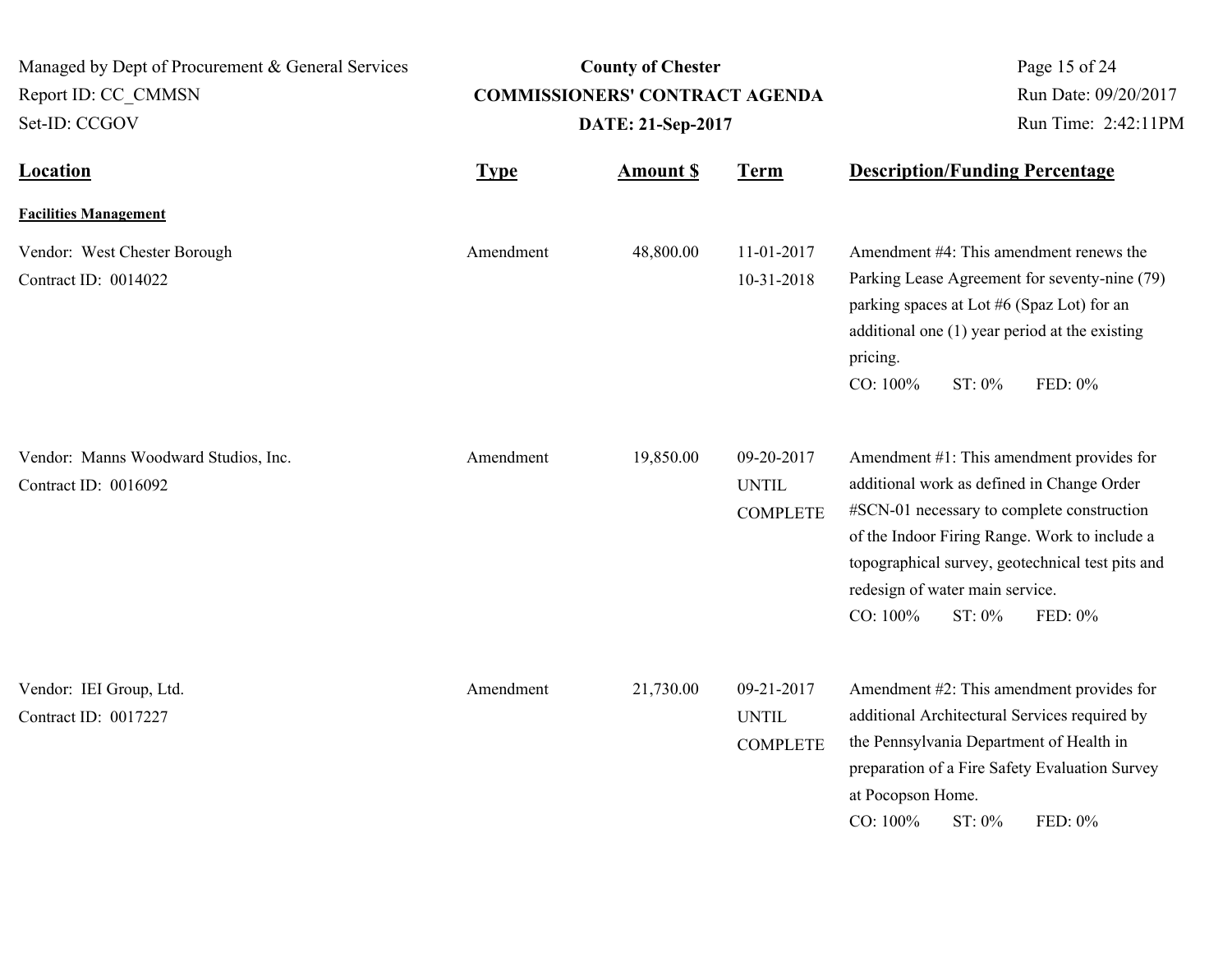| Managed by Dept of Procurement & General Services<br>Report ID: CC CMMSN<br>Set-ID: CCGOV |             | <b>County of Chester</b><br><b>COMMISSIONERS' CONTRACT AGENDA</b><br>DATE: 21-Sep-2017 | Page 16 of 24<br>Run Date: 09/20/2017<br>Run Time: 2:42:11PM |                                                                                                                                                                                                                                                                                                                                                                                  |
|-------------------------------------------------------------------------------------------|-------------|----------------------------------------------------------------------------------------|--------------------------------------------------------------|----------------------------------------------------------------------------------------------------------------------------------------------------------------------------------------------------------------------------------------------------------------------------------------------------------------------------------------------------------------------------------|
| <b>Location</b>                                                                           | <b>Type</b> | <b>Amount \$</b>                                                                       | <b>Term</b>                                                  | <b>Description/Funding Percentage</b>                                                                                                                                                                                                                                                                                                                                            |
| <b>Facilities Management</b>                                                              |             |                                                                                        |                                                              |                                                                                                                                                                                                                                                                                                                                                                                  |
| Vendor: A.Jurich, Inc<br>Contract ID: 0017707                                             | Amendment   | 29,255.40                                                                              | 09-21-2017<br><b>UNTIL</b><br><b>COMPLETE</b>                | Amendment #1: This amendment provides for<br>replacement of a six (6) inch pressure reducing<br>valve in the Route 52 vault and a new water<br>main connection to the boiler room as defined<br>in Change Orders #1 and #2. Both change<br>orders are required in order to ensure reliable,<br>uninterrupted water service to Pocopson<br>Home.<br>CO: 100%<br>ST: 0%<br>FED: 0% |
| Vendor: East Coventry Township<br>Contract ID: 0017998                                    | Contract    | 0.00                                                                                   | 09-21-2017<br><b>OPEN</b>                                    | This contract transfers the Township's existing<br>Park and Recreation's Easement Rights to the<br>County for construction of the Schuylkill River<br>Trail across Parcel #18-1-11.2.<br>ST: 0%<br>FED: 0%<br>CO: 100%                                                                                                                                                           |
| Vendor: East Coventry Township<br>Contract ID: 0017999                                    | Contract    | 0.00                                                                                   | 09-21-2017<br><b>OPEN</b>                                    | This easement agreement for Schuylkill River<br>Trail allows for trail development across<br>Parcels #18-1-1-E, 18-1-3-E, 18-1-4-E and<br>18-1-5-E in East Coventry Township.<br>CO: 100%<br>ST: 0%<br>FED: 0%                                                                                                                                                                   |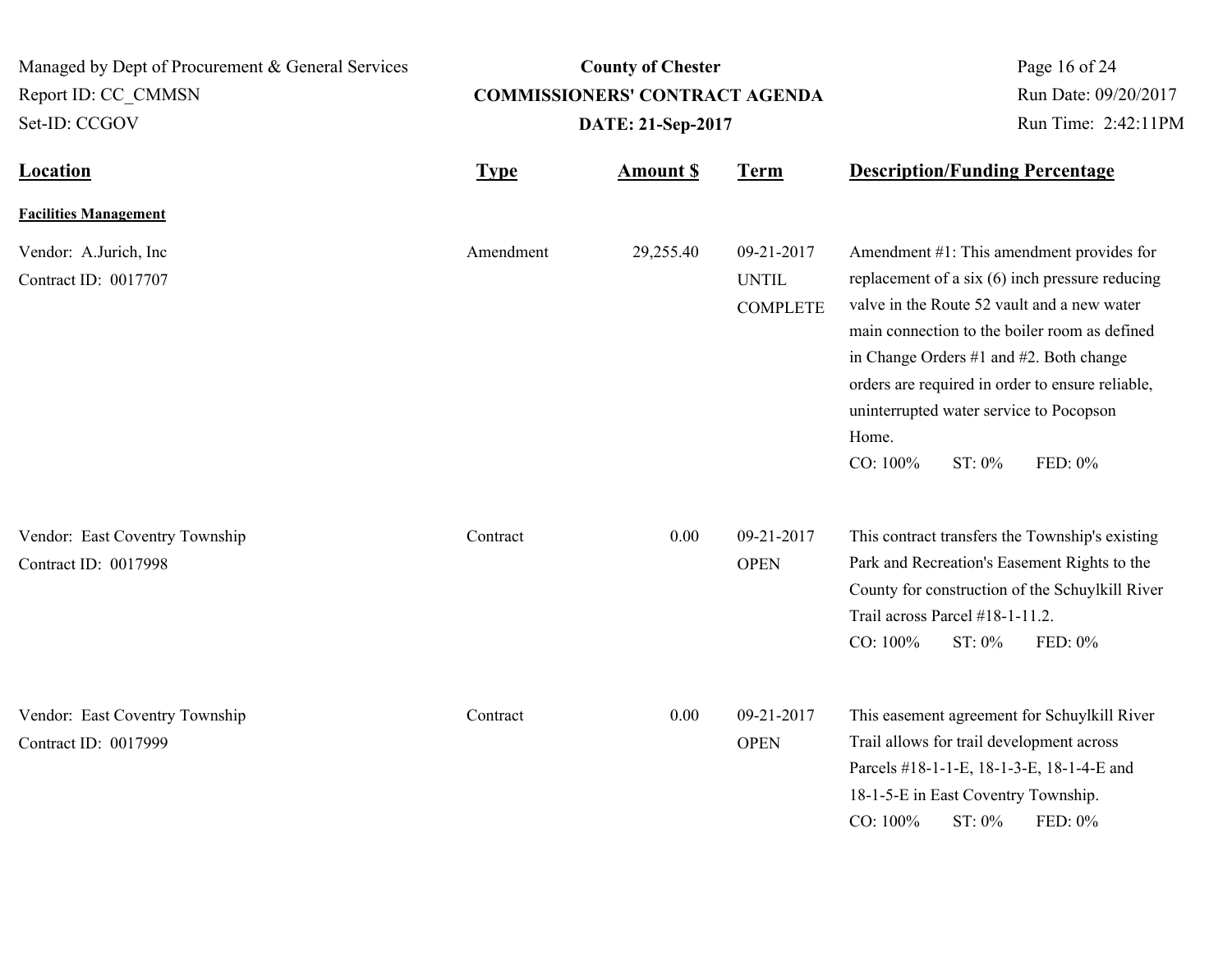| Managed by Dept of Procurement & General Services<br>Report ID: CC CMMSN<br>Set-ID: CCGOV |             | <b>County of Chester</b><br><b>COMMISSIONERS' CONTRACT AGENDA</b><br>DATE: 21-Sep-2017 |                          | Page 17 of 24<br>Run Date: 09/20/2017<br>Run Time: 2:42:11PM                                                                                                                                                                                                                     |
|-------------------------------------------------------------------------------------------|-------------|----------------------------------------------------------------------------------------|--------------------------|----------------------------------------------------------------------------------------------------------------------------------------------------------------------------------------------------------------------------------------------------------------------------------|
| <b>Location</b>                                                                           | <b>Type</b> | <b>Amount \$</b>                                                                       | <b>Term</b>              | <b>Description/Funding Percentage</b>                                                                                                                                                                                                                                            |
| <b>Human Resources</b>                                                                    |             |                                                                                        |                          |                                                                                                                                                                                                                                                                                  |
| Vendor: Marsh & McLennan Agency LLC<br>Contract ID: 0015933                               | Amendment   | 160,000.00                                                                             | 12-01-2017<br>11-30-2020 | Amendment #2 - This amendment extends the<br>contract term for an additional three (3) year<br>period for Health and Welfare Consulting<br>Services. Prices incorporated into the<br>Agreement will be charged per participant per<br>month.<br>CO: 100%<br>$ST: 0\%$<br>FED: 0% |
| <b>Human Services</b>                                                                     |             |                                                                                        |                          |                                                                                                                                                                                                                                                                                  |
| Vendor: Community, Youth & Women's Alliance CYWA<br>Contract ID: 0018052                  | Contract    | 140,000.00                                                                             | 07-01-2017<br>06-30-2018 | This contract provides for a Family Center<br>Program offering parenting skills and<br>education for families in the Coatesville area.<br>$CO: 0\%$<br>ST: 46%<br>FED: 54%                                                                                                       |
| <b>MH/IDD</b>                                                                             |             |                                                                                        |                          |                                                                                                                                                                                                                                                                                  |
| Vendor: Devereux Foundation<br>Contract ID: 0017814                                       | Contract    | 0.00                                                                                   | 07-01-2017<br>06-30-2018 | This contract renews Administrative<br>Management, Targeted Case Management,<br>Outpatient and Family Based Services to<br>eligible children.<br>$CO: 0\%$<br>ST: 100%<br>FED: 0%                                                                                                |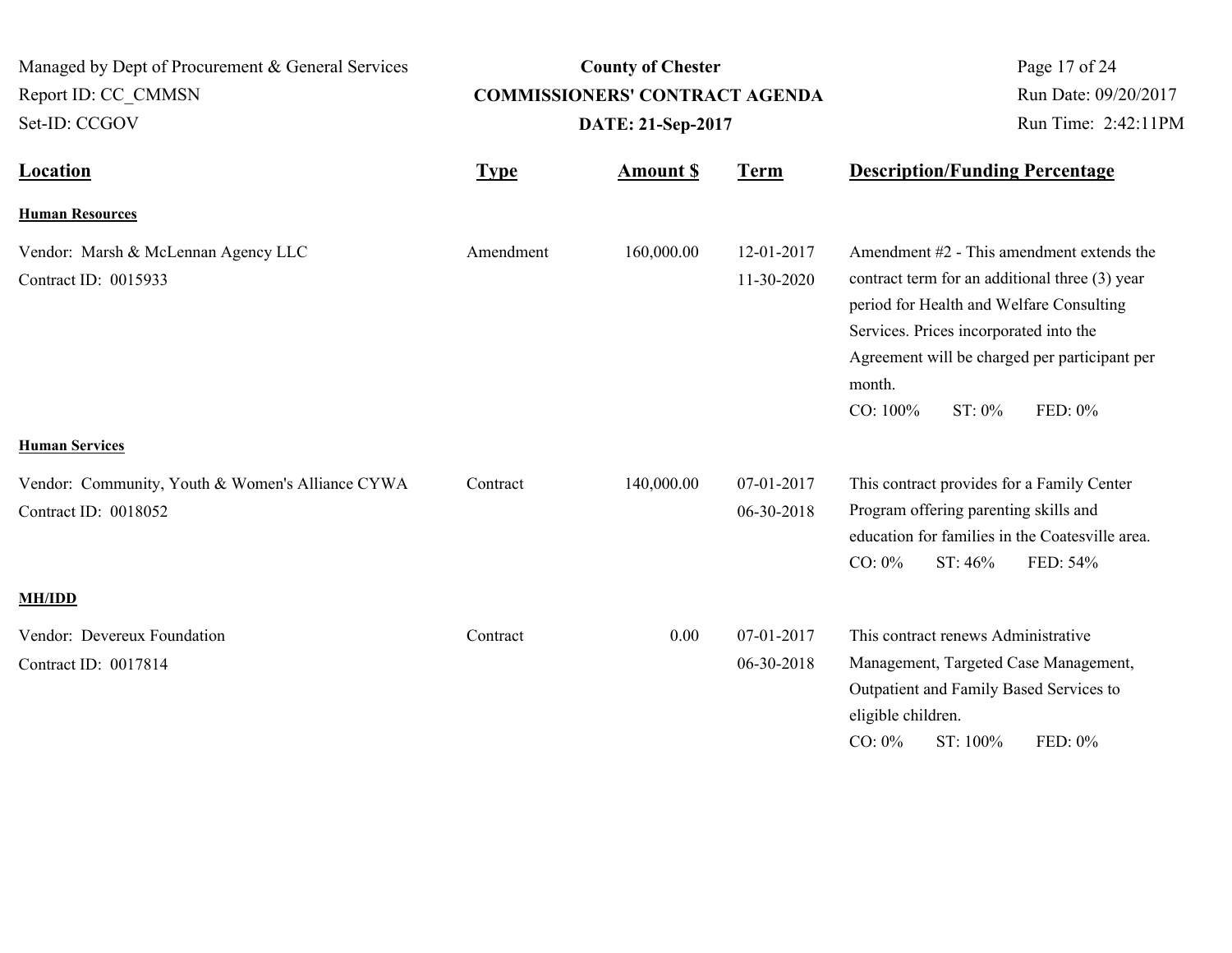| Managed by Dept of Procurement & General Services<br>Report ID: CC CMMSN<br>Set-ID: CCGOV |             | <b>County of Chester</b><br><b>COMMISSIONERS' CONTRACT AGENDA</b><br>DATE: 21-Sep-2017 | Page 18 of 24<br>Run Date: 09/20/2017<br>Run Time: 2:42:11PM |                                                                                                                                                                                                                    |
|-------------------------------------------------------------------------------------------|-------------|----------------------------------------------------------------------------------------|--------------------------------------------------------------|--------------------------------------------------------------------------------------------------------------------------------------------------------------------------------------------------------------------|
| <b>Location</b>                                                                           | <b>Type</b> | <b>Amount \$</b>                                                                       | <b>Term</b>                                                  | <b>Description/Funding Percentage</b>                                                                                                                                                                              |
| <b>MH/IDD</b>                                                                             |             |                                                                                        |                                                              |                                                                                                                                                                                                                    |
| Vendor: Holcomb Associates, Inc.<br>Contract ID: 0017903                                  | Amendment   | 0.00                                                                                   | 07-01-2017<br>06-30-2018                                     | Amendment #1: This amendment provides<br>Peer Support Services to eligible residents with<br>mental illness.<br>ST: 100%<br>FED: 0%<br>$CO: 0\%$                                                                   |
| Vendor: Child Guidance Resource Centers<br>Contract ID: 0017982                           | Contract    | 0.00                                                                                   | 07-01-2017<br>06-30-2018                                     | This contract renews Administrative<br>Management, Blended Case Management,<br>Outpatient Management and Family Based<br>Services to eligible children with mental<br>illness.<br>ST: 100%<br>$CO: 0\%$<br>FED: 0% |
| Vendor: Martha Lloyd School, Inc.<br>Contract ID: 0018004                                 | Contract    | 0.00                                                                                   | 07-01-2017<br>06-30-2018                                     | This contract renews Residential and<br>Community Participation Support Services to<br>one (1) individual with intellectual disabilities.<br>$CO: 0\%$<br>ST: 100%<br>FED: 0%                                      |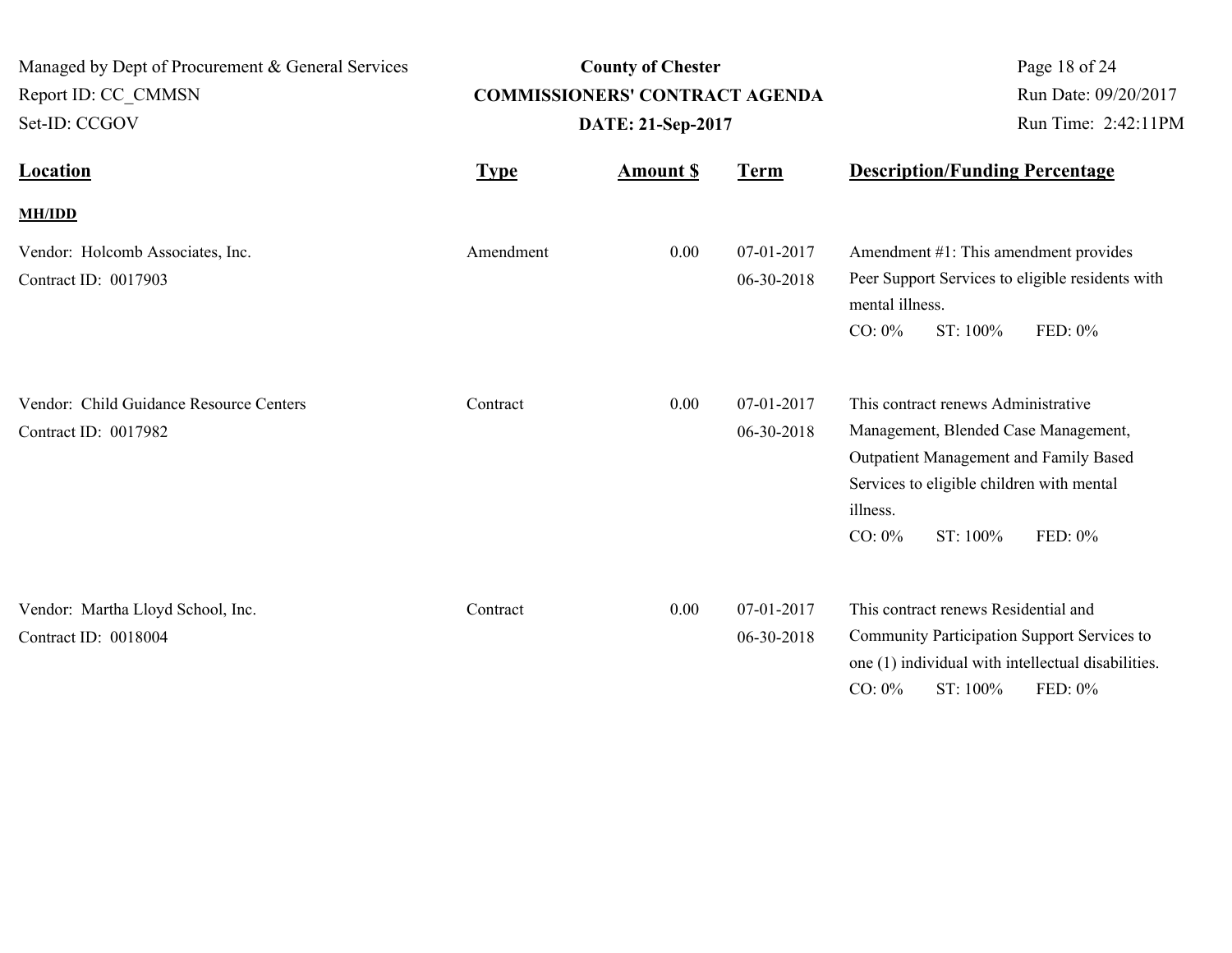| Managed by Dept of Procurement & General Services                       |             | <b>County of Chester</b>              |                          | Page 19 of 24                                                                                                                                                                                                                                           |  |
|-------------------------------------------------------------------------|-------------|---------------------------------------|--------------------------|---------------------------------------------------------------------------------------------------------------------------------------------------------------------------------------------------------------------------------------------------------|--|
| Report ID: CC CMMSN                                                     |             | <b>COMMISSIONERS' CONTRACT AGENDA</b> |                          | Run Date: 09/20/2017                                                                                                                                                                                                                                    |  |
| Set-ID: CCGOV                                                           |             | DATE: 21-Sep-2017                     |                          | Run Time: 2:42:11PM                                                                                                                                                                                                                                     |  |
| <b>Location</b>                                                         | <b>Type</b> | <b>Amount S</b>                       | <b>Term</b>              | <b>Description/Funding Percentage</b>                                                                                                                                                                                                                   |  |
| <b>MH/IDD</b>                                                           |             |                                       |                          |                                                                                                                                                                                                                                                         |  |
| Vendor: Salisbury Behavioral Health, Inc.<br>Contract ID: 0018021       | Contract    | 0.00                                  | 07-01-2017<br>06-30-2018 | This contract renews Enhanced Residential,<br>Clinical Services and Assertive Community<br>Treatment Team services utilizing the Long<br>Term Structured Residence Model for<br>individuals with mental illness.<br>$CO: 0\%$<br>ST: 100%<br>FED: 0%    |  |
| Vendor: Deaf-Hearing Communication Centre, Inc.<br>Contract ID: 0018062 | Contract    | 0.00                                  | 07-01-2017<br>06-30-2018 | This contract renews Sign Language and<br>Interpretation Services for deaf and hard of<br>hearing consumers and their families for<br>Intellectual Disabilities, Early Intervention, and<br>Mental Health Services.<br>$CO: 0\%$<br>ST: 100%<br>FED: 0% |  |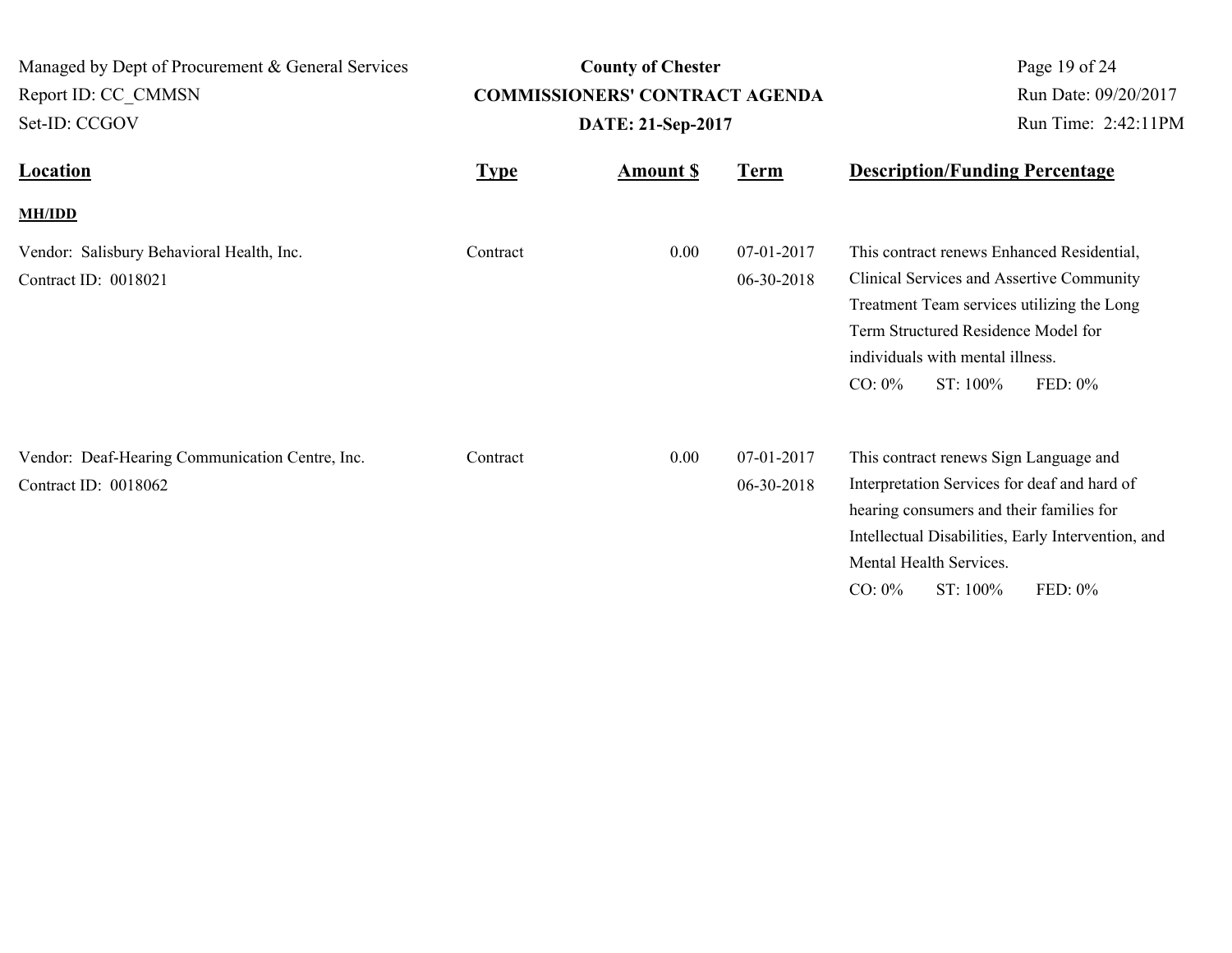| Managed by Dept of Procurement & General Services |             | <b>County of Chester</b>              |                           | Page 20 of 24                                                                                                                                                                                                                                                                                                                                                                       |  |
|---------------------------------------------------|-------------|---------------------------------------|---------------------------|-------------------------------------------------------------------------------------------------------------------------------------------------------------------------------------------------------------------------------------------------------------------------------------------------------------------------------------------------------------------------------------|--|
| Report ID: CC CMMSN                               |             | <b>COMMISSIONERS' CONTRACT AGENDA</b> | Run Date: 09/20/2017      |                                                                                                                                                                                                                                                                                                                                                                                     |  |
| Set-ID: CCGOV                                     |             | DATE: 21-Sep-2017                     | Run Time: 2:42:11PM       |                                                                                                                                                                                                                                                                                                                                                                                     |  |
| <b>Location</b>                                   | <b>Type</b> | <b>Amount \$</b>                      | <b>Term</b>               | <b>Description/Funding Percentage</b>                                                                                                                                                                                                                                                                                                                                               |  |
| <b>Open Space Preservation</b>                    |             |                                       |                           |                                                                                                                                                                                                                                                                                                                                                                                     |  |
| Vendor: Elston, Gary<br>Contract ID: 0018086      | Contract    | 154,337.25                            | 09-21-2017<br><b>OPEN</b> | 37.53 acres of farmland owned by Gary C.<br>Elston in West Nantmeal Township is<br>recommended for preservation by the County<br>Agricultural Land Preservation Board through<br>the Commonwealth/County Program. The total<br>project cost is \$190,539.81. The County will<br>pay \$154,337.25 (81%). Landowner donation<br>is \$36,202.56 (19%).<br>CO: 81%<br>FED: 0%<br>ST: 0% |  |
| Vendor: Decker, Lisa M.<br>Contract ID: 0018087   | Contract    | 54,630.00                             | 09-21-2017<br><b>OPEN</b> | 12.14 acres of farmland owned by Lisa M.<br>Decker in West Nantmeal Township is<br>recommended for preservation by the County<br>Agricultural Land Preservation Board through<br>the Commonwealth/County Program. The total<br>project cost is \$60,700.00. The County will pay<br>\$54,630.00 (90%). Landowner donation is<br>\$6,070.00 (10%).<br>CO: 90%<br>ST: 0%<br>FED: 0%    |  |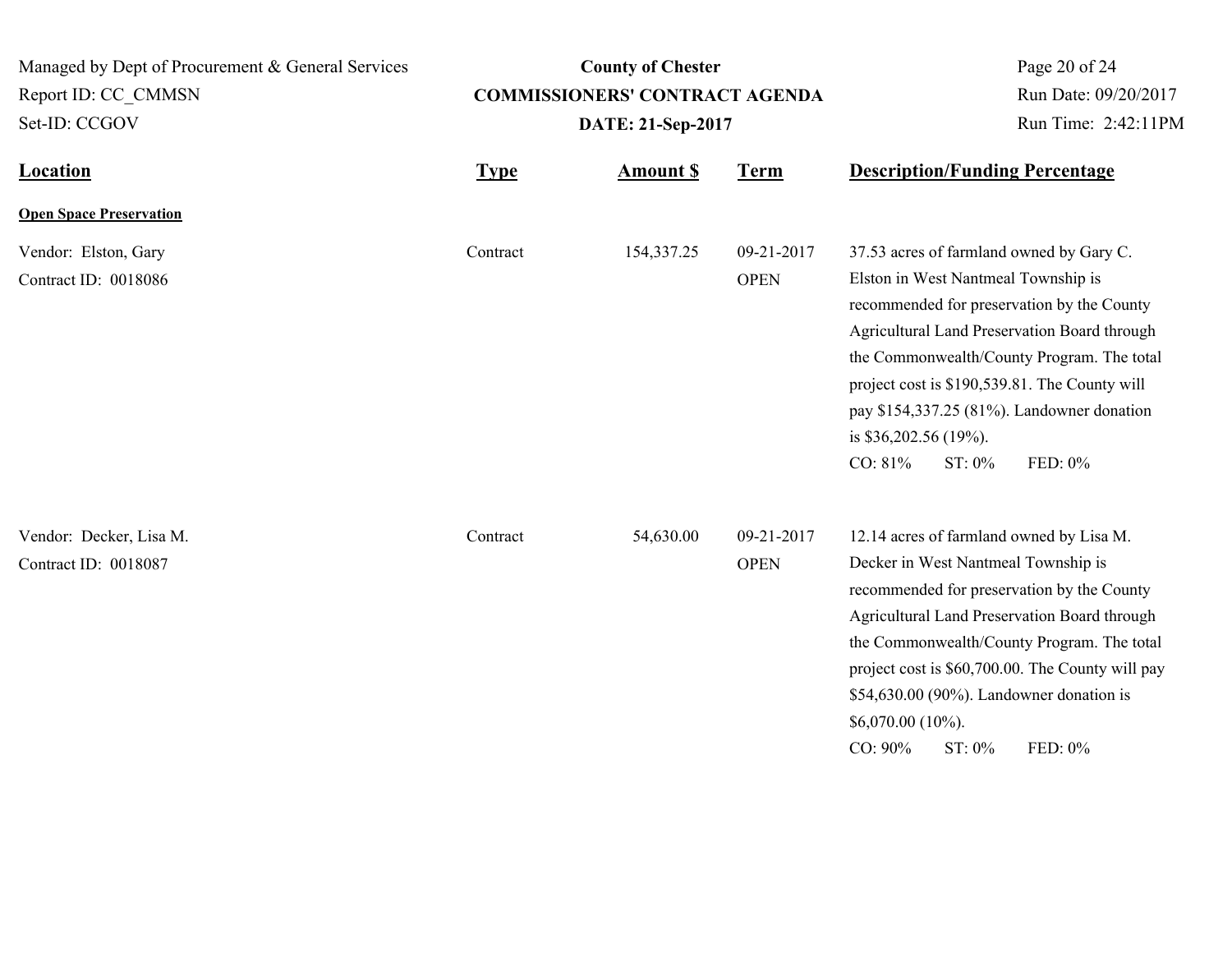| Managed by Dept of Procurement & General Services<br>Report ID: CC CMMSN<br>Set-ID: CCGOV |             | <b>County of Chester</b><br><b>COMMISSIONERS' CONTRACT AGENDA</b><br>DATE: 21-Sep-2017 | Page 21 of 24<br>Run Date: 09/20/2017<br>Run Time: 2:42:11PM |                                                                                                                                                                                                                                                                                                                                                                                                      |
|-------------------------------------------------------------------------------------------|-------------|----------------------------------------------------------------------------------------|--------------------------------------------------------------|------------------------------------------------------------------------------------------------------------------------------------------------------------------------------------------------------------------------------------------------------------------------------------------------------------------------------------------------------------------------------------------------------|
| <b>Location</b>                                                                           | <b>Type</b> | <b>Amount S</b>                                                                        | <b>Term</b>                                                  | <b>Description/Funding Percentage</b>                                                                                                                                                                                                                                                                                                                                                                |
| <b>Open Space Preservation</b>                                                            |             |                                                                                        |                                                              |                                                                                                                                                                                                                                                                                                                                                                                                      |
| Vendor: Schulz, Robert H. & Susan M.<br>Contract ID: 0018088                              | Contract    | 63,655.20                                                                              | 09-21-2017<br><b>OPEN</b>                                    | 25.26 acres of farmland owned by Robert H.<br>and Susan M. Schultz in Franklin Township is<br>recommended for preservation by the County<br>Agricultural Land Preservation Board through<br>the Commonwealth/County Program. The total<br>project cost is \$176,820.00. The County will<br>pay $$63,655.20$ (36%). Landowner donation is<br>\$113,164.80(64%).<br>$CO: 36\%$<br>FED: 0%<br>$ST: 0\%$ |
| <b>Planning Commission</b>                                                                |             |                                                                                        |                                                              |                                                                                                                                                                                                                                                                                                                                                                                                      |
| Vendor: Avondale Borough<br>Contract ID: 0018061                                          | Contract    | 22,400.00                                                                              | 09-01-2017<br>08-31-2019                                     | This contract provides funding for the Vision<br>Partnership Program - Avondale Borough<br>Comprehensive Plan Update. The total project<br>cost is \$32,000.00. County funding is<br>\$22,400.00 (70%) with a Municipality<br>minimum commitment of $$9,600.00$ (30%).<br>FED: 0%<br>CO: 70%<br>ST: 0%                                                                                               |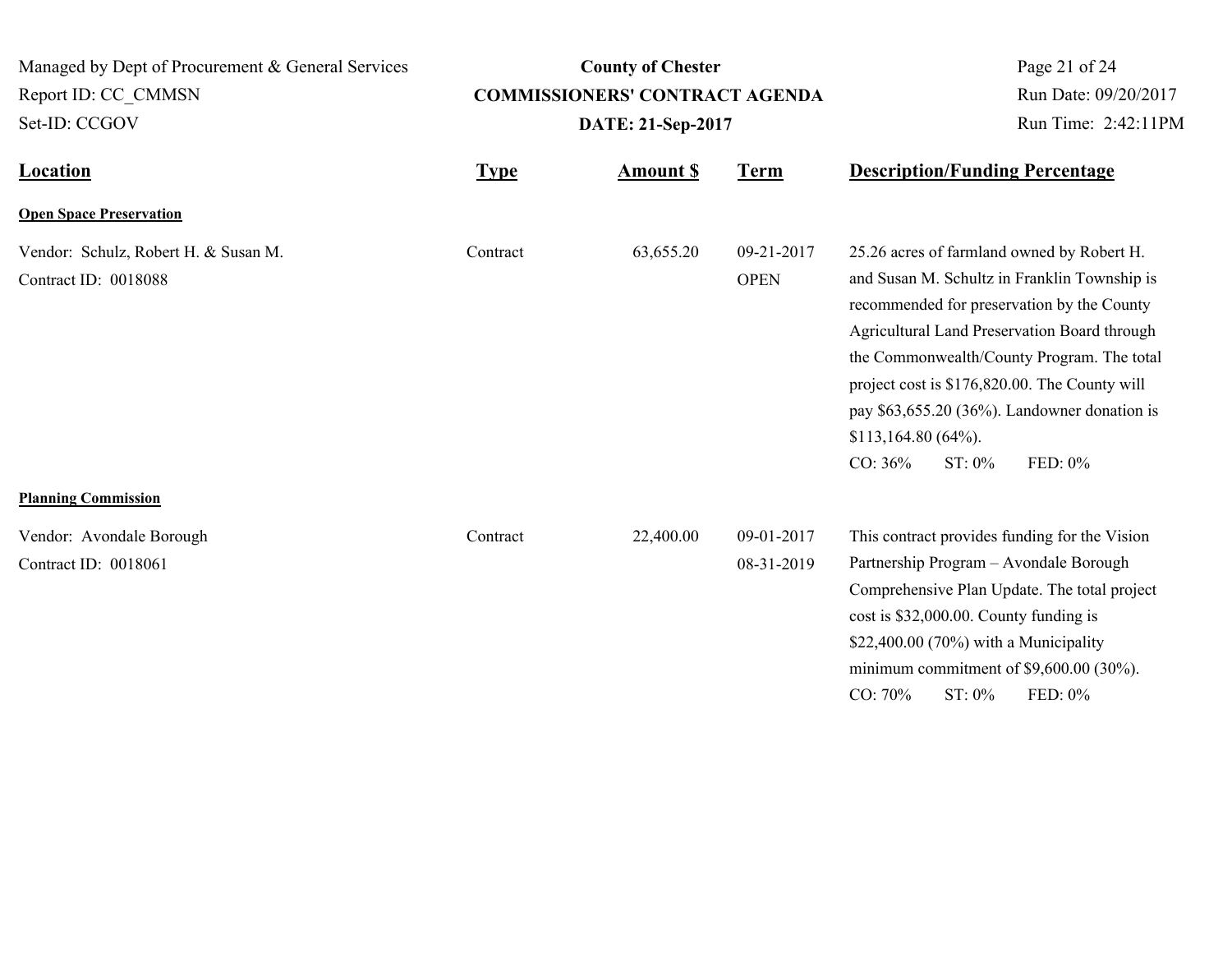| Managed by Dept of Procurement & General Services<br>Report ID: CC CMMSN<br>Set-ID: CCGOV |             | <b>County of Chester</b><br><b>COMMISSIONERS' CONTRACT AGENDA</b><br>DATE: 21-Sep-2017 | Page 22 of 24<br>Run Date: 09/20/2017<br>Run Time: 2:42:11PM<br><b>Description/Funding Percentage</b> |                                                                                                                                                                                                                                                                            |
|-------------------------------------------------------------------------------------------|-------------|----------------------------------------------------------------------------------------|-------------------------------------------------------------------------------------------------------|----------------------------------------------------------------------------------------------------------------------------------------------------------------------------------------------------------------------------------------------------------------------------|
| <b>Location</b>                                                                           | <b>Type</b> | <b>Term</b><br><b>Amount S</b>                                                         |                                                                                                       |                                                                                                                                                                                                                                                                            |
| Prison                                                                                    |             |                                                                                        |                                                                                                       |                                                                                                                                                                                                                                                                            |
| Vendor: Gaudenzia, Inc.<br>Contract ID: 0016089                                           | Amendment   | 299,875.00                                                                             | 10-01-2017<br>09-30-2018                                                                              | Amendment #1: This amendment extends the<br>contract term for an additional one (1) year<br>period at the current pricing for Substance<br>Abuse and Mental Health Services at the<br>Prison and Correctional Center.<br>CO: 100%<br>$ST: 0\%$<br>FED: 0%                  |
| <b>Public Health Admin</b>                                                                |             |                                                                                        |                                                                                                       |                                                                                                                                                                                                                                                                            |
| Vendor: BSJ Services<br>Contract ID: 0017789                                              | Amendment   | 1,082.50                                                                               | 05-15-2017<br>08-30-2017                                                                              | Amendment #1: This amendment provides<br>additional funding for renovations at two (2)<br>Women, Infants and Children (WIC) Clinics,<br>located at 1001 East Lincoln Highway,<br>Coatesville and 1120 Newark Road,<br>Toughkenamon.<br>$ST: 0\%$<br>$CO: 0\%$<br>FED: 100% |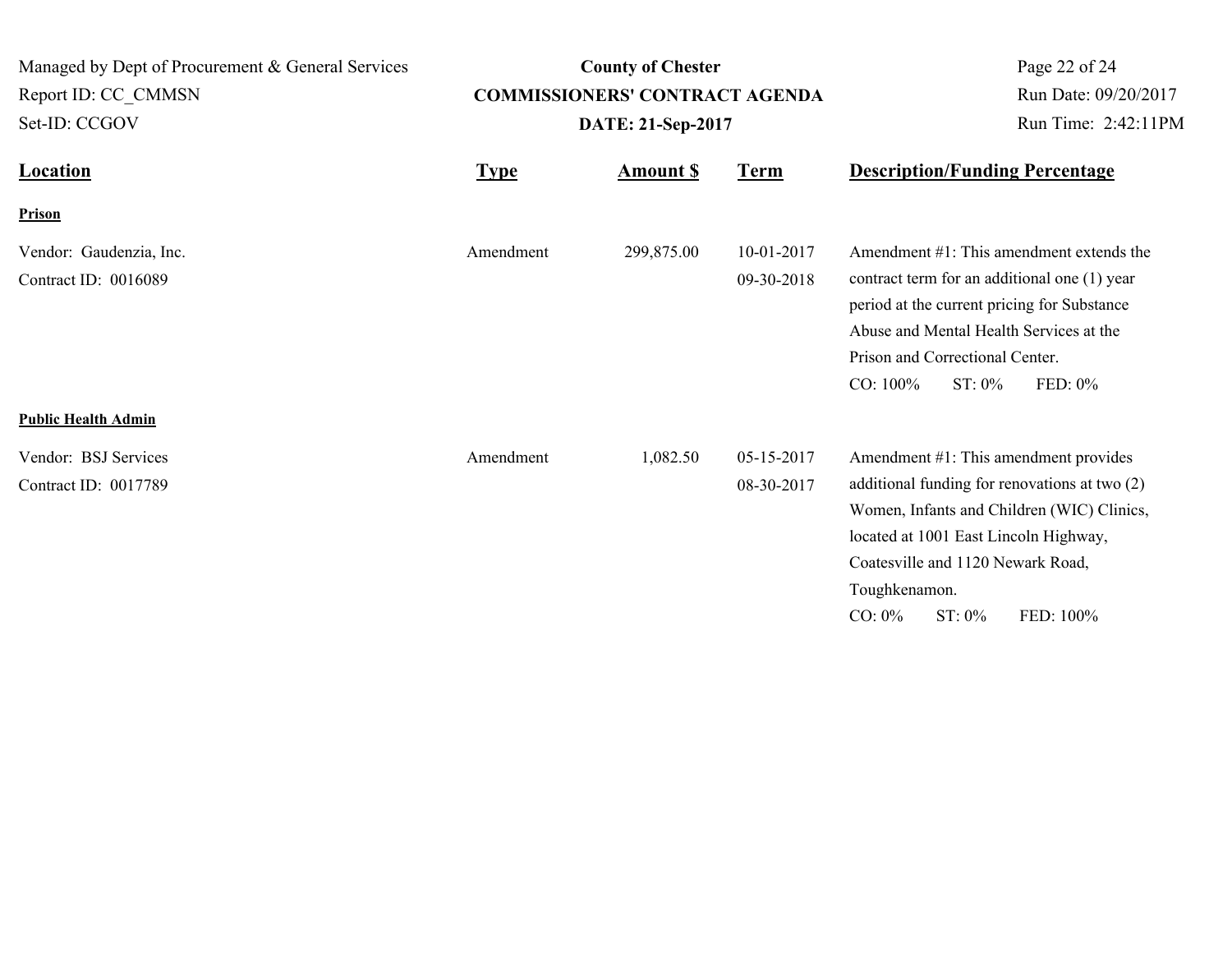| Managed by Dept of Procurement & General Services    |             | <b>County of Chester</b>              |                          | Page 23 of 24                                                                                                                                                                                                                                                                                                                                                                                                                                 |  |
|------------------------------------------------------|-------------|---------------------------------------|--------------------------|-----------------------------------------------------------------------------------------------------------------------------------------------------------------------------------------------------------------------------------------------------------------------------------------------------------------------------------------------------------------------------------------------------------------------------------------------|--|
| Report ID: CC CMMSN                                  |             | <b>COMMISSIONERS' CONTRACT AGENDA</b> | Run Date: 09/20/2017     |                                                                                                                                                                                                                                                                                                                                                                                                                                               |  |
| Set-ID: CCGOV                                        |             | DATE: 21-Sep-2017                     | Run Time: 2:42:11PM      |                                                                                                                                                                                                                                                                                                                                                                                                                                               |  |
| <b>Location</b>                                      | <b>Type</b> | <b>Amount \$</b>                      | <b>Term</b>              | <b>Description/Funding Percentage</b>                                                                                                                                                                                                                                                                                                                                                                                                         |  |
| <b>Water Resources</b>                               |             |                                       |                          |                                                                                                                                                                                                                                                                                                                                                                                                                                               |  |
| Vendor: USGS<br>Contract ID: 0018080                 | Contract    | 272,755.00                            | 10-01-2017<br>09-30-2018 | This contract is the Fiscal Year 2018<br>Agreement for the Water Resources<br>Monitoring and Investigation Cooperative<br>Program between Chester County Water<br>Resources Authority, Chester County and the<br>United States Geological Survey. The total<br>contract cost is \$502,326.00. County funding is<br>\$272,755.00 (54%), USGS \$185,514.00 (37%)<br>and Other Local Partners \$44,057.00 (9%).<br>FED: 37%<br>CO: 54%<br>ST: 0% |  |
| <b>Youth Center</b>                                  |             |                                       |                          |                                                                                                                                                                                                                                                                                                                                                                                                                                               |  |
| Vendor: Dauphin County<br>Contract ID: 0018057       | Contract    | 0.00                                  | 07-01-2017<br>06-30-2018 | This contract provides revenue from the<br>County of Dauphin to rent bed space at the<br>Chester County Youth Center.<br>$CO: 0\%$<br>ST: 0%<br>FED: 0%                                                                                                                                                                                                                                                                                       |  |
| Vendor: County of Montgomery<br>Contract ID: 0018059 | Contract    | 0.00                                  | 07-01-2017<br>06-30-2018 | This contract provides revenue from the<br>County of Montgomery to rent bed space at the<br>Chester County Youth Center.<br>CO: 0%<br>ST: 0%<br>FED: 0%                                                                                                                                                                                                                                                                                       |  |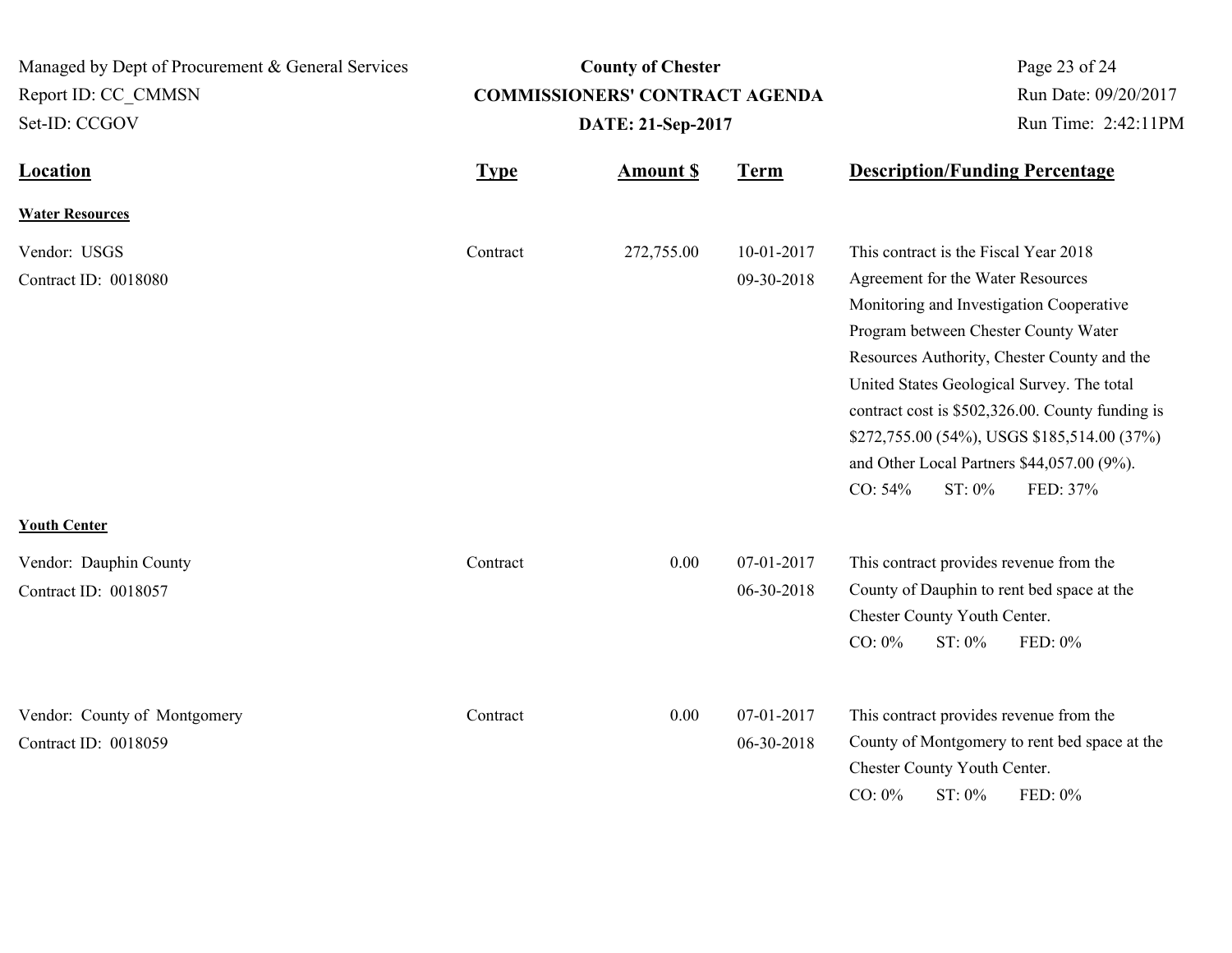Managed by Dept of Procurement & General Services Set-ID: CCGOV Report ID: CC\_CMMSN

# **County of Chester COMMISSIONERS' CONTRACT AGENDA DATE: 21-Sep-2017**

Page 24 of 24 Run Date: 09/20/2017 Run Time: 2:42:11PM

**Location Type Type** *Amount \$* Term **Description/Funding Percentage Amount \$**

Number of Contracts: 59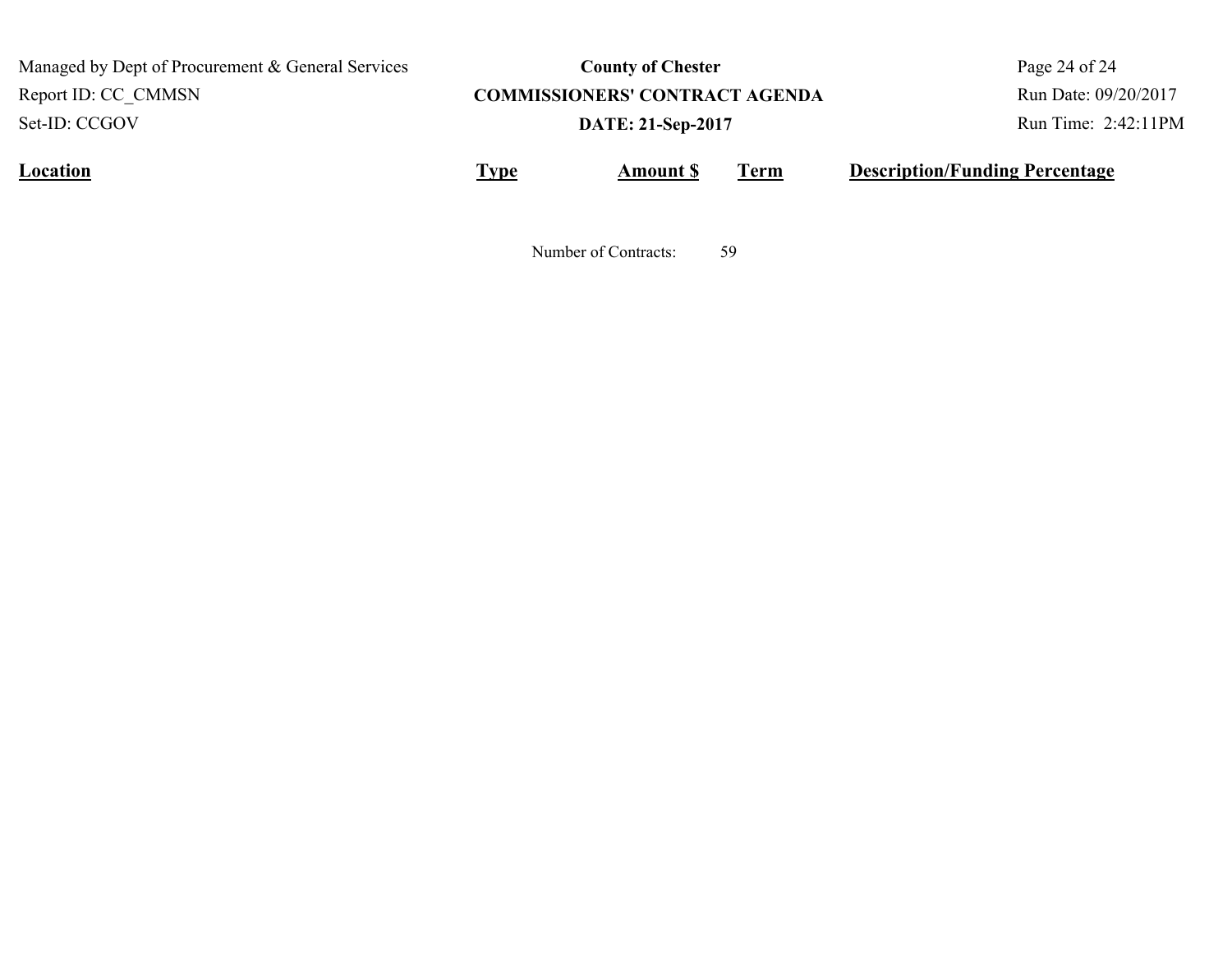#### **AGENDA ITEMS - GRANTS**

**September 21, 2017**

| <b>DEPARTMENT / FUND</b>                                                                                               | <b>AWARD</b>          | <b>TERM</b>              | <b>DESCRIPTION</b>                                                                                                                                                                  |
|------------------------------------------------------------------------------------------------------------------------|-----------------------|--------------------------|-------------------------------------------------------------------------------------------------------------------------------------------------------------------------------------|
| <b>Community Development</b>                                                                                           |                       |                          |                                                                                                                                                                                     |
| PA Department of Labor<br>Contract / Award / Amendment<br>116-490000-331212-46010000-4900005-FY2016                    | \$17,016<br>increase  | 10/01/2016<br>06/30/2019 | 2nd Increment Workforce Innovation and Opportunity Act (WIOA) Adult<br>No New Positions - No County Match<br>Federal Funding = $$395,282$                                           |
| PA Department of Labor<br>Contract / Award / Amendment<br>116-490000-331212-47510000-4900005-FY2016                    | \$3,534<br>increase   | 10/01/2016<br>06/30/2019 | 2nd Increment Workforce Innovation and Opportunity Act (WIOA) Dislocated Worker<br>No New Positions - No County Match<br>Federal Funding = $$564,409$                               |
| PA Department of Labor & Industry<br>Contract / Award / Renewal<br>116-490000-331212-46310000-4900006-FY2017           | \$565,363.71          | 04/01/2017<br>06/30/2020 | Department of Labor & Industry - PY2017 WIOA Youth<br>No New Positions - No County Match<br>Federal Funding = $$565,363.71$                                                         |
| U.S. Dept. of Housing & Urban Development<br>Application / New                                                         | \$1,623,354           | 01/01/2018<br>12/31/2018 | FY2017 Continuum of Care Program Competition<br>No New Positions - No County Match<br>Federal Funding = $$1,623,354$<br><b>Resolution Attached - 38-17</b>                          |
| U.S. Dept. Of Housing & Urban Development<br>Contract / Award / Amendment<br>116-490000-331200-4130000X-4900001-FY2016 | \$132,824<br>Increase | Dates Vary<br>Dates Vary | 2016 Continuum of Care Program Grant-Amendment to the FY2016 Master Scope<br>of Work Exhibit for New Grants<br>No New Positions - No County Match<br>Federal Funding = $$1,465,240$ |
| PA Department of Labor<br>Contract / Award / Renewal<br>116-490000-331212-47510000-4900005-FY2017                      | \$105,677             | 07/01/2017<br>06/31/2020 | PY17 1st Increment Workforce Innovation and Opportunity Act (WIOA)<br><b>Dislocated Worker</b><br>No New Positions - No County Match<br>Federal Funding = $$105,677$                |
| PA Department of Labor<br>Contract / Award / Renewal<br>116-490000-331212-46010000-4900005-FY2017                      | \$57,849              | 07/01/2017<br>06/30/2020 | PY17 1st Increment Workforce Innovation and Opportunity Act (WIOA) Adult<br>No New Positions - No County Match<br>Federal Funding = $$57,849$                                       |
| PA Department of Labor & Industry<br>Contract / Award / Renewal<br>116-490000-331212-46300100-4900006-FY2017           | \$214,988             | 07/01/2017<br>06/30/2018 | Department of Labor & Industry - PY2017 TANF Youth<br>No New Positions - No County Match<br>Federal Funding = $$214,988$                                                            |
| PA Housing Finance Agency<br>Application / New<br>116-490000-332294-41400000-4900001-FY2018                            | \$656,250             | 07/01/2018<br>12/31/2019 | PA Housing Affordability and Rehabilitation Enhancement Fund/Realty Transfer Tax Grant<br>No New Positions - No County Match<br>State Funding = $$656,250$                          |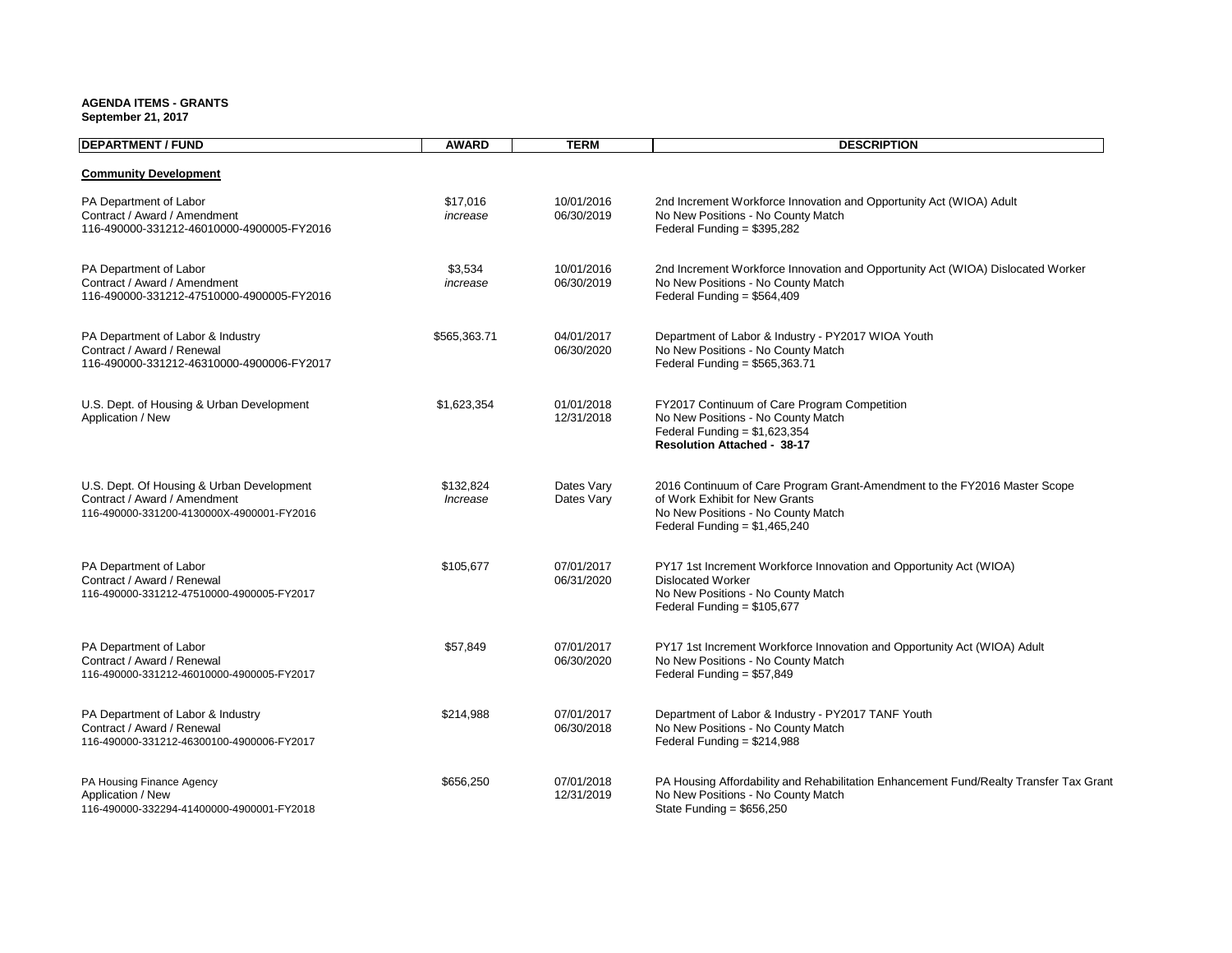**AGENDA ITEMS - GRANTS September 21, 2017**

| <b>DEPARTMENT / FUND</b>                                                                                                       | <b>AWARD</b>            | <b>TERM</b>              | <b>DESCRIPTION</b>                                                                                                                                                                                                                                                                                         |
|--------------------------------------------------------------------------------------------------------------------------------|-------------------------|--------------------------|------------------------------------------------------------------------------------------------------------------------------------------------------------------------------------------------------------------------------------------------------------------------------------------------------------|
|                                                                                                                                |                         |                          |                                                                                                                                                                                                                                                                                                            |
| <b>Children, Youth and Families</b>                                                                                            |                         |                          |                                                                                                                                                                                                                                                                                                            |
| PA Department of Human Services<br>Application / Renewal<br>145-4500045-3XXXXX-45XXXXX-7XXXXXXX-FY2018                         | \$1,814,063<br>Increase | 07/01/2018<br>06/30/2019 | FY 18/19 Needs Based Plan and Budget<br>No New Positions<br>Federal Funding = \$3,705,005<br>State Funding = \$19,562,447<br>County Funding = $$7,414,386$<br>Program Income = \$1,018,097<br>Total Funding = $$31,699,935$                                                                                |
| <b>District Attorney</b>                                                                                                       |                         |                          |                                                                                                                                                                                                                                                                                                            |
| PA. Gaming Control Board<br>Application / Renewal<br>001-129000-331200-12600400-129002-FY2017                                  | \$428,772               | 01/01/2018<br>12/31/2019 | Gambling Initiative<br>No New Positions - No County Match<br>State Funding = $$428,772$                                                                                                                                                                                                                    |
| <b>Liquid Fuels</b>                                                                                                            |                         |                          |                                                                                                                                                                                                                                                                                                            |
| PA Dept. of Transportation<br>Contract / Award - Amendment<br>301-310000-332108-00000000-3010001-FY2016                        | \$772,350               | 03/13/2009<br>Completion | Federal-Aid Bridge Project Reimbursement Agreement-Bridge #244 Hadfield Road<br>over Beaver Creek E. Brandywine Township<br>No New Positions<br>Federal Funding = $$650,400$<br>State Funding = $$121,950$<br>County Match = $$40,650$<br>Total Funding = $$813,000$<br><b>Resolution Attached - 37-17</b> |
| <b>Mental Health / Intellectual and Developmental Disabilities</b>                                                             |                         |                          |                                                                                                                                                                                                                                                                                                            |
| Office of Child Development and Early Learning<br>Contract / Award / Renewal<br>141-450041-332221-55500900-4511001-FY2017-2018 | \$20,000                | 07/01/2017<br>06/30/2018 | Early Intervention Evidenced Based Implementation Grant<br>No New Positions - No County Match<br>State Funding = $$20,000$                                                                                                                                                                                 |
| PA Commission On Crime and Delinquency<br>Application / Renewal<br>141-450041-331221-55100901-4511001-FY2017,2018              | \$92,082                | 01/01/2018<br>12/31/2018 | PCCD Chester County CIT training and implementation<br>No New Positions - No County Match<br>Federal Funding = \$92,028                                                                                                                                                                                    |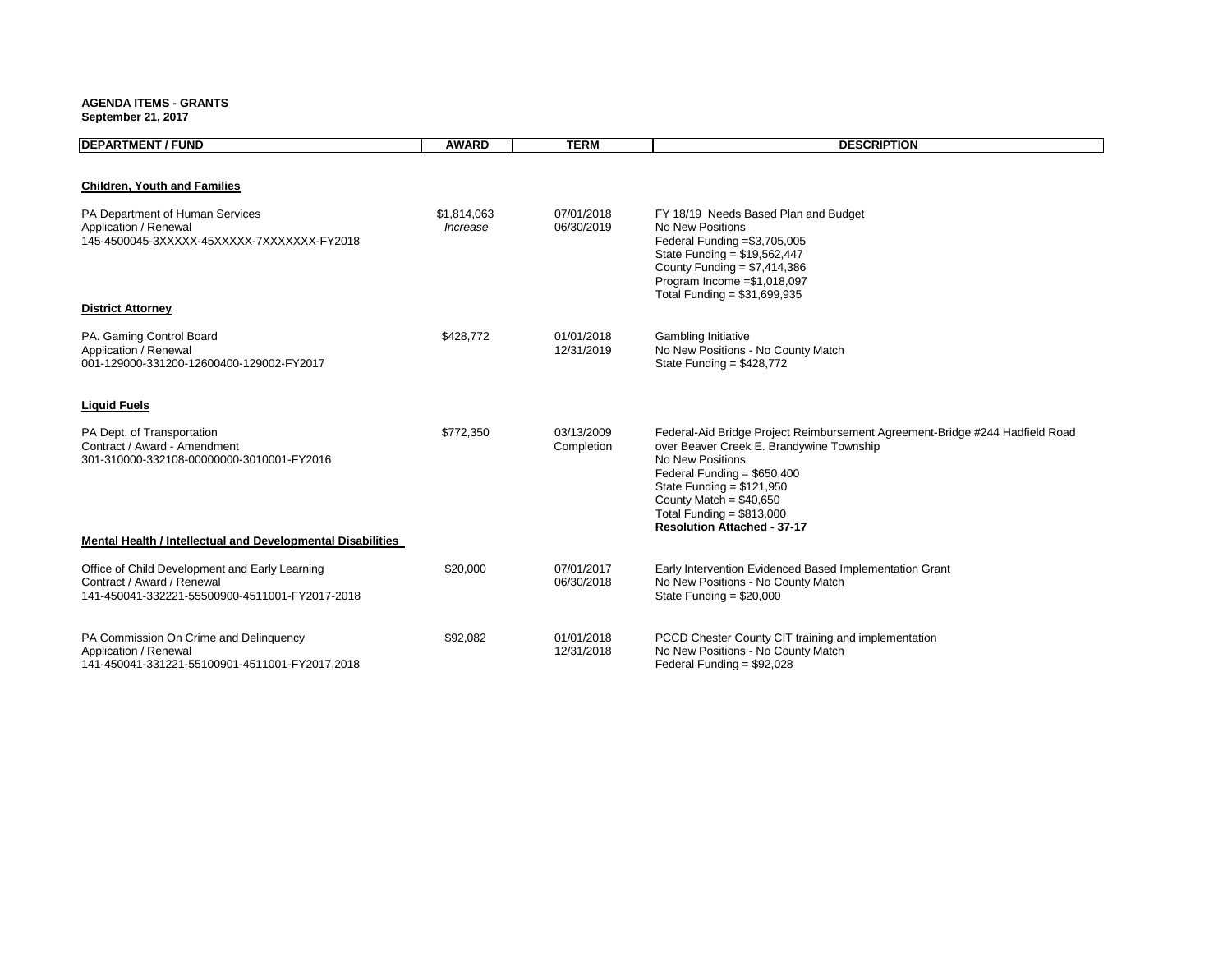**AGENDA ITEMS - GRANTS**

#### **September 21, 2017**

| <b>DEPARTMENT / FUND</b>                                                                           | <b>AWARD</b> | TERM                     | <b>DESCRIPTION</b>                                                                                         |  |
|----------------------------------------------------------------------------------------------------|--------------|--------------------------|------------------------------------------------------------------------------------------------------------|--|
| <b>Public Health</b>                                                                               |              |                          |                                                                                                            |  |
| PA Department of Health<br>Contract / Award / Renewal<br>001-478000-331207-14800001-4780006-FY2017 | \$806,600    | 07/01/2017<br>06/30/2020 | Safe & Healthy Communities 2017-2020<br>No New Positions - No County Match<br>Federal Funding = $$806,600$ |  |
| PA Department of Health<br>Contract / Award / Renewal<br>001-478000-331207-15200002-4780001-FY2017 | \$288.289    | 07/01/2017<br>06/30/2019 | Lead Hazard Control Grant<br>No New Positions - No County Match<br>Federal Funding = $$288,289$            |  |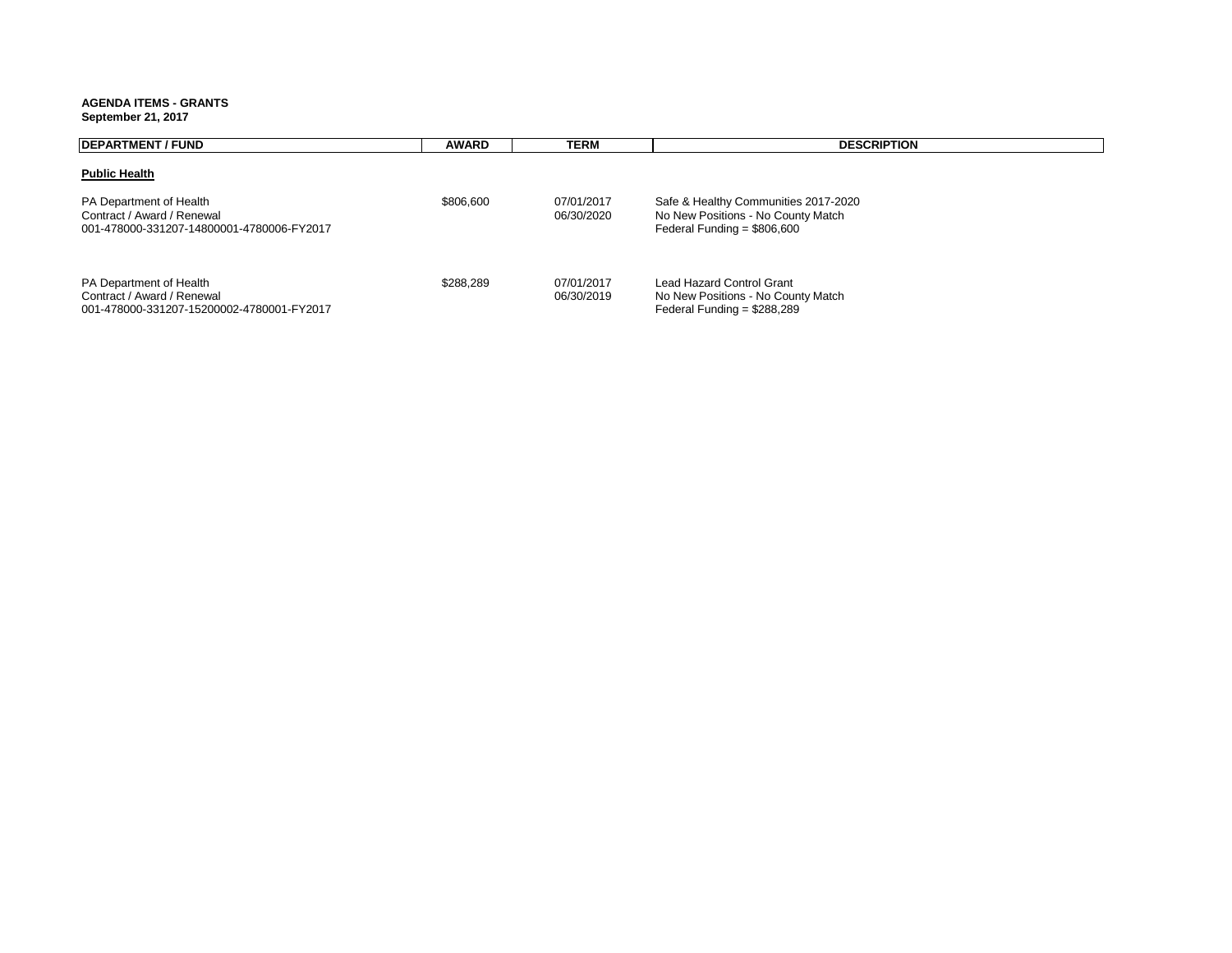\_\_\_\_\_\_\_\_\_\_\_\_\_\_\_\_\_\_\_\_\_\_\_\_\_\_\_\_\_\_\_\_\_\_\_\_\_\_\_\_\_\_\_\_\_\_\_\_\_\_\_\_\_\_\_\_\_\_\_\_\_\_\_\_\_\_\_\_\_\_\_\_\_\_\_\_\_\_\_\_

#### Hires and Rehires

1. Employee : Alburger,Jennifer L Department : 467100 - Pocopson Housekeeping Job : 041711 - Housekeeper Salary Grade : N27 Compensation :  $$20,829.90 (A)$ Effective Date : 09/25/2017 2. Employee : Buckalew,Amanda L Department : 129000 - District Attorney Job : 041120 - SSS III Salary Grade : N02 Compensation :  $$27,423.76(A)$ Effective Date : 09/25/2017 3. Employee : Burkenstock,Kelly A Department : 461210 - Pocopson Nursing Care Job : 041420 - Nurse Aide Salary Grade : N01 Compensation :  $$26,055.90(A)$ Effective Date : 09/25/2017 4. Employee : Childers, Sarah E Department : 065000 - Public Defender Job : 801060 - General Clerk Salary Grade :  $Comparison : \S$  20.40(H) Effective Date : 10/02/2017 Comment : Temp end  $9/5/18$ 5. Employee : Clauhs, Robert Department : 588200 - Parks Hibernia Job : 808102 - PT Ranger Salary Grade : Compensation :  $\zeta$  12.12(H) Effective Date : 09/25/2017 6. Employee : Coffin,Caitlin Department : 251200 - Public Safety Communications Job : 221065 - Asst Law Enforcemnt DataCrd-PT Salary Grade : Compensation :  $\zeta$  17.81(H) Effective Date : 09/25/2017 7. Employee : Davis,Cullan M Department : 251400 - Emerg Svcs - HAZMAT Admin Job : 241345 - Hazmat Responder Salary Grade : Compensation :  $\zeta$  14.82(H) Effective Date : 09/25/2017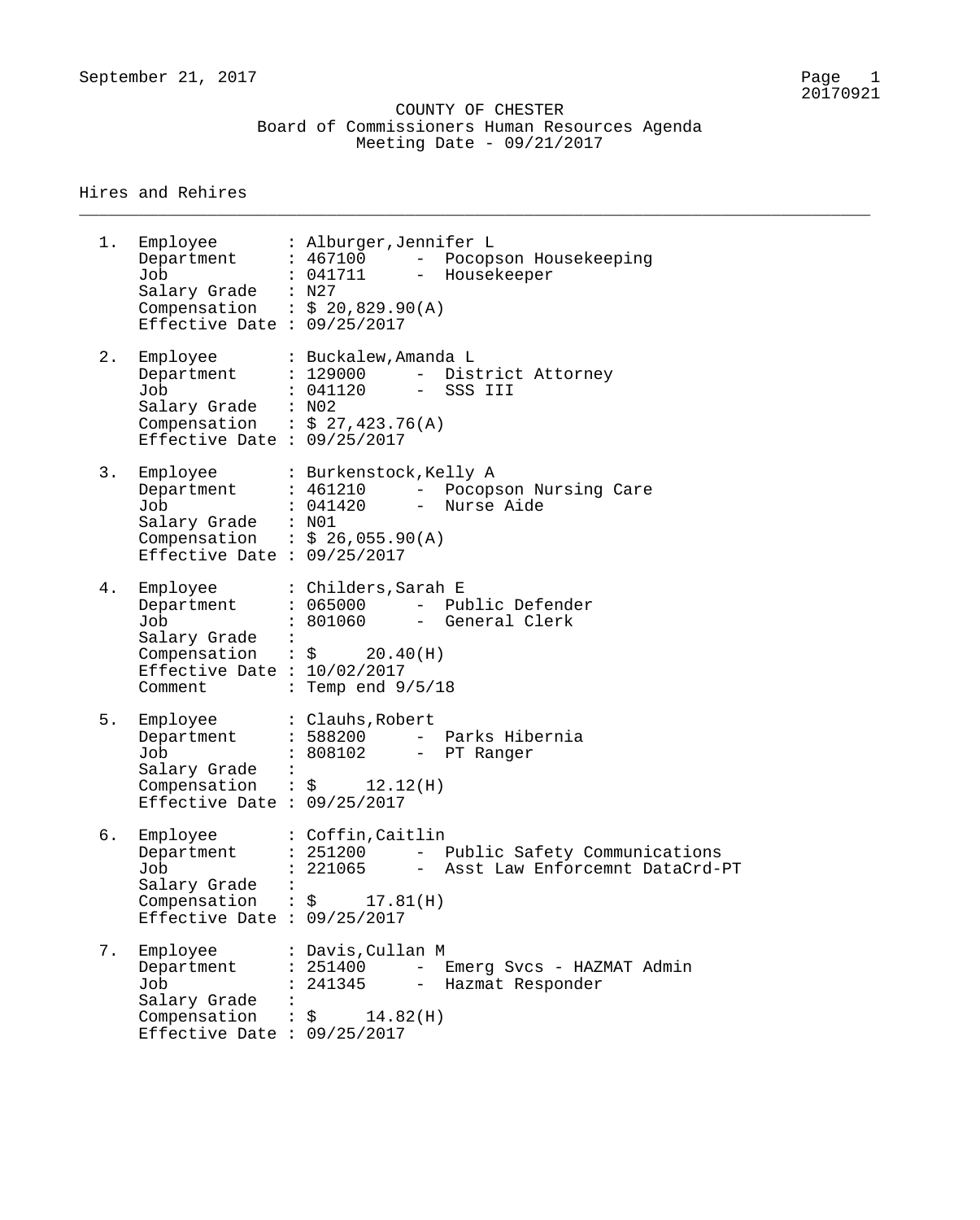\_\_\_\_\_\_\_\_\_\_\_\_\_\_\_\_\_\_\_\_\_\_\_\_\_\_\_\_\_\_\_\_\_\_\_\_\_\_\_\_\_\_\_\_\_\_\_\_\_\_\_\_\_\_\_\_\_\_\_\_\_\_\_\_\_\_\_\_\_\_\_\_\_\_\_\_\_\_\_\_

| 8.  | Employee<br>Department<br>Job<br>Salary Grade : N27<br>Effective Date : $09/25/2017$          | : Dennison, Shirley<br>$: 461210 -$<br>Pocopson Nursing Care<br>- Resident Services Technician<br>: 041646<br>Compensation : $$ 20,829.90(A)$                                                        |
|-----|-----------------------------------------------------------------------------------------------|------------------------------------------------------------------------------------------------------------------------------------------------------------------------------------------------------|
| 9.  | Employee<br>Department<br>Job<br>Salary Grade<br>Effective Date : $09/25/2017$<br>Comment     | : Drushler, Catherine A<br>EnvironmentalHealth Protection<br>: 478310<br>$\frac{1}{2}$<br>: 801070<br>Summer Clerk<br>$\frac{1}{2}$<br>Compensation : $\frac{1}{5}$ 18.66(H)<br>: Temp end $3/30/18$ |
| 10. | Employee<br>Department : 014000<br>Job<br>Salary Grade : N06<br>Effective Date : $09/25/2017$ | : Filiaggi,Tara<br>Human Resources<br>$-$<br>: 040820<br>Human Resources Analyst I<br>$ -$<br>Compensation : $$36,339.94(A)$                                                                         |
| 11. | Employee<br>Department<br>Job<br>Salary Grade :<br>Effective Date : $09/25/2017$              | : Fordyce, Helen M<br>$: 589000$ -<br>Libraries P/T<br>: 805010 - Library Page<br>Compensation : $\zeta$ 8.50(H)                                                                                     |
| 12. | Employee<br>Department<br>Job<br>Salary Grade : T06<br>Effective Date : $10/02/2017$          | : Howard, Jasmine A<br>: 451145<br>Children, Youth and Families<br>$-$<br>: 048563 - Casework Specialist<br>Compensation : $$38,177.10(A)$                                                           |
| 13. | Employee<br>Department<br>Job<br>Salary Grade<br>Effective Date : $09/25/2017$                | : Jankowski, Daniel<br>Dept of Computing Info Service<br>: 090100<br>: 801060<br>General Clerk<br>$ -$<br>Compensation : $\frac{1}{2}$ 10.00(H)                                                      |
| 14. | Employee<br>Department<br>Job<br>Salary Grade<br>Effective Date : $09/25/2017$                | : Johnson, Roshanda A<br>: 465100<br>Pocopson Food & Dietary<br>$-$<br>: 351670<br>Dietary Aide<br>$-$<br>Compensation : $\frac{1}{2}$ 10.68(H)                                                      |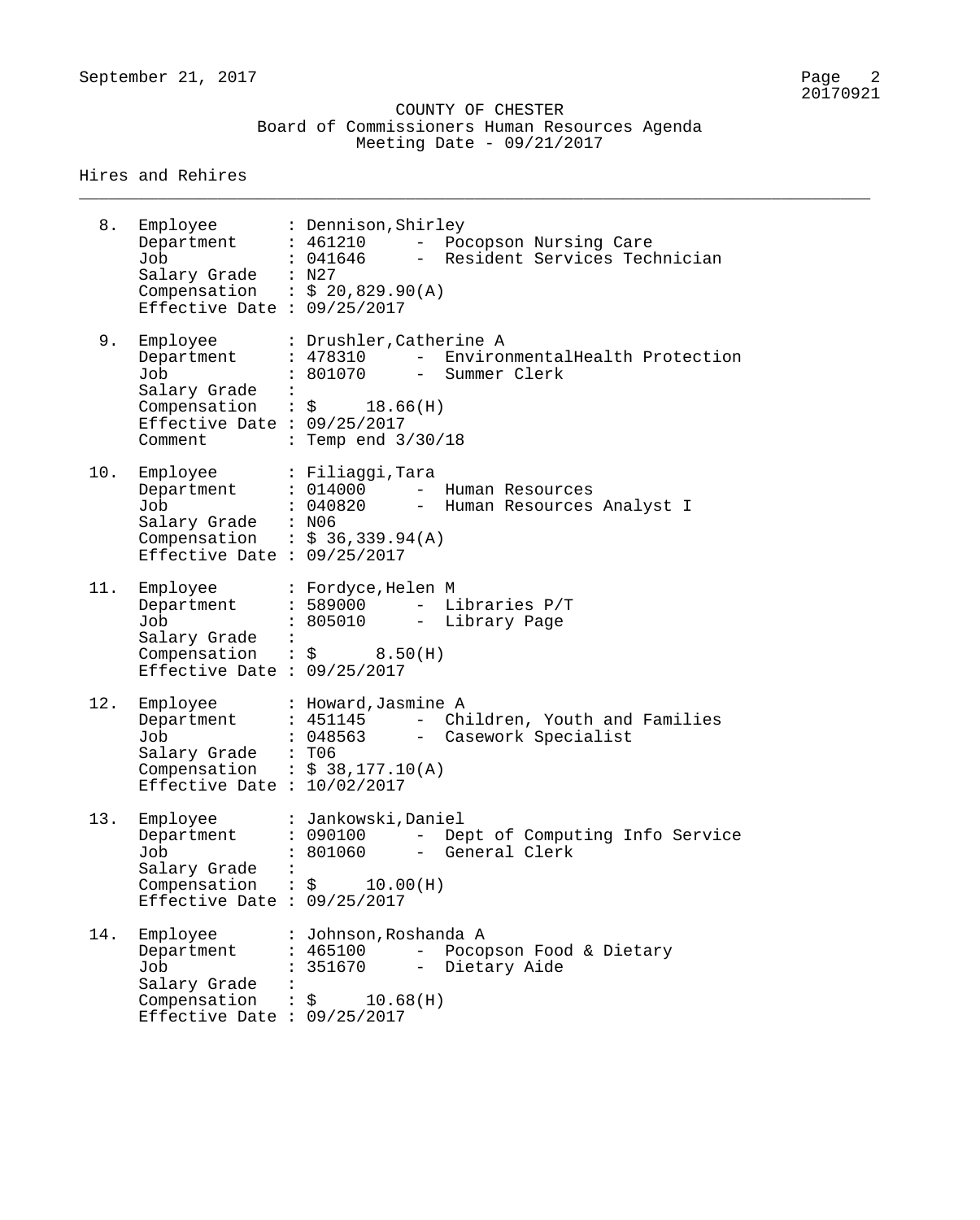\_\_\_\_\_\_\_\_\_\_\_\_\_\_\_\_\_\_\_\_\_\_\_\_\_\_\_\_\_\_\_\_\_\_\_\_\_\_\_\_\_\_\_\_\_\_\_\_\_\_\_\_\_\_\_\_\_\_\_\_\_\_\_\_\_\_\_\_\_\_\_\_\_\_\_\_\_\_\_\_

| 15. | Employee<br>Department<br>Job<br>Salary Grade : N05<br>Compensation : $$33,953.92(A)$<br>Effective Date : $09/25/2017$                  | : Kelly,Thomas B<br>: 478210<br>- Nursing<br>- Nutritionist<br>: 030651                                             |
|-----|-----------------------------------------------------------------------------------------------------------------------------------------|---------------------------------------------------------------------------------------------------------------------|
| 16. | Department<br>Job<br>Salary Grade : U04<br>Compensation : $$41,804.00(A)$<br>Effective Date : $09/25/2017$                              | Employee : Kelly, William F<br>: 221000 - Adult Probation<br>: 048784<br>- Probation Officer I-AP                   |
| 17. | Employee : Lillie, Eric L<br>Department<br>Job<br>Salary Grade : U04<br>Compensation : $$39,197.00(A)$<br>Effective Date : $10/09/2017$ | : 222000 - Juvenile Probation<br>: 048780<br>- Probation Officer I - JP                                             |
| 18. | Employee<br>Department<br>Job<br>Salary Grade :<br>Compensation : $\sin 15.00(H)$<br>Effective Date : $10/02/2017$                      | : Lump, Pamela<br>: 588400 - Parks Warwick<br>: 240783<br>- SSS III (PT)                                            |
| 19. | Employee<br>Department<br>Job<br>Salary Grade :<br>Compensation : $\frac{1}{2}$ 10.00(H)<br>Effective Date : $09/25/2017$               | : MacElree, Laura L<br>: 589000<br>- Libraries P/T<br>: 805100 - Library Assistant                                  |
| 20. | Employee<br>Department<br>Job<br>Salary Grade<br>Compensation<br>Effective Date : $09/25/2017$                                          | : Mast, Kara<br>- Parks Hibernia<br>: 588200<br>$240783 -$<br>SSS III (PT)<br>$\therefore$ \$ 15.00(H)              |
| 21. | Employee<br>Department<br>Job<br>Salary Grade<br>Compensation<br>Effective Date : $09/25/2017$<br>Comment                               | : McCarron, Jessica<br>: 120000<br>- Court Administration<br>240510<br>- SSS V<br>\$17.81(H)<br>: Temp end 12/31/17 |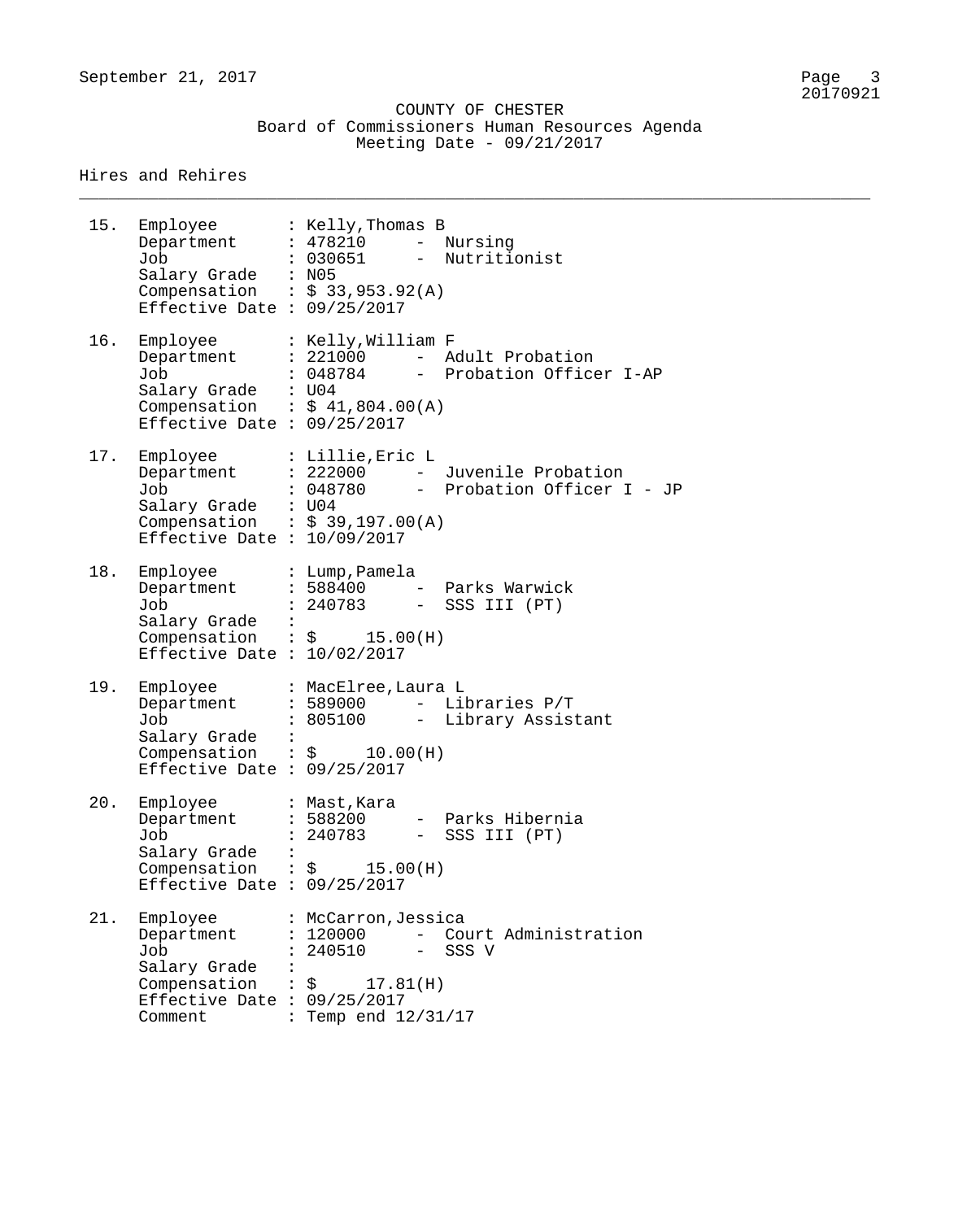\_\_\_\_\_\_\_\_\_\_\_\_\_\_\_\_\_\_\_\_\_\_\_\_\_\_\_\_\_\_\_\_\_\_\_\_\_\_\_\_\_\_\_\_\_\_\_\_\_\_\_\_\_\_\_\_\_\_\_\_\_\_\_\_\_\_\_\_\_\_\_\_\_\_\_\_\_\_\_\_

| 22. | Employee<br>Department<br>Job<br>Salary Grade : E05<br>Effective Date : $09/25/2017$           | : McColgan, Colleen M<br>: 461210<br>Pocopson Nursing Care<br>$ \,$<br>: 030671<br>- Registered Nurse<br>Compensation : $$55,751.02(A)$                                                   |
|-----|------------------------------------------------------------------------------------------------|-------------------------------------------------------------------------------------------------------------------------------------------------------------------------------------------|
| 23. | Employee<br>Department<br>Job<br>Salary Grade<br>Effective Date : $09/25/2017$                 | : McCollum, Xavia T<br>: 451145<br>Children, Youth and Families<br>$\frac{1}{2}$ and $\frac{1}{2}$<br>: 048560<br>- County Caseworker II<br>: T04<br>Compensation : $$34,054.80(A)$       |
| 24. | Employee<br>Department<br>Job<br>Salary Grade<br>Effective Date : $09/25/2017$                 | : Michels, Melissa<br>: 451145<br>Children, Youth and Families<br>$\frac{1}{2}$<br>: 048563<br>- Casework Specialist<br>: T06<br>Compensation : $$38,177.10(A)$                           |
| 25. | Employee<br>Department<br>Job<br>Salary Grade<br>Effective Date : $10/09/2017$                 | : Monterosso, Marion V<br>: 589100<br>Chester County Library<br>$\frac{1}{2}$ and $\frac{1}{2}$<br>: 020310<br>- Manager, Finance & Admin Svcs<br>: E06<br>Compensation : $$68,500.00(A)$ |
| 26. | Employee<br>Department<br>Job<br>Salary Grade<br>Effective Date : $09/25/2017$                 | : Morales-Negron, Luis G<br>: 467100<br>- Pocopson Housekeeping<br>: 041711<br>- Housekeeper<br>: N27<br>Compensation : $$ 20,829.90(A)$                                                  |
| 27. | Employee<br>Department<br>Job<br>Salary Grade<br>Compensation<br>Effective Date : $09/25/2017$ | : Olu-Williams, Leonard<br>: 478120<br>Chronic Disease Injury Prvntn<br>$ -$<br>: 030583<br>Population Health Coordinator<br>: E04<br>: $$45,938.62(A)$                                   |
| 28. | Employee<br>Department<br>Job<br>Salary Grade<br>Compensation<br>Effective Date : $09/25/2017$ | : Orsini,Samuel<br>: 588500<br>- Parks Springton Manor<br>: 808102<br>- PT Ranger<br>$:$ $\uparrow$<br>12.12(H)                                                                           |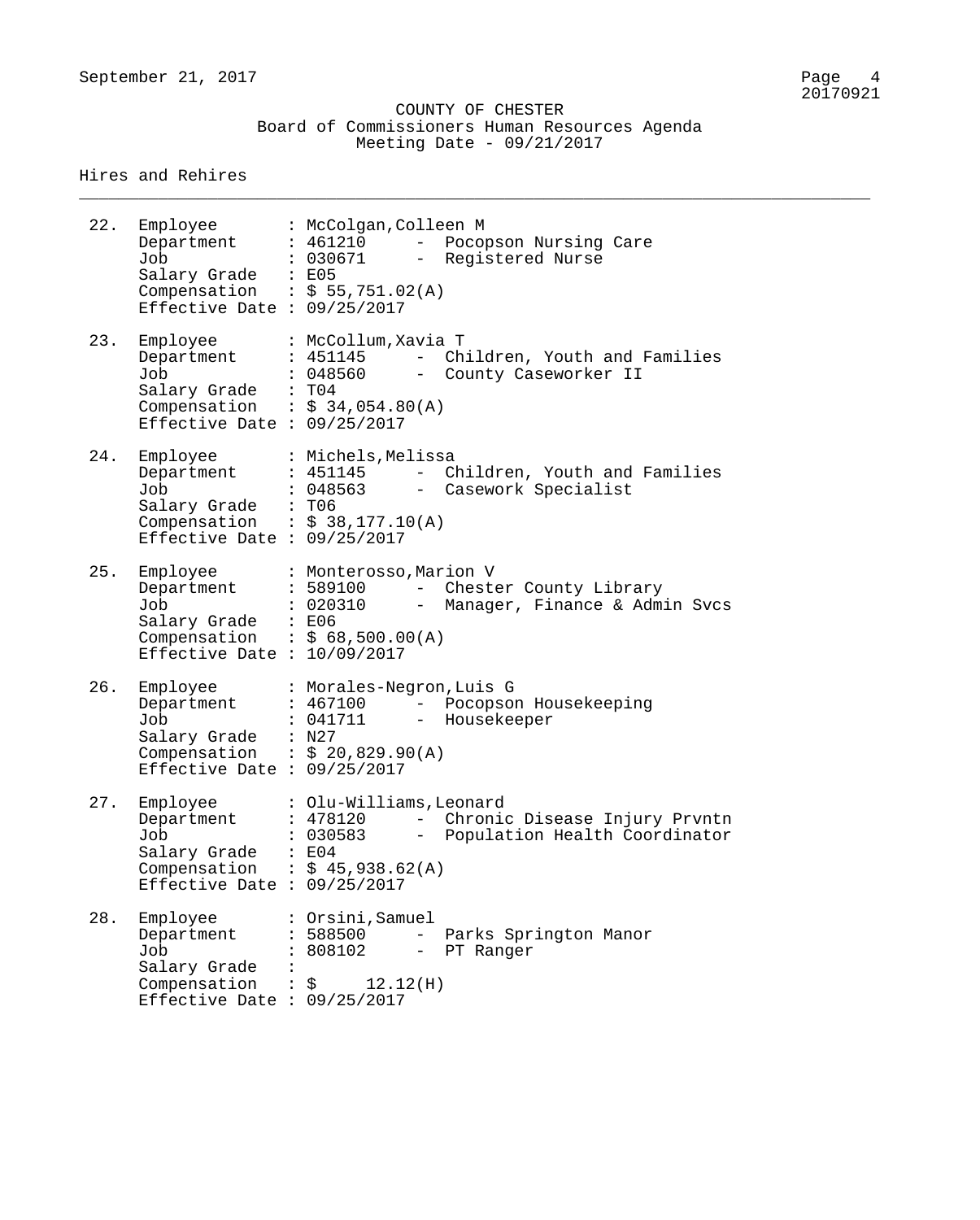\_\_\_\_\_\_\_\_\_\_\_\_\_\_\_\_\_\_\_\_\_\_\_\_\_\_\_\_\_\_\_\_\_\_\_\_\_\_\_\_\_\_\_\_\_\_\_\_\_\_\_\_\_\_\_\_\_\_\_\_\_\_\_\_\_\_\_\_\_\_\_\_\_\_\_\_\_\_\_\_

| 29. | Employee<br>Department<br>Job<br>Salary Grade : E03<br>Effective Date : $09/25/2017$                      | : Park, Albert A<br>: 085100<br>Planning<br>$\frac{1}{2}$<br>: 030790<br>- Planner I<br>Compensation : $$42,133.00(A)$                                                            |
|-----|-----------------------------------------------------------------------------------------------------------|-----------------------------------------------------------------------------------------------------------------------------------------------------------------------------------|
| 30. | Employee<br>Department<br>Job<br>Salary Grade<br>Effective Date : $09/05/2017$                            | : Peazzoni, Thomas<br>: 126000 - Clerk of Courts<br>: 803760<br>- Court Clerk<br>Compensation : $\zeta$ 11.41(H)                                                                  |
| 31. | Employee<br>Department<br>Job<br>Salary Grade : U04<br>Effective Date : $10/09/2017$                      | : Portillo, Wendy<br>: 221000 - Adult Probation<br>: 048784 - Probation Officer I-AP<br>Compensation : $$41,804.00(A)$                                                            |
| 32. | Employee<br>Department<br>Job<br>Salary Grade : N09<br>Effective Date : $09/25/2017$                      | : Quintana Flores, Perla<br>: 478210 - Nursing<br>: 030580 - Public Health Nurse<br>Compensation : $$45,938.62(A)$                                                                |
| 33. | Employee<br>Department<br>Job<br>Salary Grade : N02<br>Effective Date : $09/11/2017$                      | : Reasoner, Maria<br>: 133000 - Sheriff<br>: 041120<br>- SSS III<br>Compensation : $$27,423.76(A)$                                                                                |
| 34. | Employee<br>Department<br>Job<br>Salary Grade<br>Effective Date : $09/11/2017$                            | : Rodriguez, Hillary<br>: 122000 - Court Reporters<br>: 030980 - Court Reporter I<br>: N08<br>Compensation : $$41,368.60(A)$                                                      |
| 35. | Employee<br>Department<br>Job<br>Salary Grade<br>Compensation<br>Effective Date : $10/16/2017$<br>Comment | : Singer, Christine M<br>Human Services Administration<br>: 451140<br>$\frac{1}{2}$<br>$\frac{1}{2}$<br>: 801068<br>Temporary Administrator<br>\$49.33(H)<br>: Temp end $4/13/18$ |
|     |                                                                                                           |                                                                                                                                                                                   |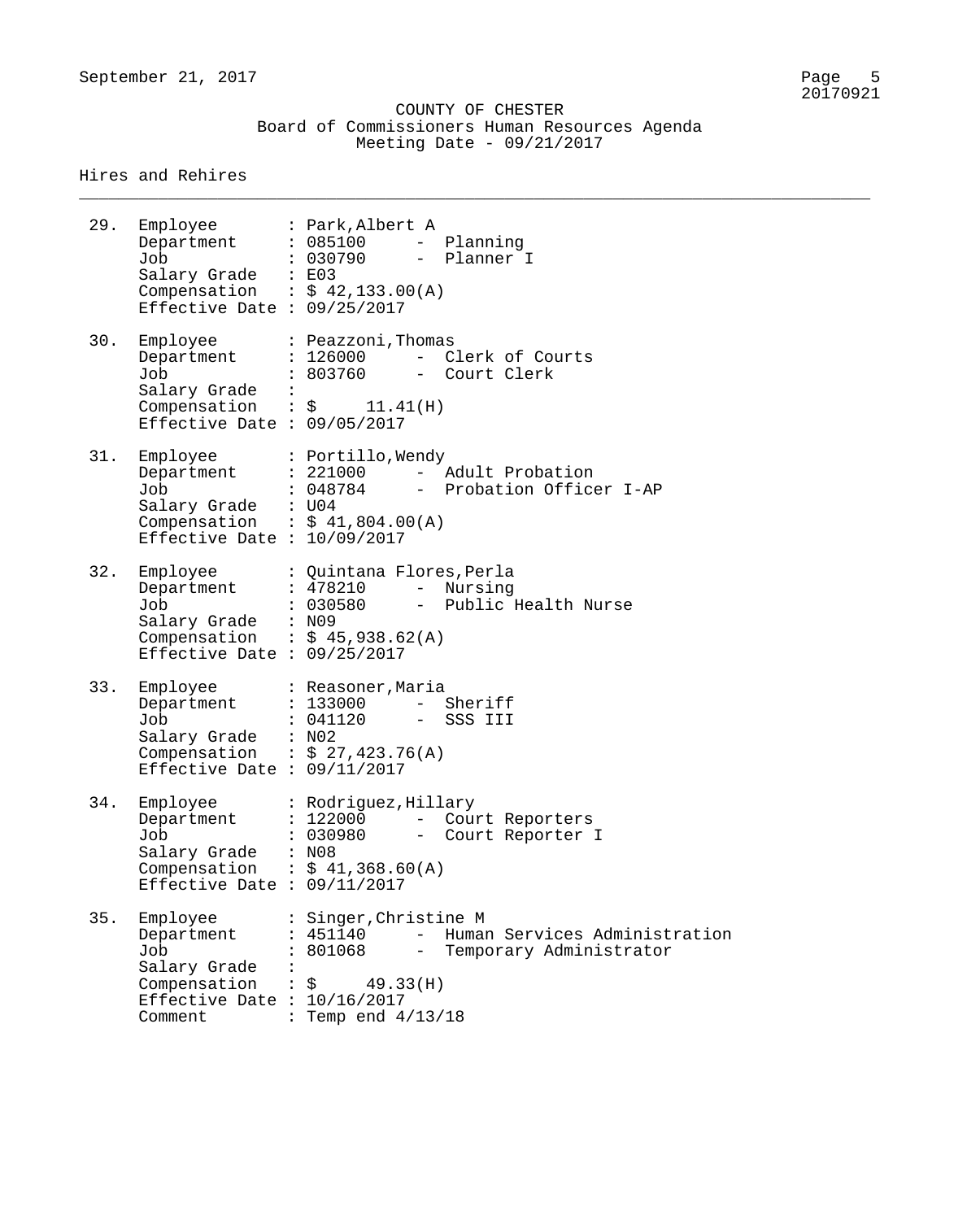\_\_\_\_\_\_\_\_\_\_\_\_\_\_\_\_\_\_\_\_\_\_\_\_\_\_\_\_\_\_\_\_\_\_\_\_\_\_\_\_\_\_\_\_\_\_\_\_\_\_\_\_\_\_\_\_\_\_\_\_\_\_\_\_\_\_\_\_\_\_\_\_\_\_\_\_\_\_\_\_

| 36. | Employee<br>Department<br>Job<br>Salary Grade<br>Compensation : $\zeta$ 15.00(H)<br>Effective Date : $09/25/2017$             |                | : Sneeringer, James<br>: 588200 - Parks Hibernia<br>: 240783<br>- SSS III (PT)                                 |
|-----|-------------------------------------------------------------------------------------------------------------------------------|----------------|----------------------------------------------------------------------------------------------------------------|
| 37. | Employee<br>Department<br>Job<br>Salary Grade<br>Compensation<br>Effective Date : $09/25/2017$                                |                | : Sullins, Alyssa<br>: 588300 - Parks Nottingham<br>: 240783 - SSS III (PT)<br>$\therefore$ \$ 15.00(H)        |
| 38. | Employee<br>Department<br>Job<br>Salary Grade<br>Compensation : $\frac{1}{2}$ 10.00(H)<br>Effective Date : $09/25/2017$       | $\ddot{\cdot}$ | : Toner, Wendy<br>$: 589000 -$ Libraries P/T<br>: 805100<br>- Library Assistant                                |
| 39. | Employee<br>Department<br>Job<br>Salary Grade : 249<br>Compensation : $\frac{1}{5}$ 33.00(H)<br>Effective Date : $09/25/2017$ |                | : Tyer,Lorin R<br>: 461212<br>- Pocopson Casual P/T Pool<br>: 396970 - PRN                                     |
| 40. | Employee<br>Department<br>Job<br>Salary Grade :<br>Effective Date : $08/28/2017$                                              |                | : Tyes,Bonita<br>: 126000 - Clerk of Courts<br>: 801060 - General Clerk<br>Compensation : $\zeta$ 11.41(H)     |
| 41. | Employee<br>Department<br>Job<br>Salary Grade<br>Compensation<br>Effective Date : $09/25/2017$                                |                | : White, Kerry J<br>: 465100 - Pocopson Food & Dietary<br>351670<br>- Dietary Aide<br>$\therefore$ \$ 10.68(H) |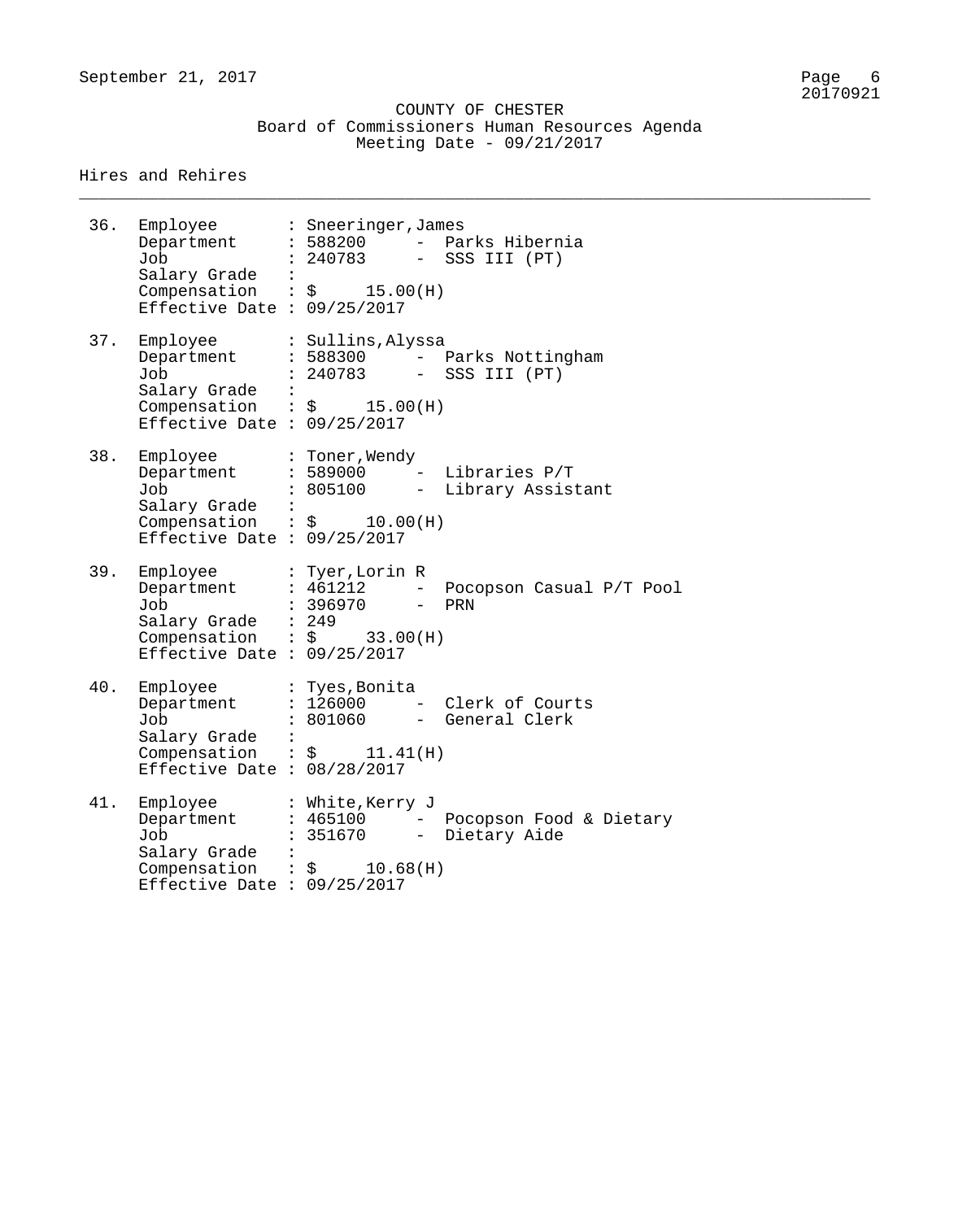\_\_\_\_\_\_\_\_\_\_\_\_\_\_\_\_\_\_\_\_\_\_\_\_\_\_\_\_\_\_\_\_\_\_\_\_\_\_\_\_\_\_\_\_\_\_\_\_\_\_\_\_\_\_\_\_\_\_\_\_\_\_\_\_\_\_\_\_\_\_\_\_\_\_\_\_\_\_\_\_

#### Transfers

| 42. | Employee                                                                                                   | : Aviles Hernandez, Lizbeth                                                                          |                                                                        |
|-----|------------------------------------------------------------------------------------------------------------|------------------------------------------------------------------------------------------------------|------------------------------------------------------------------------|
|     |                                                                                                            | Proposed                                                                                             | Current                                                                |
|     | Department<br>Job<br>Salary Grade : N01<br>Compensation : $$26,055.90(A)$<br>Effective Date : $08/19/2017$ | : 461210<br>- Pocopson Nursing Care<br>Nurse Aide<br>: 041420<br>$-$                                 | 461212<br>351650<br>91<br>$\ddot{\mathsf{S}}$<br>9.32(H)<br>06/27/2017 |
| 43. | Employee                                                                                                   | : Ben Guerga, Sarra                                                                                  |                                                                        |
|     |                                                                                                            | Proposed                                                                                             | Current                                                                |
|     | Department<br>Job<br>Salary Grade : N01<br>Compensation : $$26,055.90(A)$<br>Effective Date : $08/19/2017$ | : 461210<br>- Pocopson Nursing Care<br>$\frac{1}{2}$ .<br>Nurse Aide<br>: 041420                     | 461212<br>351650<br>91<br>\$<br>9.32(H)<br>06/27/2017                  |
| 44. | Employee                                                                                                   | : Burch, Laquiesha M                                                                                 |                                                                        |
|     |                                                                                                            | Proposed                                                                                             | Current                                                                |
|     | Department<br>Job<br>Salary Grade : N01<br>Compensation : $$26,055.90(A)$<br>Effective Date : $08/19/2017$ | : 461210<br>- Pocopson Nursing Care<br>$\frac{1}{2}$ and $\frac{1}{2}$<br>Nurse Aide<br>: 041420     | 461212<br>351650<br>91<br>\$<br>9.32(H)<br>06/27/2017                  |
|     | 45. Employee                                                                                               | : Butcher, Brianna N                                                                                 |                                                                        |
|     |                                                                                                            | Proposed                                                                                             | Current                                                                |
|     | Department<br>Job<br>Salary Grade<br>Compensation<br>Effective Date : $08/19/2017$                         | Pocopson Nursing Care<br>: 461210<br>Nurse Aide<br>: 041420<br>: N01<br>$\therefore$ \$ 26,055.90(A) | 461212<br>351650<br>91<br>\$<br>9.32(H)<br>06/27/2017                  |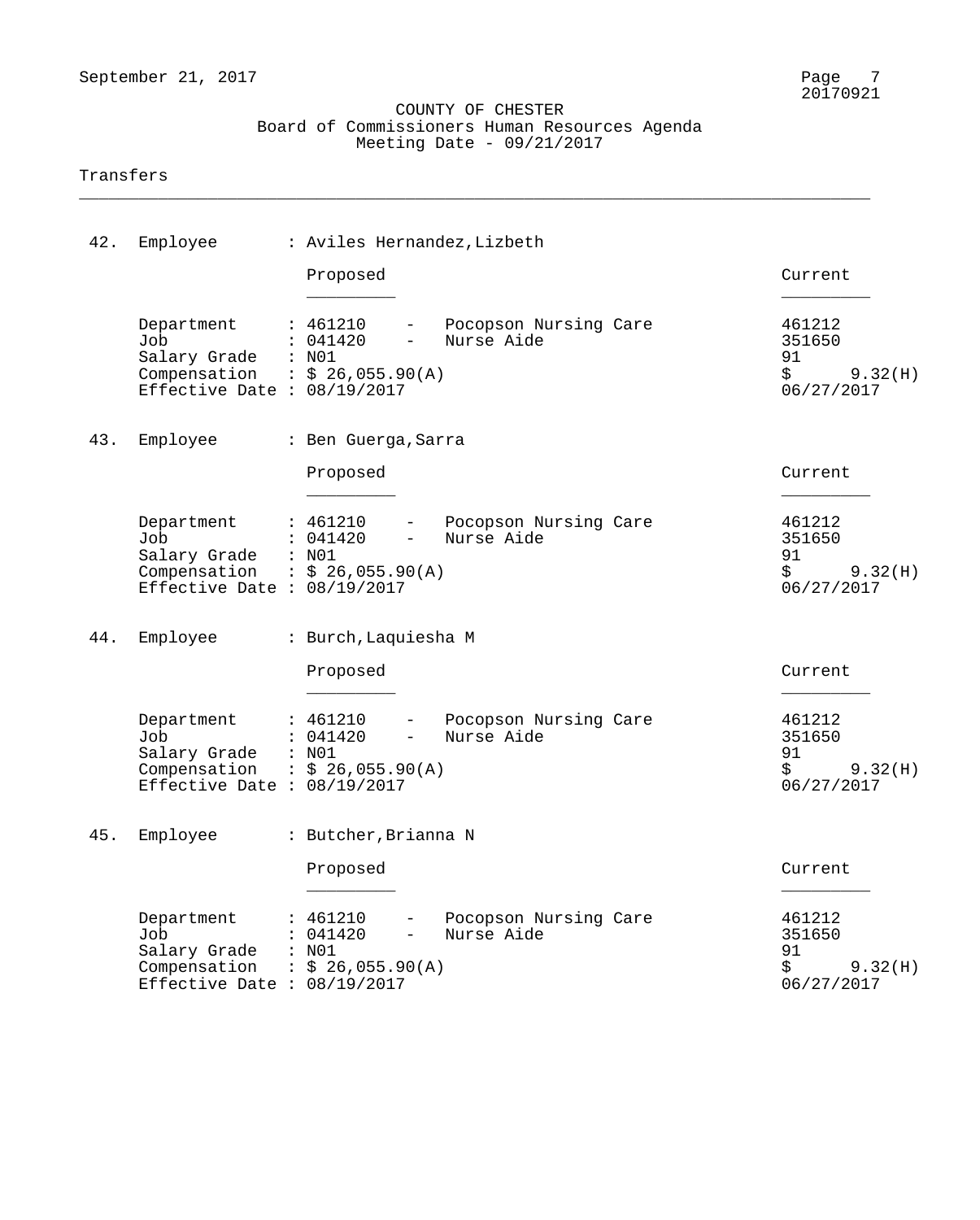\_\_\_\_\_\_\_\_\_\_\_\_\_\_\_\_\_\_\_\_\_\_\_\_\_\_\_\_\_\_\_\_\_\_\_\_\_\_\_\_\_\_\_\_\_\_\_\_\_\_\_\_\_\_\_\_\_\_\_\_\_\_\_\_\_\_\_\_\_\_\_\_\_\_\_\_\_\_\_\_

#### Transfers

| 46. | Employee                                                                                             | : Hardy, Tempest M                                                                                                        |                                                       |
|-----|------------------------------------------------------------------------------------------------------|---------------------------------------------------------------------------------------------------------------------------|-------------------------------------------------------|
|     |                                                                                                      | Proposed                                                                                                                  | Current                                               |
|     | Department<br>Job<br>Salary Grade<br>Compensation : $$26,055.90(A)$<br>Effective Date : $08/19/2017$ | - Pocopson Nursing Care<br>: 461210<br>: 041420<br>Nurse Aide<br>$\sim$<br>$:$ NO1                                        | 461212<br>351650<br>91<br>\$<br>9.32(H)<br>06/27/2017 |
| 47. | Employee                                                                                             | : Lindenlauf, Gerard M                                                                                                    |                                                       |
|     |                                                                                                      | Proposed                                                                                                                  | Current                                               |
|     | Department<br>Job<br>Salary Grade : N05                                                              | - ES Law Enforcement<br>: 251310<br>: 021053<br>ES Trainer I<br>$\frac{1}{2}$                                             | 251320<br>240202                                      |
|     | Compensation : $$38,804.48(A)$<br>Effective Date : $09/30/2017$                                      |                                                                                                                           | 26.56(H)<br>$\ddot{\mathbf{S}}$<br>04/01/2017         |
| 48. | Employee                                                                                             | : Salvucci, Laura                                                                                                         |                                                       |
|     |                                                                                                      | Proposed                                                                                                                  | Current                                               |
|     | Department<br>Job<br>Salary Grade                                                                    | : 589100<br>- Chester County Library<br>: 030350<br>Librarian II<br>$\frac{1}{2}$ and $\frac{1}{2}$<br>$\therefore$ $E02$ | 589000<br>605190                                      |
|     | Compensation : $$38,540.32(A)$<br>Effective Date : $09/30/2017$                                      |                                                                                                                           | 18.54(H)<br>$\ddot{\mathbf{S}}$<br>04/01/2017         |
|     | 49. Employee                                                                                         | : Westfall, Andrew J                                                                                                      |                                                       |
|     |                                                                                                      | Proposed                                                                                                                  | Current                                               |
|     | Department<br>Job<br>Salary Grade                                                                    | EnvironmentalHealth Protection<br>478310<br>040061<br>Env Health Specialist<br>: N08                                      | 478310<br>801070                                      |
|     | Compensation<br>Effective Date : $09/30/2017$                                                        | : $$47,278.40(A)$                                                                                                         | 10.00(H)<br>S.<br>06/26/2017                          |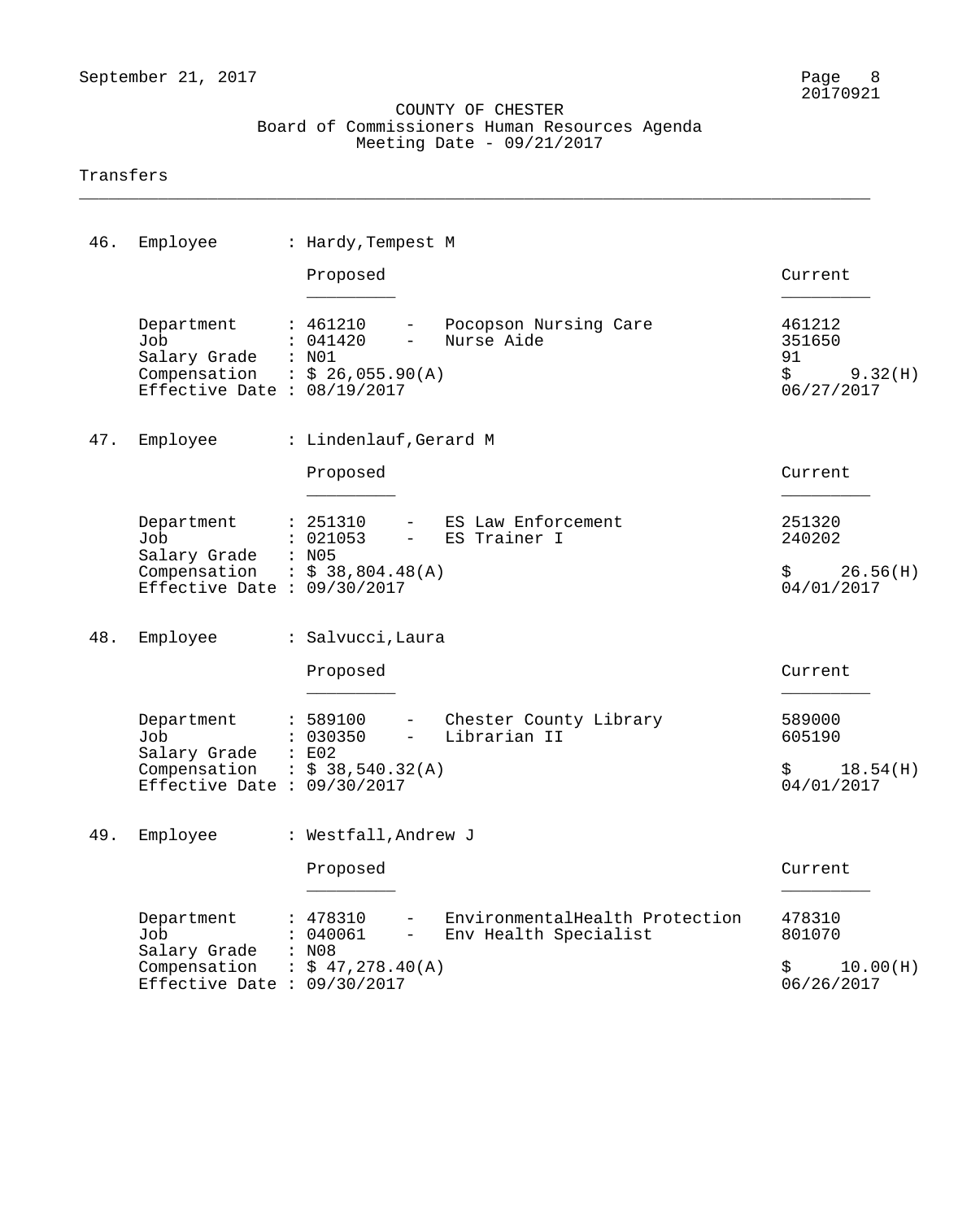\_\_\_\_\_\_\_\_\_\_\_\_\_\_\_\_\_\_\_\_\_\_\_\_\_\_\_\_\_\_\_\_\_\_\_\_\_\_\_\_\_\_\_\_\_\_\_\_\_\_\_\_\_\_\_\_\_\_\_\_\_\_\_\_\_\_\_\_\_\_\_\_\_\_\_\_\_\_\_\_

#### Promotions

| 50. | Employee                                                                           | : Crampton, Danielle Rashae                                                                                                                                |                                                                     |
|-----|------------------------------------------------------------------------------------|------------------------------------------------------------------------------------------------------------------------------------------------------------|---------------------------------------------------------------------|
|     |                                                                                    | Proposed                                                                                                                                                   | Current                                                             |
|     | Department<br>Job<br>Salary Grade<br>Compensation<br>Effective Date : $10/14/2017$ | Juvenile Probation<br>: 222000<br>$ -$<br>: 048780<br>Probation Officer I - JP<br>$\frac{1}{2}$<br>: U04<br>$\therefore$ \$ 39,197.00(A)                   | 451145<br>048560<br>T04<br>\$36,041.05(A)<br>04/01/2017             |
| 51. | Employee                                                                           | : Hurley, Kenneth L                                                                                                                                        |                                                                     |
|     |                                                                                    | Proposed                                                                                                                                                   | Current                                                             |
|     | Department<br>Job<br>Salary Grade<br>Compensation<br>Effective Date : $09/30/2017$ | - Public Safety Communications<br>: 251200<br>: 040192<br>Asst Platoon Leader<br>$\sim$ 100 $\sim$<br>: N08<br>: $$67,834.72(A)$                           | 251200<br>040200<br>N <sub>06</sub><br>\$65,858.95(A)<br>04/01/2017 |
| 52. | Employee                                                                           | : McKim Jr, Ellis Richard                                                                                                                                  |                                                                     |
|     |                                                                                    | Proposed                                                                                                                                                   | Current                                                             |
|     | Department<br>Job<br>Salary Grade<br>Compensation<br>Effective Date : $09/30/2017$ | : 210000<br>- Chester County Prison<br>Prison Supervisor II<br>: 040320<br>$\frac{1}{2}$ and $\frac{1}{2}$<br>$\colon$ CO3<br>$\therefore$ \$ 65,713.67(A) | 210000<br>040560<br>CO <sub>2</sub><br>\$63,799.68(A)<br>04/01/2017 |
|     | 53. Employee                                                                       | : Miller, Christopher Edwin                                                                                                                                |                                                                     |
|     |                                                                                    | Proposed                                                                                                                                                   | Current                                                             |
|     | Department<br>Job<br>Salary Grade<br>Compensation<br>Effective Date : $09/30/2017$ | : 129000<br>District Attorney<br>: 030081<br>Attorney II<br>$\overline{\phantom{0}}$<br>: L02<br>: \$56,623.84(A)                                          | 129000<br>030423<br>L01<br>\$48,622.67(A)<br>04/01/2017             |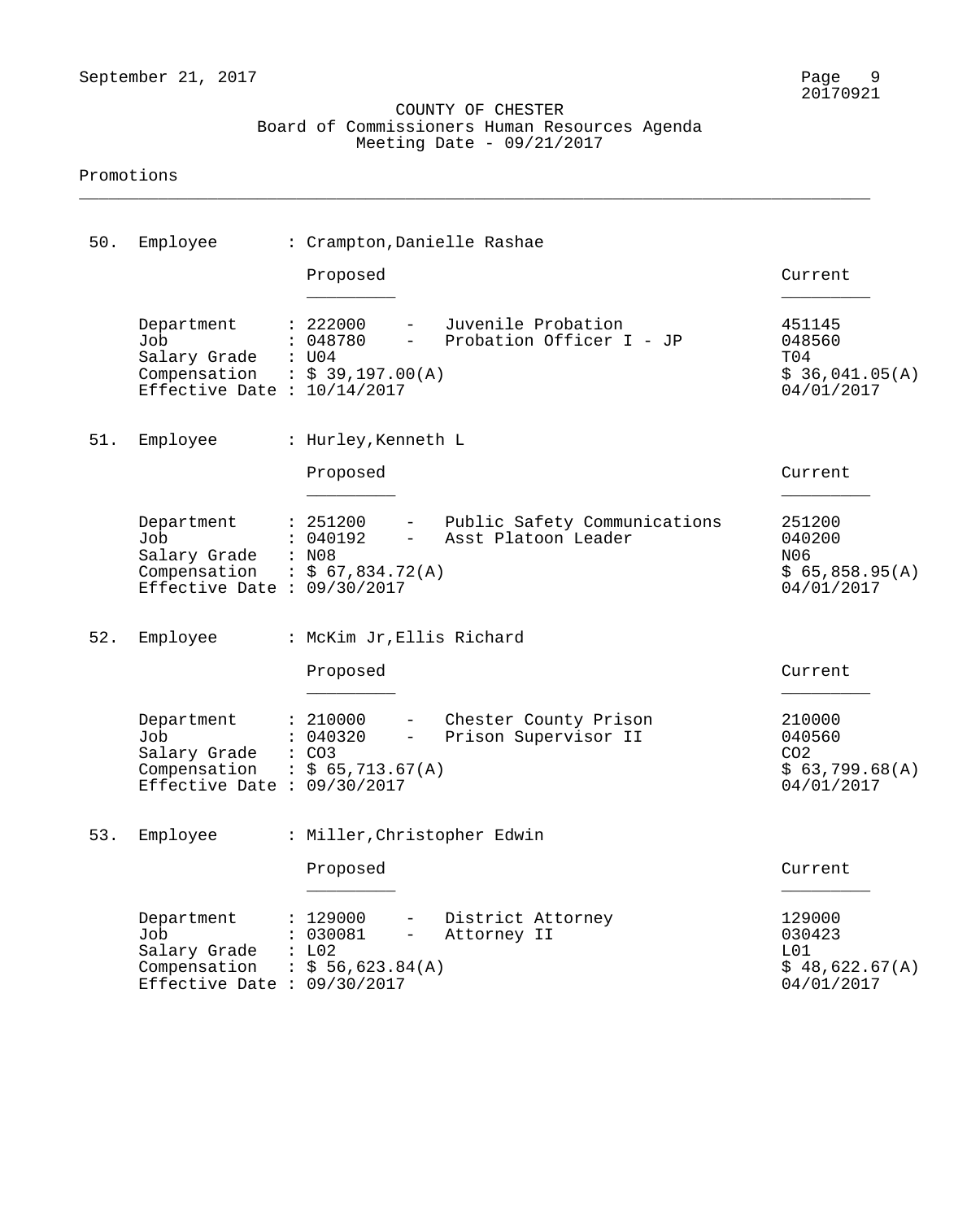\_\_\_\_\_\_\_\_\_\_\_\_\_\_\_\_\_\_\_\_\_\_\_\_\_\_\_\_\_\_\_\_\_\_\_\_\_\_\_\_\_\_\_\_\_\_\_\_\_\_\_\_\_\_\_\_\_\_\_\_\_\_\_\_\_\_\_\_\_\_\_\_\_\_\_\_\_\_\_\_

#### Promotions

| 54. | Employee                                                                                             | : Waxler, Matthew T                      |                 |                             |  |                                                         |  |
|-----|------------------------------------------------------------------------------------------------------|------------------------------------------|-----------------|-----------------------------|--|---------------------------------------------------------|--|
|     |                                                                                                      | Proposed                                 |                 |                             |  | Current                                                 |  |
|     | Department<br>Job<br>Salary Grade<br>Compensation : $$30,792.44(A)$<br>Effective Date : $09/02/2017$ | : 129000<br>: 040780<br>$\therefore$ NO3 | $ \,$<br>$\sim$ | District Attorney<br>SSS IV |  | 129000<br>041120<br>N02<br>\$29,895.57(A)<br>04/01/2017 |  |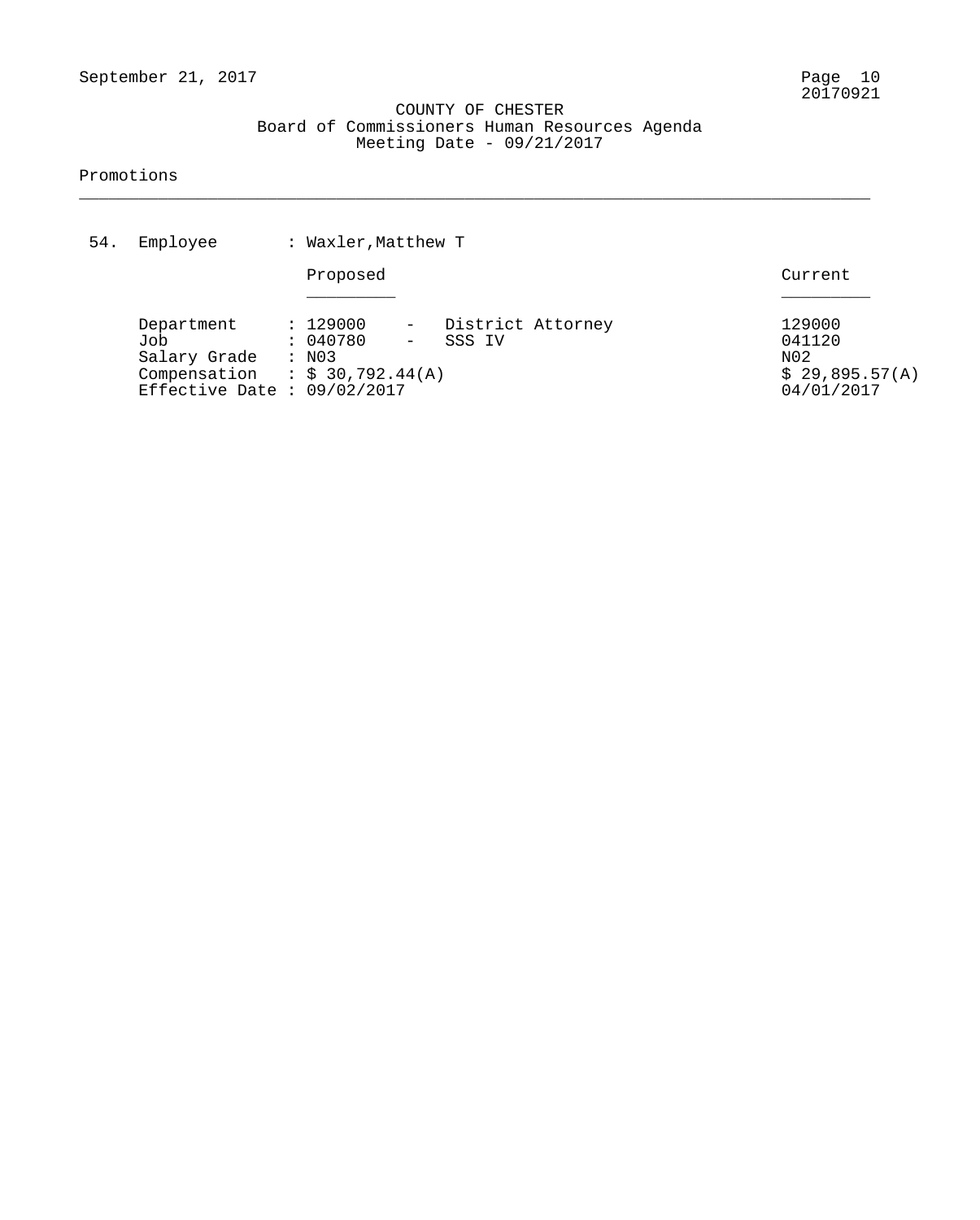\_\_\_\_\_\_\_\_\_\_\_\_\_\_\_\_\_\_\_\_\_\_\_\_\_\_\_\_\_\_\_\_\_\_\_\_\_\_\_\_\_\_\_\_\_\_\_\_\_\_\_\_\_\_\_\_\_\_\_\_\_\_\_\_\_\_\_\_\_\_\_\_\_\_\_\_\_\_\_\_

End of Employment

55. Employee : Abplanalp-Thomas,Anne Department : 451145 - Children, Youth and Families Job : 048560 - County Caseworker II Effective Date : 09/13/2017 56. Employee : Bayler,Karen L Department : 124403 - Dist Court 15-4-03 Exton Job : 041150 - D J Clerk I Effective Date : 08/29/2017 57. Employee : Bedolla,Yojana Department : 461210 - Pocopson Nursing Care Job : 041420 - Nurse Aide Effective Date : 09/22/2017 58. Employee : Benitez,Daniel G Department : 451145 - Children, Youth and Families Job : 048563 - Casework Specialist Effective Date : 08/21/2017 59. Employee : Blake,William T Department : 461210 - Pocopson Nursing Care Job : 041646 - Resident Services Technician Effective Date : 09/09/2017 60. Employee : Bradsher,Shawnee R Department : 461210 - Pocopson Nursing Care Job : 041420 - Nurse Aide Effective Date : 08/28/2017 61. Employee : Brown,Essence A Department : 461210 - Pocopson Nursing Care Job : 041420 - Nurse Aide Effective Date : 09/23/2017 62. Employee : Clauhs,Jessica Department : 451141 - Mental Hlth/Intel & Dev Disabl Job : 048460 - EI Service Coordinator Effective Date : 09/16/2017 63. Employee : Cruz,Teresa Department : 467100 - Pocopson Housekeeping Job : 041710 - Housekeeper Effective Date : 09/15/2017 64. Employee : Cugini,Victoria L Department : 478310 - EnvironmentalHealth Protection Job : 801070 - Summer Clerk Effective Date : 08/16/2017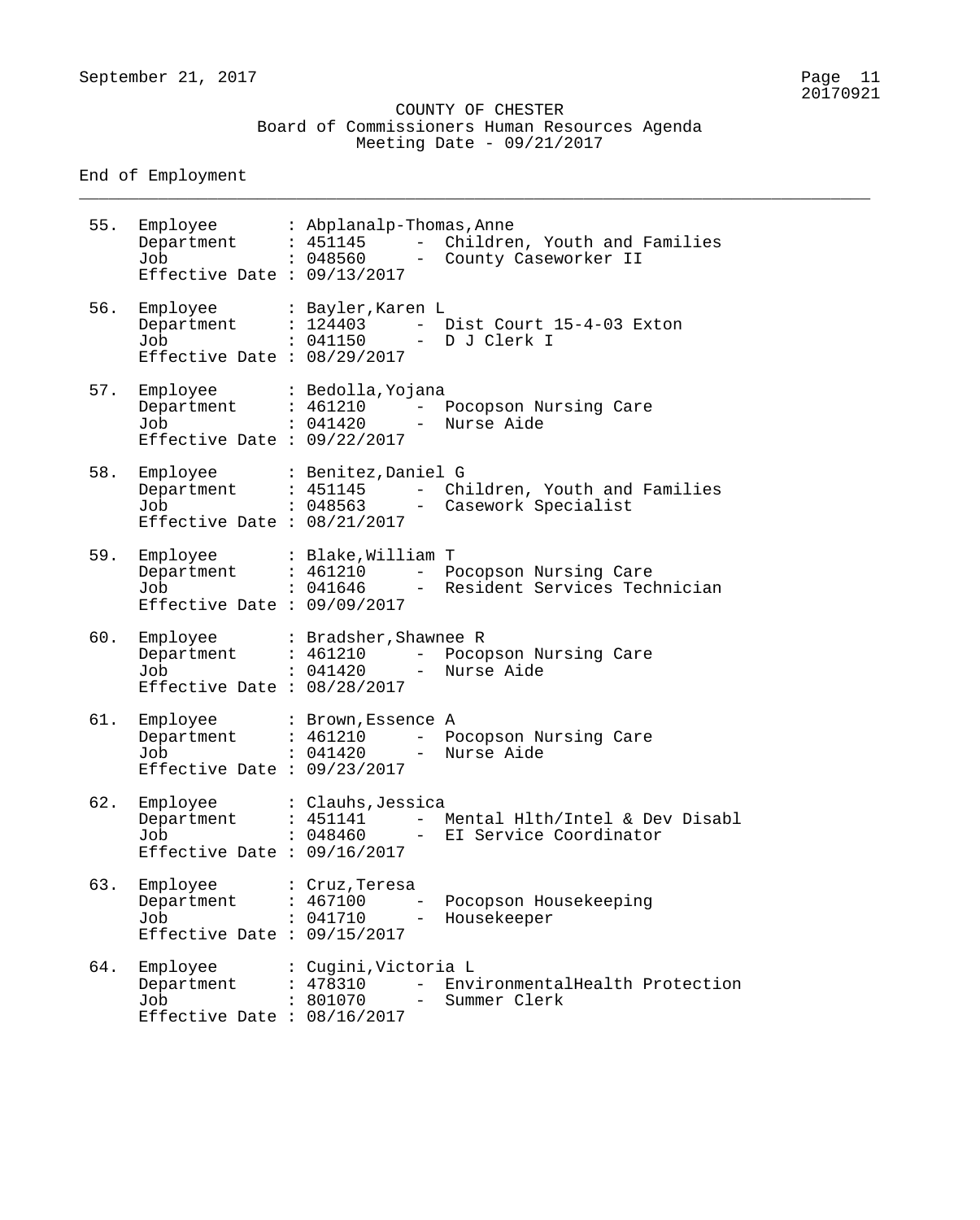\_\_\_\_\_\_\_\_\_\_\_\_\_\_\_\_\_\_\_\_\_\_\_\_\_\_\_\_\_\_\_\_\_\_\_\_\_\_\_\_\_\_\_\_\_\_\_\_\_\_\_\_\_\_\_\_\_\_\_\_\_\_\_\_\_\_\_\_\_\_\_\_\_\_\_\_\_\_\_\_

End of Employment

| 65. | Employee<br>Department<br>Job<br>Effective Date : $09/30/2017$        | : DeFrank, Kirsten<br>: 065000<br>: 030868      |                          | - Public Defender<br>- Juvenile Court Paralegal                |
|-----|-----------------------------------------------------------------------|-------------------------------------------------|--------------------------|----------------------------------------------------------------|
| 66. | Employee<br>Department<br>Job<br>Effective Date : $09/01/2017$        | : Finnaren, Joseph A<br>: 035100<br>: 241190    |                          | - Assessment<br>- Real Estate Appraisal Reviewer               |
| 67. | Employee<br>Department<br>Job<br>Effective Date : $09/24/2017$        | : Fisher, Elizabeth A<br>: 453205<br>: 806210   |                          | - Chester County Youth Center<br>- Youth Center Officer        |
| 68. | Employee<br>Department<br>Job<br>Job<br>Effective Date : $08/22/2017$ | : Frederick, Tyler J<br>: 210000<br>: 040920    |                          | - Chester County Prison<br>- Correctional Officer I            |
| 69. | Employee<br>Department<br>Job<br>Effective Date : $09/22/2017$        | : Gieder, Richard D<br>: 210000<br>: 040550     |                          | - Chester County Prison<br>- Correctional Officer II           |
| 70. | Employee<br>Department<br>Job<br>Effective Date : $09/16/2017$        | : Goslin, Kelly A<br>: 461210<br>: 041420       |                          | - Pocopson Nursing Care<br>- Nurse Aide                        |
| 71. | Employee<br>Department<br>Job<br>Effective Date : $08/26/2017$        | : Haggerty, Charles J<br>: 090100               |                          | - Dept of Computing Info Service<br>$: 801060$ - General Clerk |
| 72. | Employee<br>Department<br>Job<br>Effective Date : $10/05/2017$        | : Hare, Kevin M<br>: 210000<br>: 040920         | $-$                      | Chester County Prison<br>Correctional Officer I                |
| 73. | Employee<br>Department<br>Job<br>Effective Date : $08/26/2017$        | : Harper, Christopher J<br>: 129000<br>: 040780 |                          | - District Attorney<br>SSS IV                                  |
| 74. | Employee<br>Department<br>Job<br>Effective Date : $08/17/2017$        | : 461210<br>: 040262                            | $\overline{\phantom{0}}$ | : Harper-Holliday, Roxanne D<br>Pocopson Nursing Care<br>LPN   |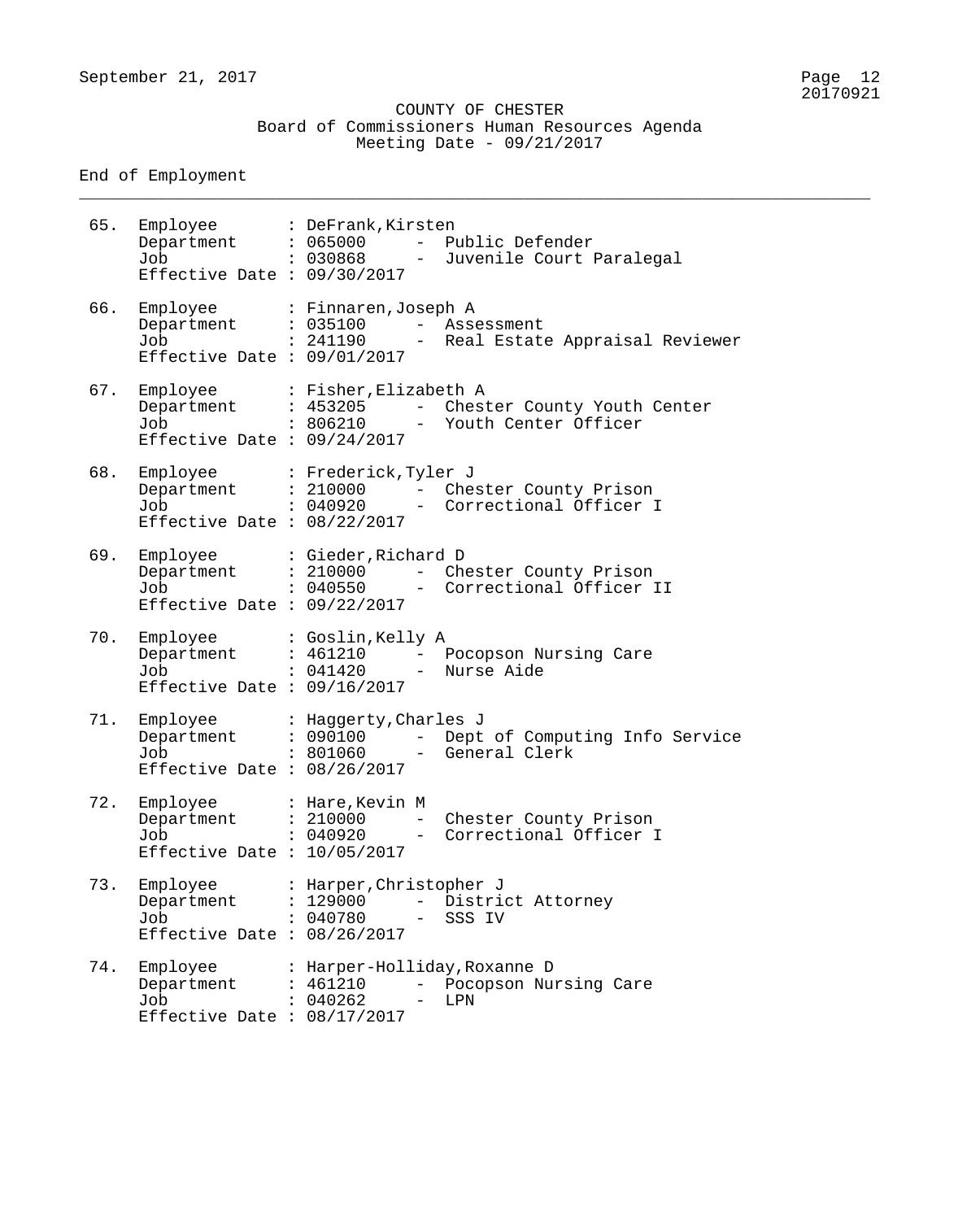\_\_\_\_\_\_\_\_\_\_\_\_\_\_\_\_\_\_\_\_\_\_\_\_\_\_\_\_\_\_\_\_\_\_\_\_\_\_\_\_\_\_\_\_\_\_\_\_\_\_\_\_\_\_\_\_\_\_\_\_\_\_\_\_\_\_\_\_\_\_\_\_\_\_\_\_\_\_\_\_

End of Employment

| 75. | Employee<br>Department<br>Job<br>Effective Date : $09/02/2017$ | : Harris, Ryan J<br>: 478310<br>: 240222<br>$\qquad \qquad -$                                      | EnvironmentalHealth Protection<br>Mosquito-borneDiseaseCtrlTech |
|-----|----------------------------------------------------------------|----------------------------------------------------------------------------------------------------|-----------------------------------------------------------------|
| 76. | Employee<br>Department<br>Job<br>Effective Date : $09/12/2017$ | : Hill, Shelbey N<br>: 461210<br>$\qquad \qquad -$<br>: 041420<br>$\equiv$                         | Pocopson Nursing Care<br>Nurse Aide                             |
| 77. | Employee<br>Department<br>Job<br>Effective Date : $09/19/2017$ | : Huang, Julien<br>: 461212<br>$\overline{\phantom{0}}$<br>: 396970<br>$\qquad \qquad -$           | Pocopson Casual P/T Pool<br>PRN                                 |
| 78. | Employee<br>Department<br>Job<br>Effective Date : $09/17/2017$ | : Inzone, Sarah<br>: 210000<br>$\overline{\phantom{0}}$<br>: 040920<br>$\qquad \qquad -$           | Chester County Prison<br>Correctional Officer I                 |
| 79. | Employee<br>Department<br>Job<br>Effective Date : $09/23/2017$ | : Joy, Basil G<br>: 129000<br>$\overline{\phantom{m}}$<br>: 030081<br>$\overline{\phantom{m}}$     | District Attorney<br>Attorney II                                |
| 80. | Employee<br>Department<br>Job<br>Effective Date : $08/29/2017$ | : Kearney, Kendra<br>: 251200<br>$\qquad \qquad -$<br>: 040730<br>$\overline{\phantom{m}}$         | Public Safety Communications<br>Telecommunicator I              |
| 81. | Employee<br>Department<br>Job<br>Effective Date : $09/22/2017$ | : Mann, Megan K<br>: 210000<br>$\overline{\phantom{0}}$<br>: 040920<br>$\overline{\phantom{a}}$    | Chester County Prison<br>Correctional Officer I                 |
| 82. | Employee<br>Department<br>Job<br>Effective Date : $09/08/2017$ | : Martin, Myeshia J<br>: 461210<br>$-$<br>: 041420                                                 | Pocopson Nursing Care<br>Nurse Aide                             |
| 83. | Employee<br>Department<br>Job<br>Effective Date : $09/09/2017$ | : McCole, Daniel J<br>: 133000<br>$\overline{\phantom{0}}$<br>: 040950<br>$\overline{\phantom{m}}$ | Sheriff<br>Deputy Sheriff I                                     |
| 84. | Employee<br>Department<br>Job<br>Effective Date : $09/01/2017$ | : McRae, Robert F<br>: 035100<br>: 241190                                                          | Assessment<br>Real Estate Appraisal Reviewer                    |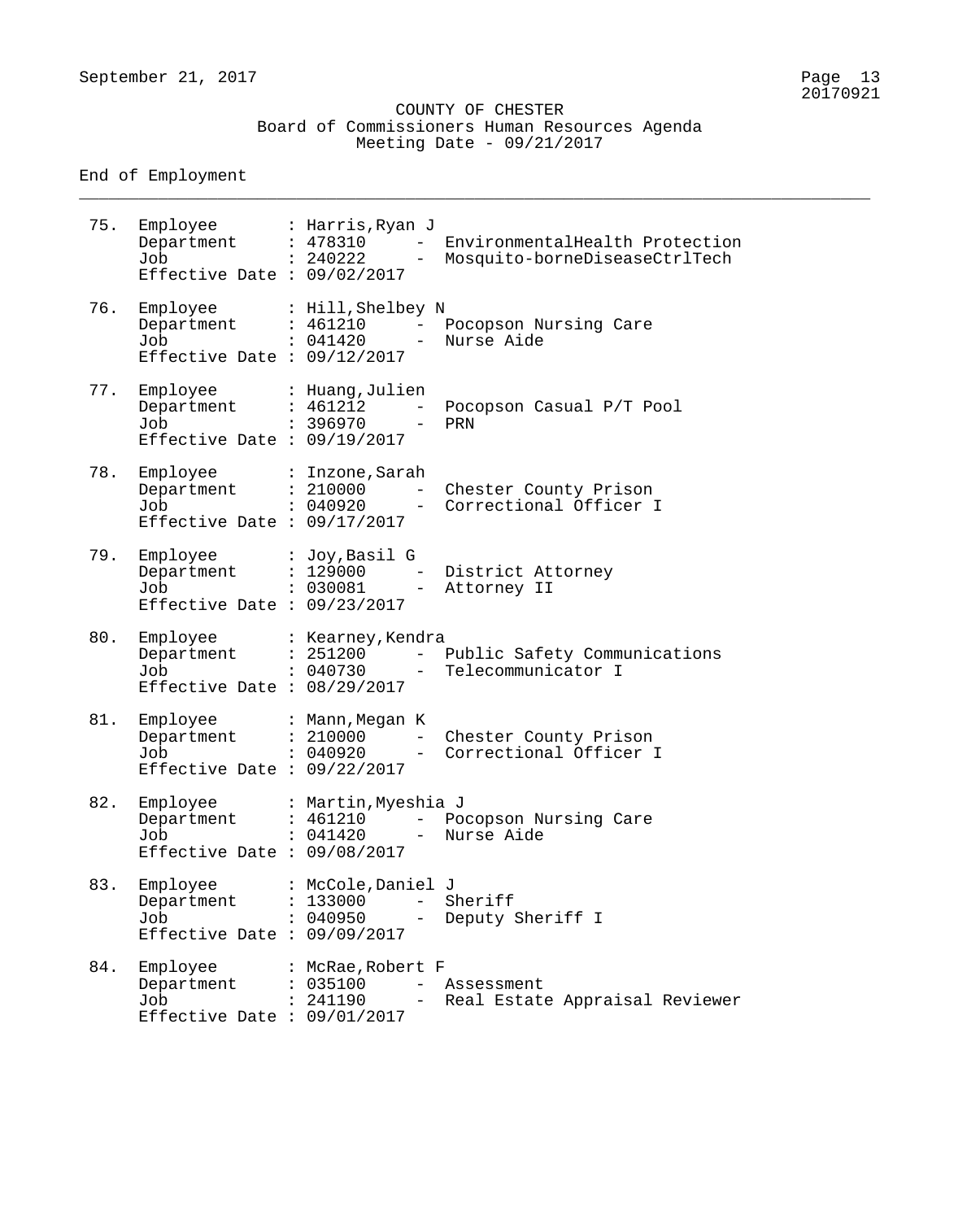\_\_\_\_\_\_\_\_\_\_\_\_\_\_\_\_\_\_\_\_\_\_\_\_\_\_\_\_\_\_\_\_\_\_\_\_\_\_\_\_\_\_\_\_\_\_\_\_\_\_\_\_\_\_\_\_\_\_\_\_\_\_\_\_\_\_\_\_\_\_\_\_\_\_\_\_\_\_\_\_

End of Employment

| 85. | Employee : Myers, Heather<br>Department : 251200<br>Job<br>Effective Date : $09/02/2017$      | : 040202                                   | $ \,$<br>$\equiv$               | Public Safety Communications<br>Telecommunicator IV               |
|-----|-----------------------------------------------------------------------------------------------|--------------------------------------------|---------------------------------|-------------------------------------------------------------------|
| 86. | Employee<br>Department : 451145<br>Job<br>Effective Date : $09/01/2017$                       | : O'Brien, Alexis C<br>: 048570            |                                 | - Children, Youth and Families<br>- Casework Specialist - Shift 1 |
| 87. | Employee : Padilla, Sara E<br>Department : 478210<br>Job<br>Effective Date : $09/05/2017$     | : 030651                                   | $-$<br>$\sim$                   | Nursing<br>Nutritionist                                           |
| 88. | Employee : Parker, CaTray D<br>Department : 133000<br>Job<br>Effective Date : $09/06/2017$    | . 040950                                   | $-$<br>$\overline{\phantom{0}}$ | Sheriff<br>Deputy Sheriff I                                       |
| 89. | Employee : Ridgeway, Shantasia<br>Department : 451146<br>Job<br>Effective Date : $08/23/2017$ | $: 048562 -$                               |                                 | - Child Care Information Service<br>Eligibility Specialist        |
| 90. | Employee<br>Department : 465100<br>Job<br>Effective Date : $08/14/2017$                       | : Rochester, Albert P<br>: 351670          | $\frac{1}{2}$                   | - Pocopson Food & Dietary<br>Dietary Aide                         |
| 91. | Employee<br>Department : 589000<br>Job<br>Effective Date : $08/14/2017$                       | : Sangiamo, Brianna M<br>$: 805010 -$      | $\equiv$                        | Libraries P/T<br>Library Page                                     |
| 92. | Employee<br>Department<br>Job<br>Effective Date : $09/22/2017$                                | : Scherer, Gayle<br>: 451145<br>: 048563   |                                 | Children, Youth and Families<br>Casework Specialist               |
| 93. | Employee<br>Department<br>Job<br>Effective Date : $09/02/2017$                                | : Schmidt, Erica L<br>: 251200<br>: 240729 | $\qquad \qquad -$<br>-          | Public Safety Communications<br>Telecommunicator I                |
| 94. | Employee<br>Department<br>Job<br>Effective Date : $09/15/2017$                                | : Seder, Eileen C<br>: 461210<br>: 030671  |                                 | Pocopson Nursing Care<br>Registered Nurse                         |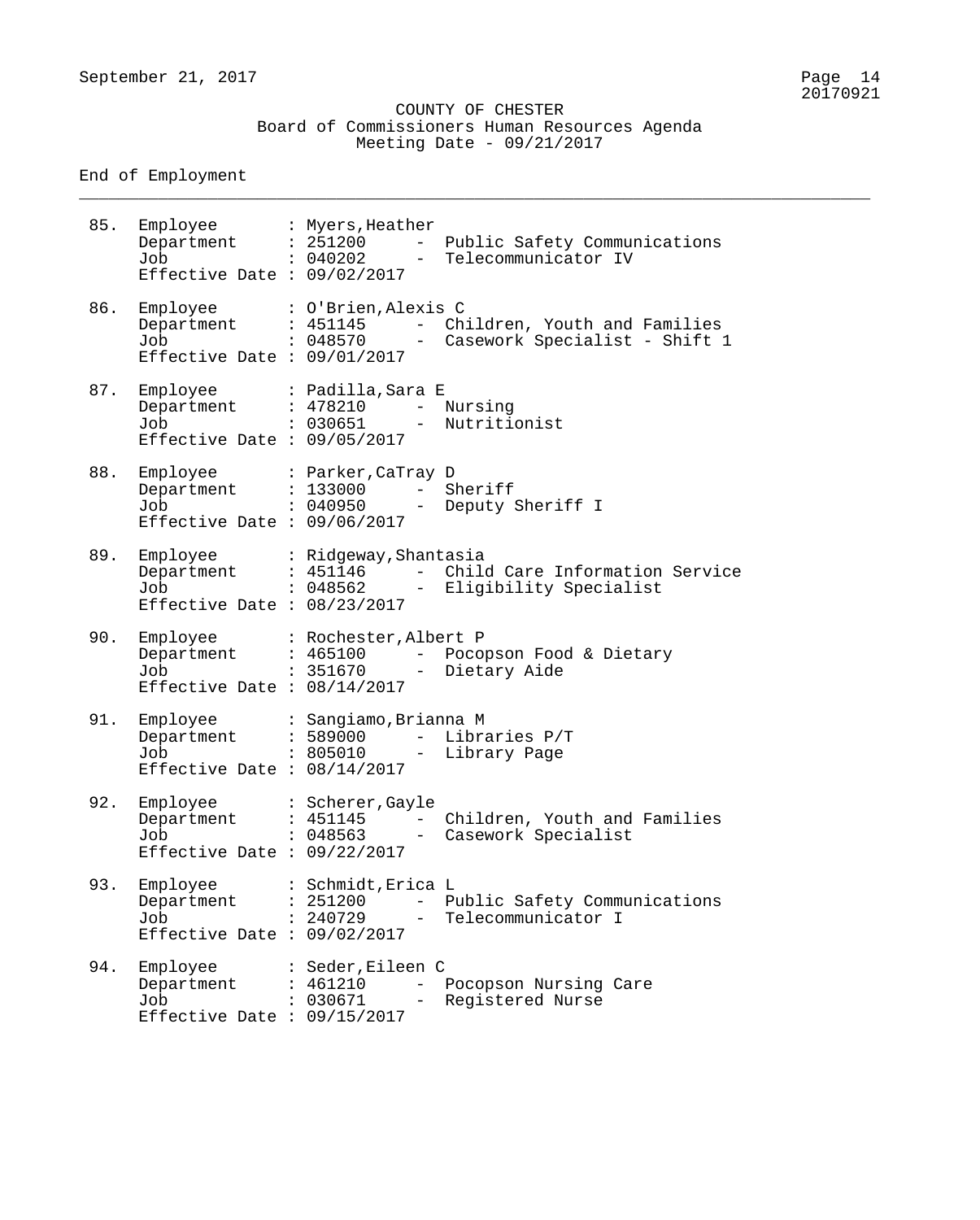\_\_\_\_\_\_\_\_\_\_\_\_\_\_\_\_\_\_\_\_\_\_\_\_\_\_\_\_\_\_\_\_\_\_\_\_\_\_\_\_\_\_\_\_\_\_\_\_\_\_\_\_\_\_\_\_\_\_\_\_\_\_\_\_\_\_\_\_\_\_\_\_\_\_\_\_\_\_\_\_

End of Employment

| 95.  | Employee<br>Department<br>Job<br>Effective Date : $09/08/2017$     | : Smalls, Naomi R<br>: 461210 - Pocopson Nursing Care<br>: 041420 - Nurse Aide              |
|------|--------------------------------------------------------------------|---------------------------------------------------------------------------------------------|
|      | 96. Employee<br>Department<br>Job<br>Effective Date : $08/26/2017$ | : Smith, Benita F<br>: 120000<br>- Court Administration<br>: 803800 - Judicial Secretary    |
|      | 97. Employee<br>Department<br>Job<br>Effective Date : $08/29/2017$ | : Taltoan, Danquez J<br>: 461210 - Pocopson Nursing Care<br>: 041420 - Nurse Aide           |
| 98.  | Employee<br>Department<br>Job<br>Effective Date : $08/29/2017$     | : Villafane,Kellie L<br>: 461210 - Pocopson Nursing Care<br>: 041420 - Nurse Aide           |
| 99.  | Employee<br>Department<br>Job<br>Effective Date : $09/02/2017$     | : Wasko, Matthew D<br>: 210000 - Chester County Prison<br>: 040920 - Correctional Officer I |
| 100. | Employee<br>Department                                             | : West, Christine<br>: 461210<br>- Pocopson Nursing Care                                    |

Job : 041421 - Lead Nurse Aide (CNA)

Effective Date : 08/19/2017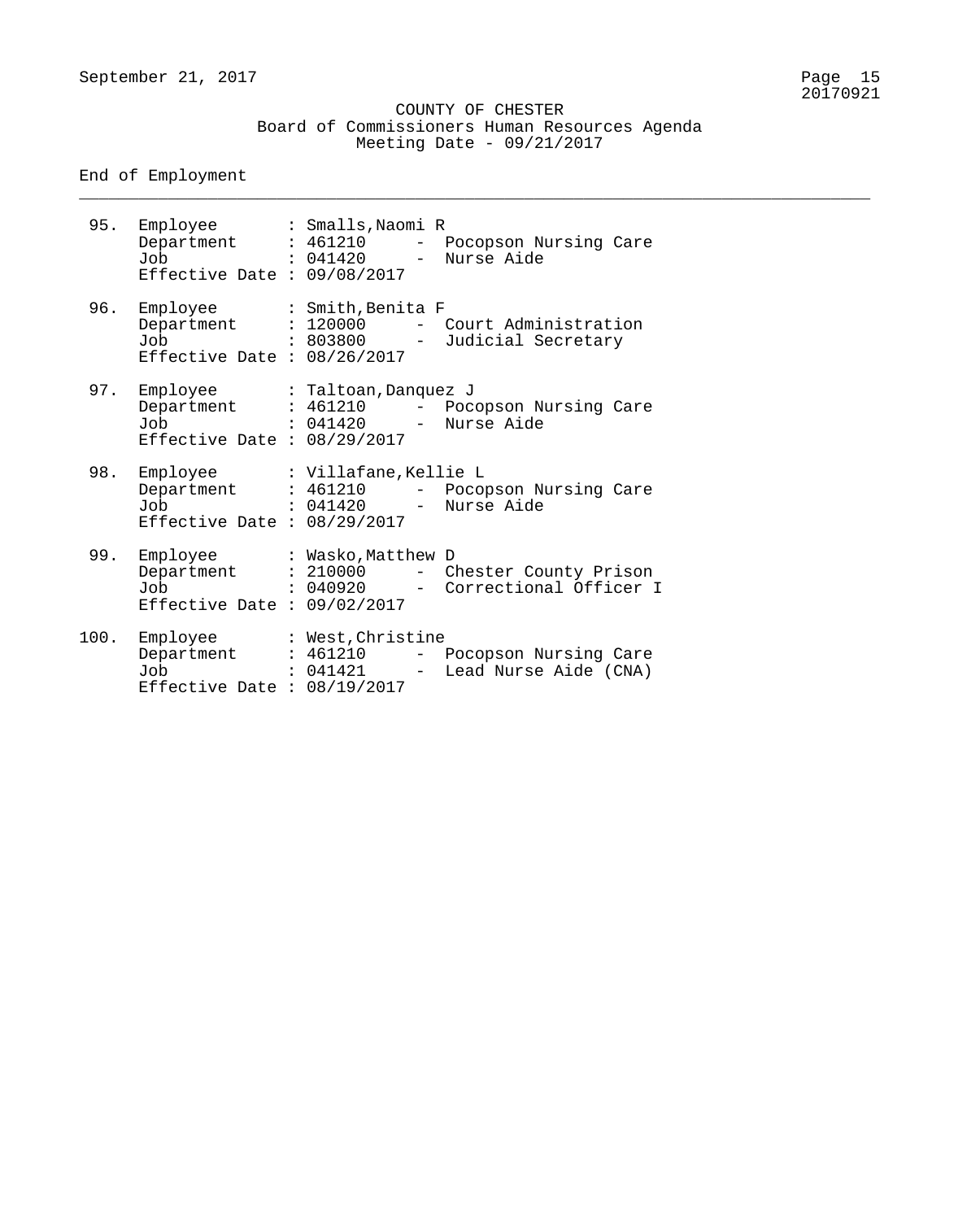\_\_\_\_\_\_\_\_\_\_\_\_\_\_\_\_\_\_\_\_\_\_\_\_\_\_\_\_\_\_\_\_\_\_\_\_\_\_\_\_\_\_\_\_\_\_\_\_\_\_\_\_\_\_\_\_\_\_\_\_\_\_\_\_\_\_\_\_\_\_\_\_\_\_\_\_\_\_\_\_

#### Retirements

|      | 101. Employee : Alston, Shirley A<br>Effective Date : $08/24/2017$                                        |  | Department : 075500 - Facilities Mgt - 313 W Market<br>Job : 041780 - Building Custodian         |
|------|-----------------------------------------------------------------------------------------------------------|--|--------------------------------------------------------------------------------------------------|
|      | 102. Employee : Leaf, Nancy A<br>Department : 035100 - Assessment<br>Job<br>Effective Date : $08/25/2017$ |  | : 040610 - Real Estate Appraiser II                                                              |
|      | 103. Employee : McDonald, Nancy A<br>Job<br>Effective Date : $12/30/2017$                                 |  | Department : 451142 - Managed Behavioral Healthcare<br>: 030198 - Director of Quality Management |
| 104. | Employee : White,John H<br>Effective Date : $09/05/2017$                                                  |  | Department : 122000 - Court Reporters<br>Job : 030980 - Court Reporter I                         |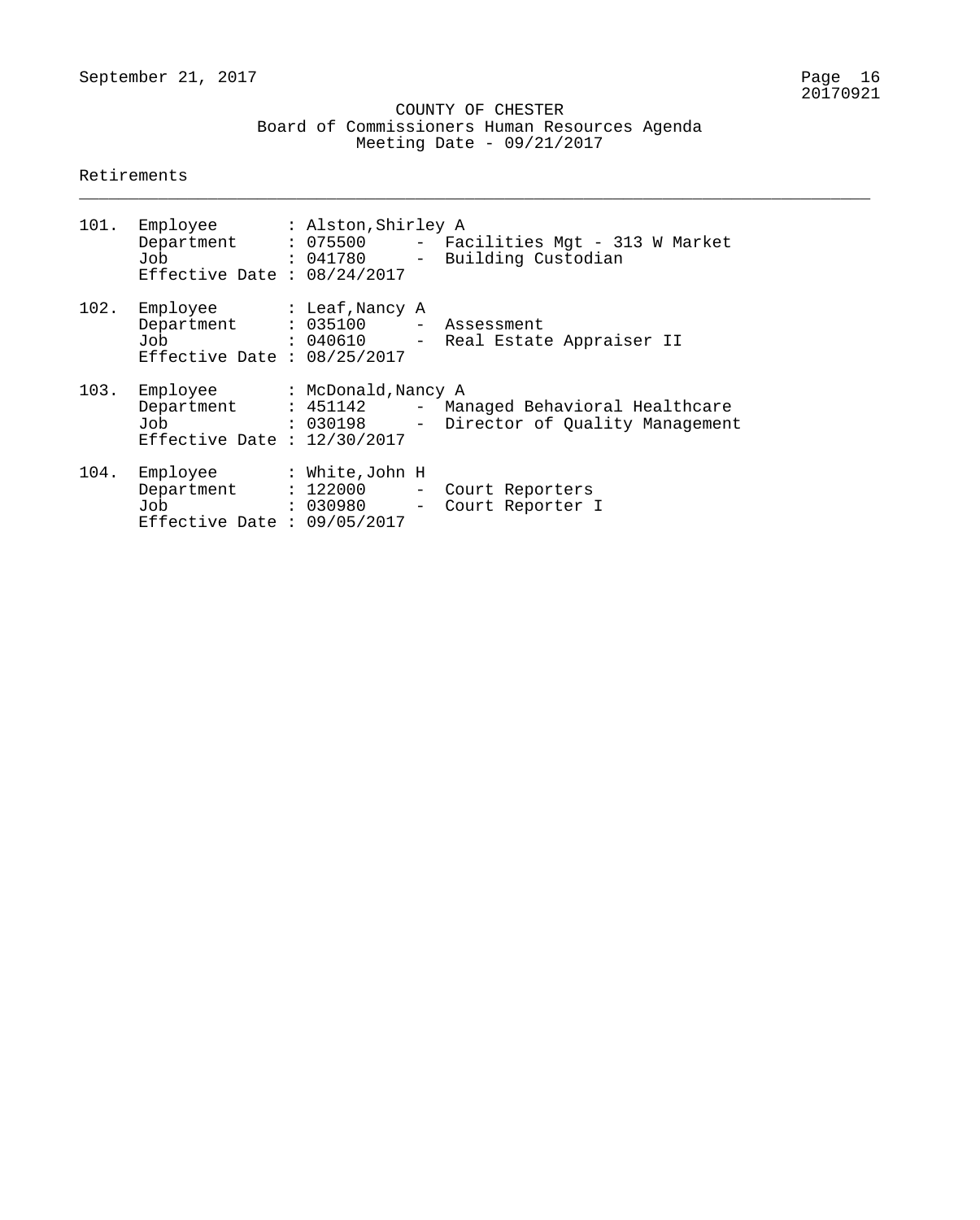#### **COUNTY OF CHESTER Finance Agenda**

### **Commissioners' Meeting, September 21, 2017**

- 1. Budget Change 12-17
- 2. Vouchers as submitted by the Controller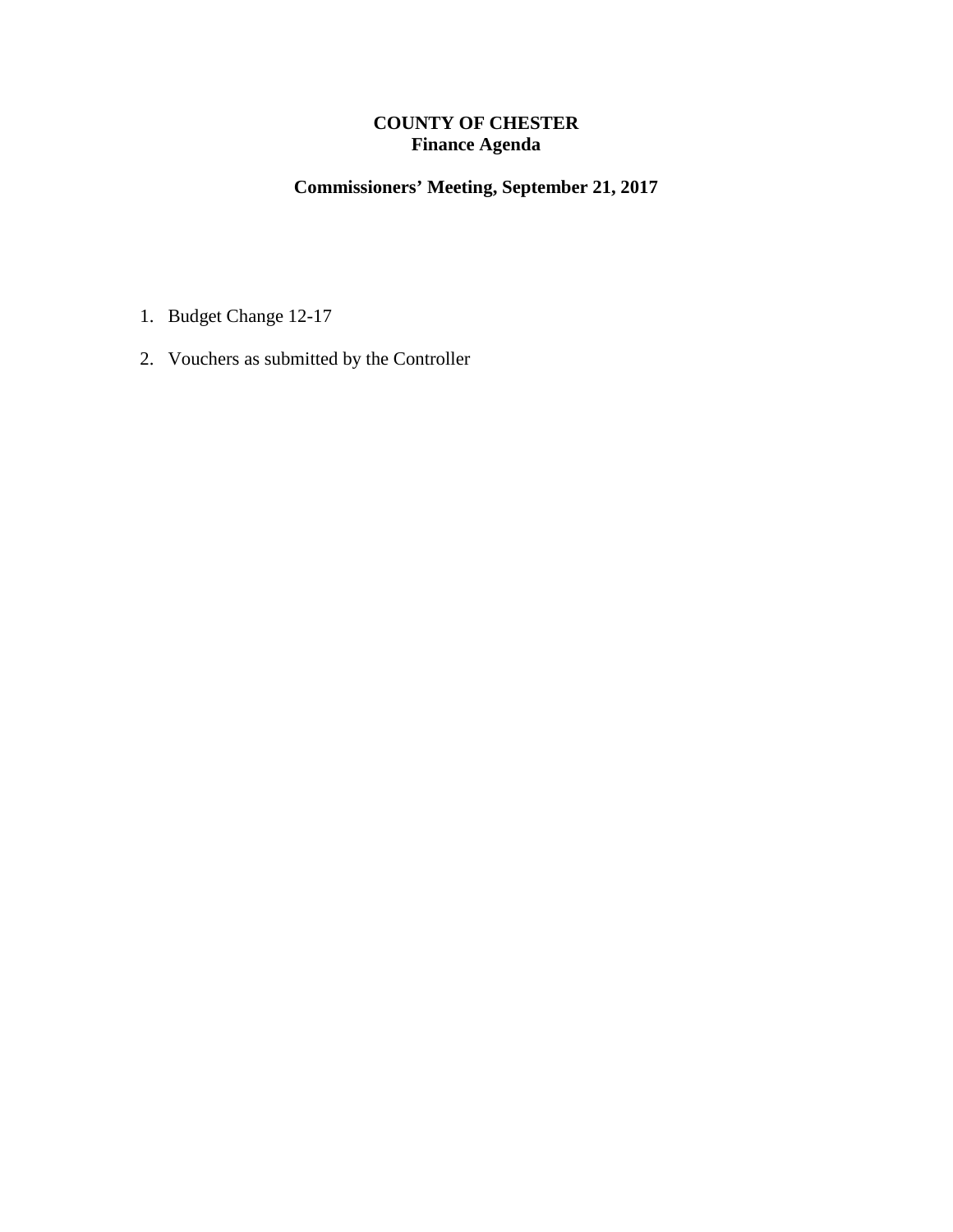#### Amendment Budget Changes BC - 12 September 21, 2017

| <b>Department Name</b>    | Fund       | Org                                                | Acct                                                                                     | Proj.                                                                                                                                                  | Activity           | <b>Bud Ref</b> | Amount                    | <b>Account Description</b>                                                                                                                                          | Justification Loaded in PS        | Change to Budget    |
|---------------------------|------------|----------------------------------------------------|------------------------------------------------------------------------------------------|--------------------------------------------------------------------------------------------------------------------------------------------------------|--------------------|----------------|---------------------------|---------------------------------------------------------------------------------------------------------------------------------------------------------------------|-----------------------------------|---------------------|
| Public Information        | 001<br>001 | 018000<br>902100                                   | 420000<br>499999                                                                         | 00000000<br>00000000                                                                                                                                   | 0180001<br>9021001 |                | 12,000.00<br>$-12,000.00$ | Materials and Services<br>Unappropriated                                                                                                                            | <b>Anticipated Expenditures</b>   | No Net Change       |
|                           |            | To budget for additional advertising expenditures. |                                                                                          |                                                                                                                                                        |                    |                |                           |                                                                                                                                                                     |                                   |                     |
| <b>Emergency Services</b> | 001        | 251300                                             | 425000                                                                                   | 14000000                                                                                                                                               | 2510003            | FY 2017        | 13,000.00                 | Equip Non Cap                                                                                                                                                       | <b>Adjust Radiation Emergency</b> | Net Change +13,000  |
|                           | 001        | 251300                                             | 332231<br>To Adjust Emergency Services Radiation Emergency Response Fund Grant for 2017. | 14000000                                                                                                                                               | 2510003            | FY 2017        | 13,000.00                 | State-Penn Emerg Mgmt Agency                                                                                                                                        | Response Fund Grant               |                     |
|                           |            |                                                    |                                                                                          |                                                                                                                                                        |                    |                |                           |                                                                                                                                                                     |                                   |                     |
|                           |            |                                                    | To realign budget to cover anticipated for advertising expenditures.                     |                                                                                                                                                        |                    |                |                           |                                                                                                                                                                     |                                   |                     |
| Public Health             | 001        | 478310                                             | 411120                                                                                   | 15200002                                                                                                                                               | 4780001            | FY2017         | 20,460.00                 | <b>Regular Salaries</b>                                                                                                                                             | To budget Lead Hazard             | Net Change +183,224 |
|                           | 001        | 478310                                             | 412001                                                                                   | 15200002                                                                                                                                               | 4780001            | FY2017         | 1,565.00                  | <b>FICA</b>                                                                                                                                                         | <b>Control Grant funding</b>      |                     |
|                           | 001        | 478310                                             | 412100                                                                                   | 15200002                                                                                                                                               | 4780001            | FY2017         | 5,361.00                  | <b>Standard Fringe</b>                                                                                                                                              |                                   |                     |
|                           | 001        | 478310                                             | 412200                                                                                   | 15200002                                                                                                                                               | 4780001            | FY2017         | 1,258.00                  | <b>County Retirement</b>                                                                                                                                            |                                   |                     |
|                           | 001        | 478310                                             | 420000                                                                                   | 15200002                                                                                                                                               | 4780001            | FY2017         | 154,580.00                | Materials & Services                                                                                                                                                |                                   |                     |
|                           | 001        | 478000                                             | 331207                                                                                   | 15200002                                                                                                                                               | 4780001            | FY2017         | 183,224.00                | Federal - Health                                                                                                                                                    |                                   |                     |
|                           | 001        | 478310                                             | 411120                                                                                   | 00000000                                                                                                                                               | 4780001            |                | $-20,460.00$              | <b>Regular Salaries</b>                                                                                                                                             |                                   |                     |
|                           | 001        | 478310                                             | 412001                                                                                   | 00000000                                                                                                                                               | 4780001            |                | $-1,565.00$               | <b>FICA</b>                                                                                                                                                         |                                   |                     |
|                           | 001        | 478310                                             | 412100                                                                                   | 00000000                                                                                                                                               | 4780001            |                | $-5,361.00$               | <b>Standard Fringe</b>                                                                                                                                              |                                   |                     |
|                           | 001        | 478310                                             | 412200                                                                                   | 00000000                                                                                                                                               | 4780001            |                | $-1,258.00$               | <b>County Retirement</b>                                                                                                                                            |                                   |                     |
|                           | 001        | 902100                                             | 499999                                                                                   | 00000000                                                                                                                                               | 9021001            |                | 28,644.00                 | Unappropriated                                                                                                                                                      |                                   |                     |
|                           |            | To budget Lead Hazard Control Grant funding.       |                                                                                          |                                                                                                                                                        |                    |                |                           |                                                                                                                                                                     |                                   |                     |
|                           |            |                                                    |                                                                                          |                                                                                                                                                        |                    | FY2017         |                           |                                                                                                                                                                     |                                   |                     |
| <b>Public Health</b>      | 001        | 478120                                             | 411120                                                                                   | 14800001                                                                                                                                               | 4780006            |                | 91,054.00                 | <b>Regular Salaries</b>                                                                                                                                             | To budget for the 2017-           | Net Change +266,700 |
|                           | 001        | 478120                                             | 411200                                                                                   | 14800001                                                                                                                                               | 4780006            | FY2017         | 3,000.00                  | Wages                                                                                                                                                               | 2018 Safe & Healthy               |                     |
|                           | 001        | 478120                                             | 412001                                                                                   | 14800001                                                                                                                                               | 4780006            | FY2017         | 7,195.00                  | <b>FICA</b>                                                                                                                                                         | Communities grant                 |                     |
|                           | 001        | 478120                                             | 412100                                                                                   | 14800001                                                                                                                                               | 4780006            | FY2017         | 23,851.00                 | <b>Standard Fringe</b>                                                                                                                                              |                                   |                     |
|                           | 001        | 478120                                             | 412200                                                                                   | 14800001                                                                                                                                               | 4780006            | FY2017         | 5,600.00                  | <b>County Retirement</b>                                                                                                                                            |                                   |                     |
|                           | 001        | 478120                                             | 420000                                                                                   | 14800001                                                                                                                                               | 4780006            | FY2017         | 136,000.00                | <b>Materials &amp; Services</b>                                                                                                                                     |                                   |                     |
|                           | 001        | 478000                                             | 331207                                                                                   | 14800001                                                                                                                                               | 4780006            | FY2017         | 266,700.00                | Federal-Health                                                                                                                                                      |                                   |                     |
|                           |            |                                                    | To budget for the 2017-2018 Safe & Healthy Communities grant.                            |                                                                                                                                                        |                    |                |                           |                                                                                                                                                                     |                                   |                     |
| Capital Improv Fund       | 357        | 085300                                             | 445000                                                                                   | 80340053                                                                                                                                               | 3570001            |                | 16,279.00                 | To Individuals                                                                                                                                                      | To align budget with              | No Net Change       |
|                           | 357        | 085300                                             | 475110                                                                                   | 80300200                                                                                                                                               | 3570001            | FY2016         | $-16,279.00$              | <b>Land Development Rights</b>                                                                                                                                      | anticipated expenditures.         |                     |
|                           |            |                                                    |                                                                                          | To budget the Agricultural Conservation Easement purchase, Commonwealth Program, for Isaac E. and Ada S. Stoltzfus, installment two of four.           |                    |                |                           |                                                                                                                                                                     |                                   |                     |
| Capital Improv Fund       | 357        | 085300                                             | 445000                                                                                   | 80340052                                                                                                                                               | 3570001            |                | 38,635.00                 | To Individuals                                                                                                                                                      | To align budget with              | No Net Change       |
|                           | 357        | 085300                                             | 475110                                                                                   | 80300200                                                                                                                                               | 3570001            | FY2016         | $-38,635.00$              | <b>Land Development Rights</b>                                                                                                                                      | anticipated expenditures.         |                     |
|                           |            |                                                    |                                                                                          |                                                                                                                                                        |                    |                |                           | To budget the Agricultural Conservation Easement purchase, Commonwealth Program, for Levi P. Kauffman Jr. and Rachel Ann Kauffman, installment payment two of five. |                                   |                     |
| Capital Improv Fund       | 357        | 085300                                             | 445000                                                                                   | 80340045                                                                                                                                               | 3570001            |                | 55,055.00                 | To Individuals                                                                                                                                                      | To align budget with              | No Net Change       |
|                           | 357        | 085300                                             | 475110                                                                                   | 80300200                                                                                                                                               | 3570001            | FY2016         | $-55,055.00$              | <b>Land Development Rights</b>                                                                                                                                      | anticipated expenditures.         |                     |
|                           |            |                                                    |                                                                                          | To budget the Agricultural Conservation Easement purchase, Commonwealth Program, for Samuel S. and Barbara L. Lapp, installment payment three of five. |                    |                |                           |                                                                                                                                                                     |                                   |                     |
| Capital Improv Fund       | 357        | 085300                                             | 442000                                                                                   | 80330098                                                                                                                                               | 3570001            |                | 400,000.00                | To Organizations                                                                                                                                                    | To align budget with              | No Net Change       |
|                           |            |                                                    |                                                                                          |                                                                                                                                                        |                    |                |                           |                                                                                                                                                                     |                                   |                     |